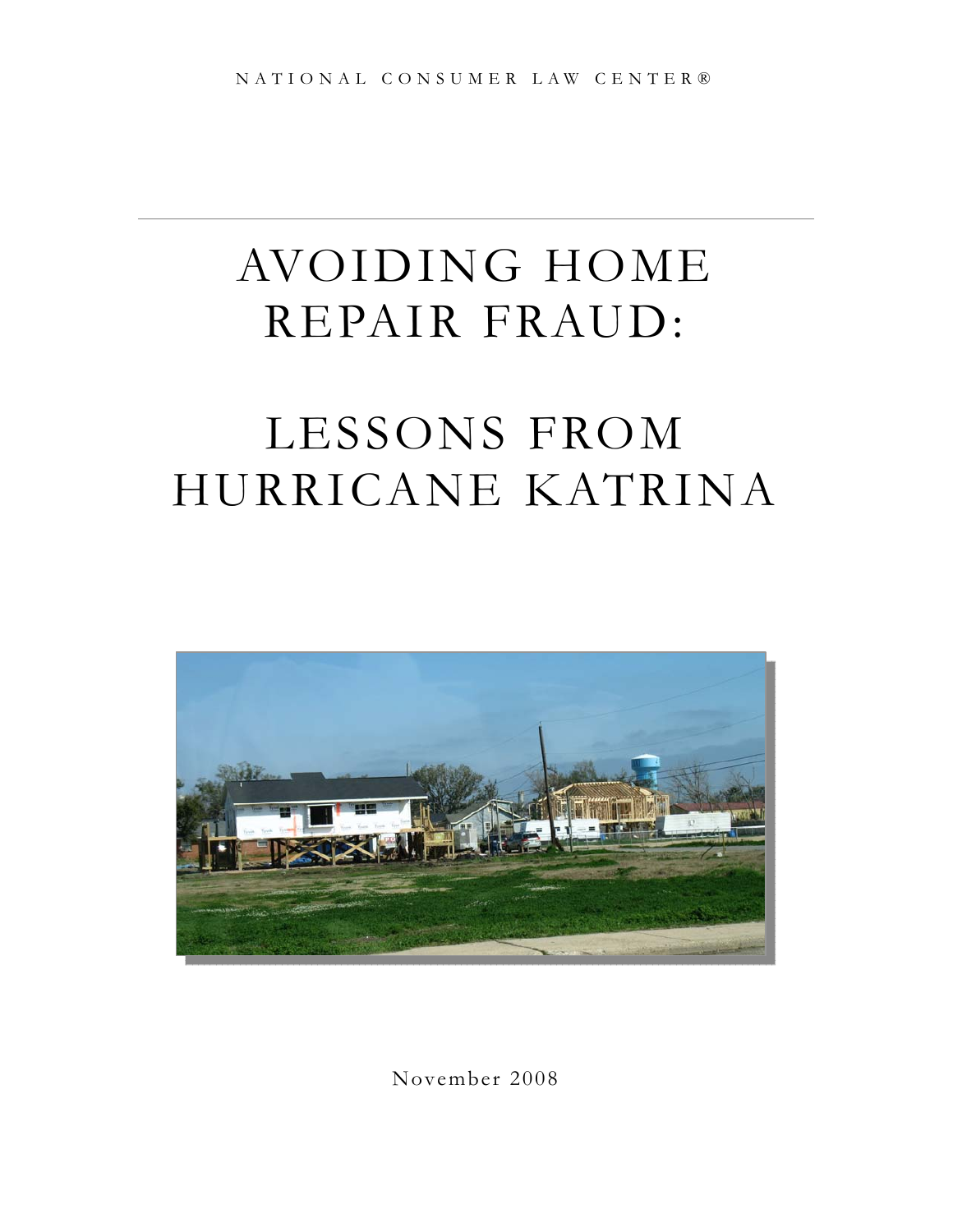#### **AVOIDING HOME REPAIR FRAUD: LESSONS FROM HURRICANE KATRINA**

#### By Rick Jurgens

#### ACKNOWLEDGEMENTS

National Consumer Law Center attorneys Alys Cohen and Carolyn Carter provided crucial guidance, feedback and editorial leadership in the preparation of this report. Svetlana Ladan formatted the report and produced its graphics, and Tamar Malloy proofread it.

Marisa Katz, formerly of New Orleans Legal Assistance, and Crystal Utley of the Mississippi Center for Justice generously offered encouragement, arranged interviews with home repair consumers about their post-Katrina experiences and welcomed me into their offices.

Mark Moreau and Jay Welch of New Orleans Legal Assistance, Jeremy Eisler of the Mississippi Center for Legal Services, Will Ogburn and Charles Delbaum of NCLC and Jed Horne read and critiqued drafts and offered helpful comments, suggestions and guidance.

Many others provided assistance, encouragement and information, including Angelle Bergeron, Bill Cherbonnier, David Koen of NOLAC, Bryce Murray, Cynthia Albert of the Better Business Bureau of Greater New Orleans, Scott Moskol, Hemanth Gundavaram of Mintz Levin in Boston, Diane Cipollone of the National Fair Housing Alliance Hurricane Relief Project, Bobby Long, Beth Meyer of the Gulf Coast Fair Housing Center, Ashley Tsongas of Oxfam, Art Lujan of the Gulf Coast Careers Center, Paheadra Robinson and John Jopling of MCJ and George Riley of O'Melveny & Myers.

Several state officials helped, including Grant Hedgepeth and Jan Schaefer of the Mississippi Attorney General's office, Tammi Arender Herring of the Louisiana Attorney General's office, Chuck Marceaux of the Louisiana State Licensing Board for Contractors and Tommie Cardin and Chris Espy of the Mississippi State Board of Contractors.

Most of all, thank you to the survivors of Katrina who invited me into their homes and lives to hear their stories. The vitality and flavor of this report can be traced back to their voices, courage, determination through adversity, good cheer and – not least – hospitality.

This report was compiled, written, edited and produced with support from a cy pres award that was approved by U.S. Magistrate Judge M. Hannah Lauck and that resulted from the hard work of attorneys Leonard Bennett and Matthew J. Erausquin.

Cover photo: houses under construction in Biloxi, Miss., in February 2008.

*Copies of this report are available by downloading from NCLC's web site at www.nclc.org.*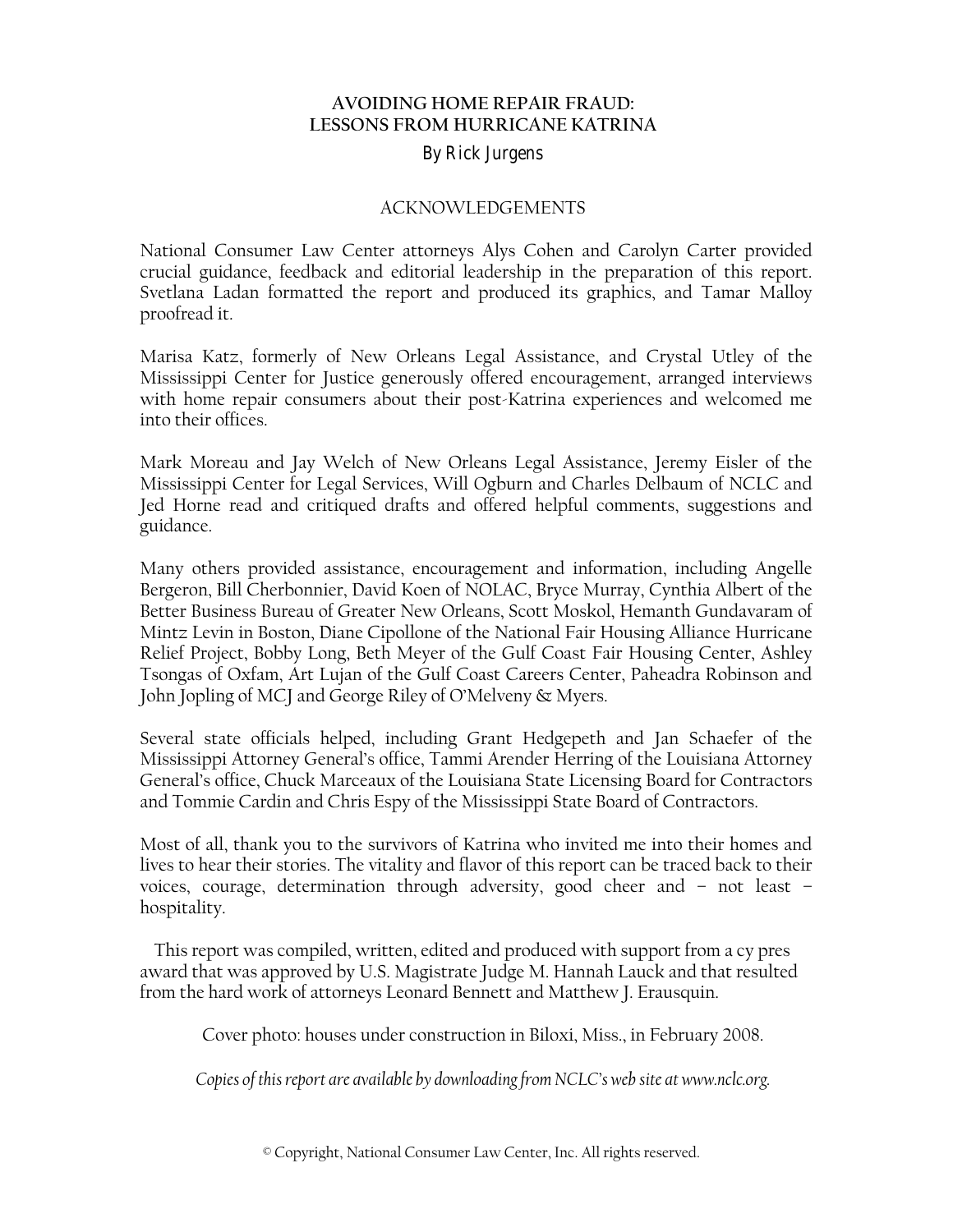# TABLE OF CONTENTS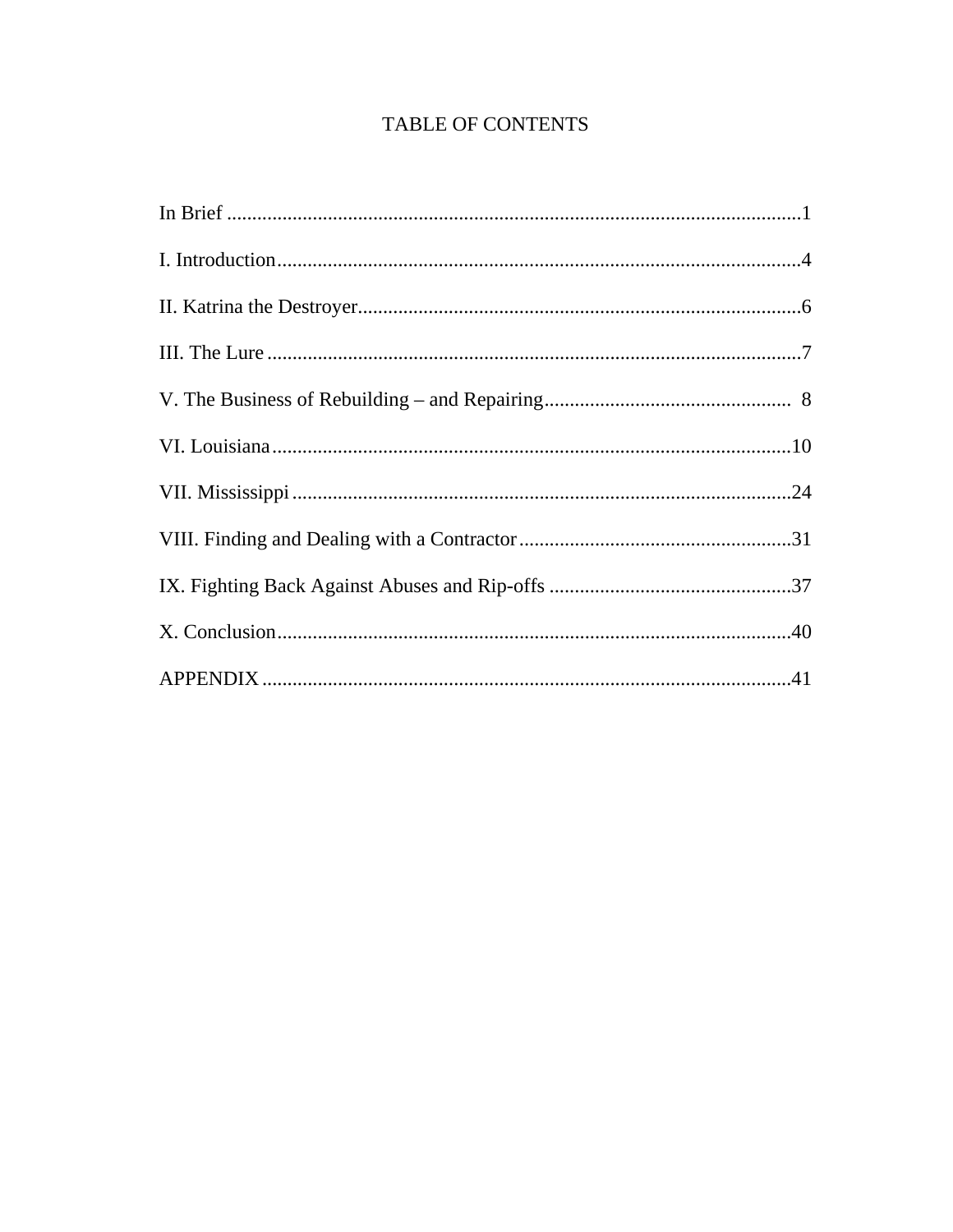# **Avoiding Home Repair Fraud: Lessons from Hurricane Katrina**

#### **In Brief**

Hurricane Katrina killed thousands of people, disrupted the lives of millions and destroyed property and critical infrastructure throughout an entire region. This report seeks to extract, from that painful episode, useful lessons about how consumers rebuilding their homes can avoid abuses and rip-offs. It also provides information about how those victimized by predators or unscrupulous contractors can find help and seek restitution.

After Katrina millions of people returned to New Orleans and the Gulf Coast of Mississippi in order to rebuild and resume their lives, and many succeeded. But almost all struggled, and some were thwarted or endured unfair treatment along the way. Predators and abusive home repair contractors pocketed millions of dollars from thousands of victims.

By compiling some of their stories, as well as information gathered from government officials, advocates and other sources, this report seeks to distill usable guidance for these consumers and others in similar circumstances.

Those interviewed for this report described abuses by contractors who had advertisements posted on utility polls and by others who were neighbors, relatives or long-time friends. Some abusers came from out of state. Some were recommended by a victim's co-workers. Consumers complained about difficulty gaining access to public records, a general lack of information, confusion about contracting practices and problems distinguishing honest contractors from predators and those with histories of violations.

The record shows that in Louisiana after Katrina:

- Complaints to the Better Business Bureau of Greater New Orleans quadrupled.
- The state Attorney General saw an even sharper increase in complaints, from about 150 a year prior to the storm to more than 6,000 in a two-year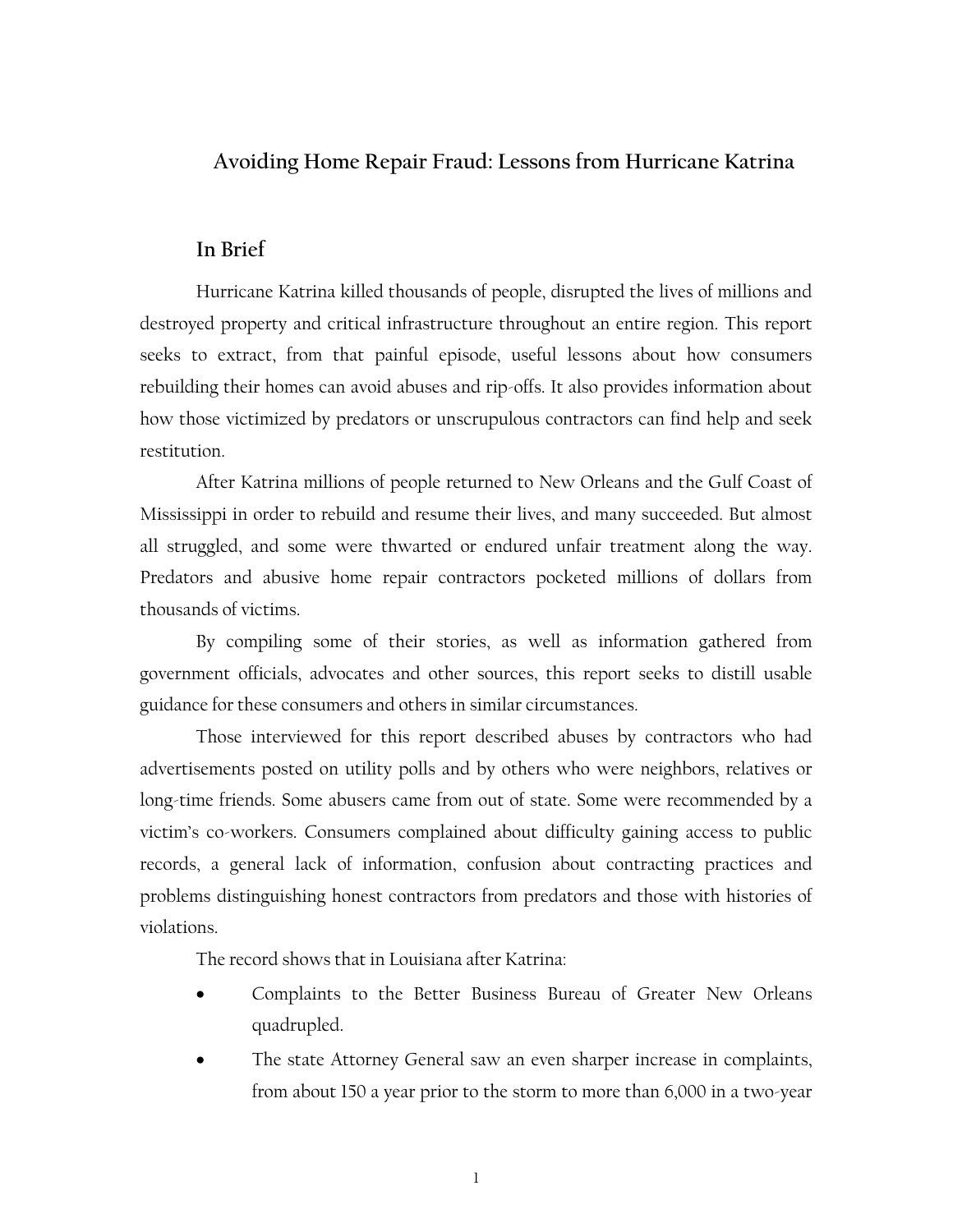period. Those complaints led to more than 700 criminal investigations, 145 arrests and the issuance of an additional 56 arrest warrants.

• The State Licensing Board for Contractors held more than 700 hearings on alleged contractor violations, including more than 600 on charges that home repairs were done by individuals or firms without the required registration. More than nine of 10 registration violation cases ended in guilty findings or pleas, and total fines levied annually by the board rose from less than \$180,000 before the storm to more than \$4 million after. (And despite warnings of predators "descending upon the state," more than nine of 10 registration or licensing violations involved contractors with Louisiana addresses.)

In Mississippi after Katrina:

- The state Attorney General received more than 800 complaints from consumers, initiated about 100 criminal prosecutions and secured 11 guilty pleas or verdicts.
- The State Board of Contractors saw a ten-fold increase in consumer complaints and disciplinary actions.
- Nearly two and a half years after the storm, dozens of homeowners with problems with contractors showed up and waited for hours for legal help at a special clinic.

Now, three years after Katrina, homeowners and communities continue the struggle to rebuild. Although laws, licensing requirements and enforcement efforts have been tweaked in Louisiana and Mississippi with the aim of better protecting consumers, many pitfalls remain.

The need for guidance and protections for consumers extends beyond the disaster zones. Katrina brought to the surface widespread dangers that can threaten consumers throughout the nation's quarter-trillion-dollar-a-year home repair industry.

Despite its immensity, the home repair industry consists mainly of thousands of tiny firms that engage in millions of small transactions annually. Whatever consumer protections exist mostly come from varied state laws and regulations.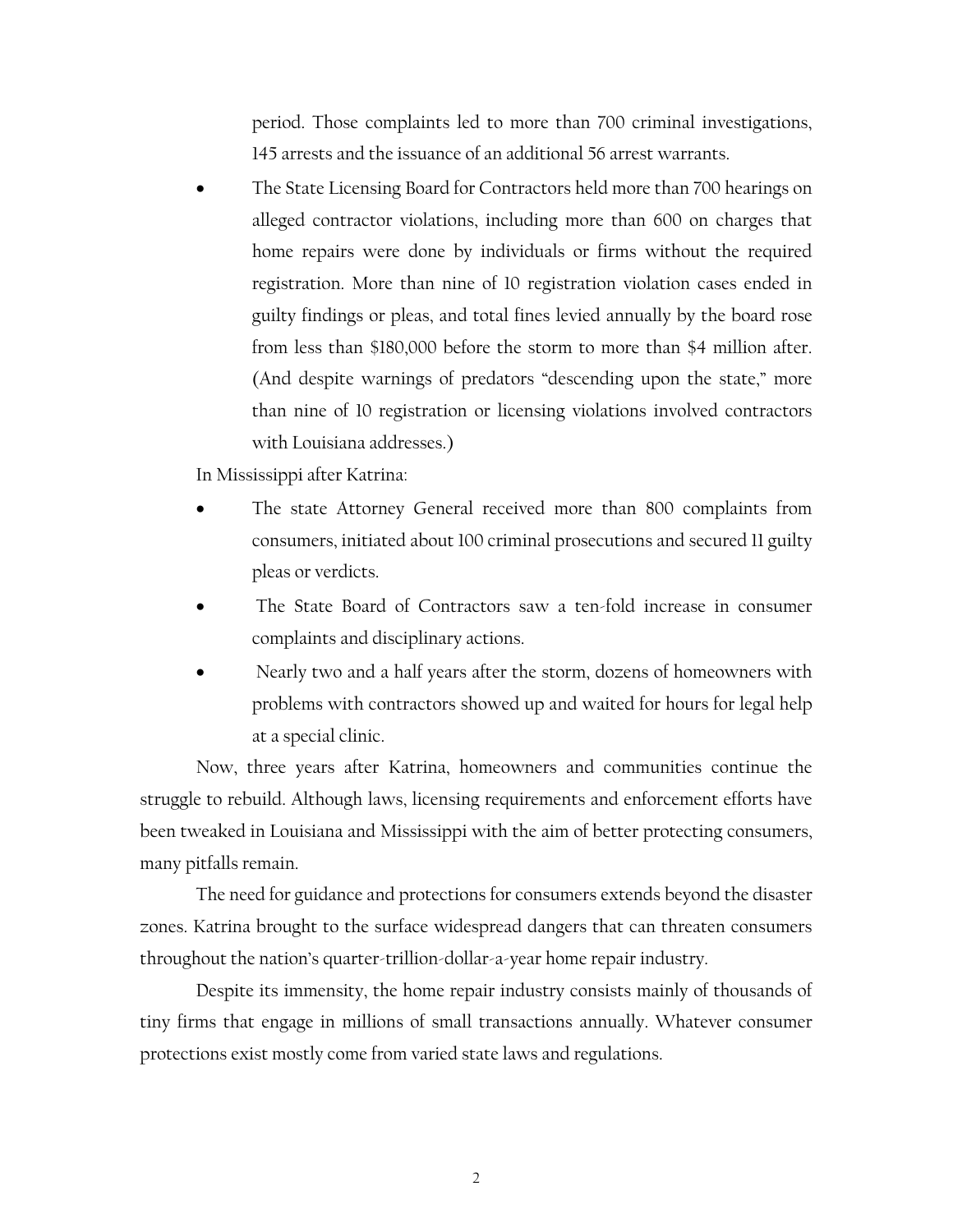By focusing upon the post-storm experiences in Louisiana and Mississippi, this report aims to raise consumers' awareness of the safeguards afforded by current laws, regulations and enforcement efforts, as well as their limitations.

In addition, this report seeks to identify some steps that consumers who lack business skills and craft knowledge can take to protect themselves as they face the daunting task of initiating and overseeing home repair projects. Although not a comprehensive or foolproof guide to consumers' self-help measures, these guidelines summarize key lessons from more than 20 consumer guides developed by advocates, government agencies and trade associations. For consumers who would like to use the lessons taught by others in order to develop their own approach, we provide links to some of those guides.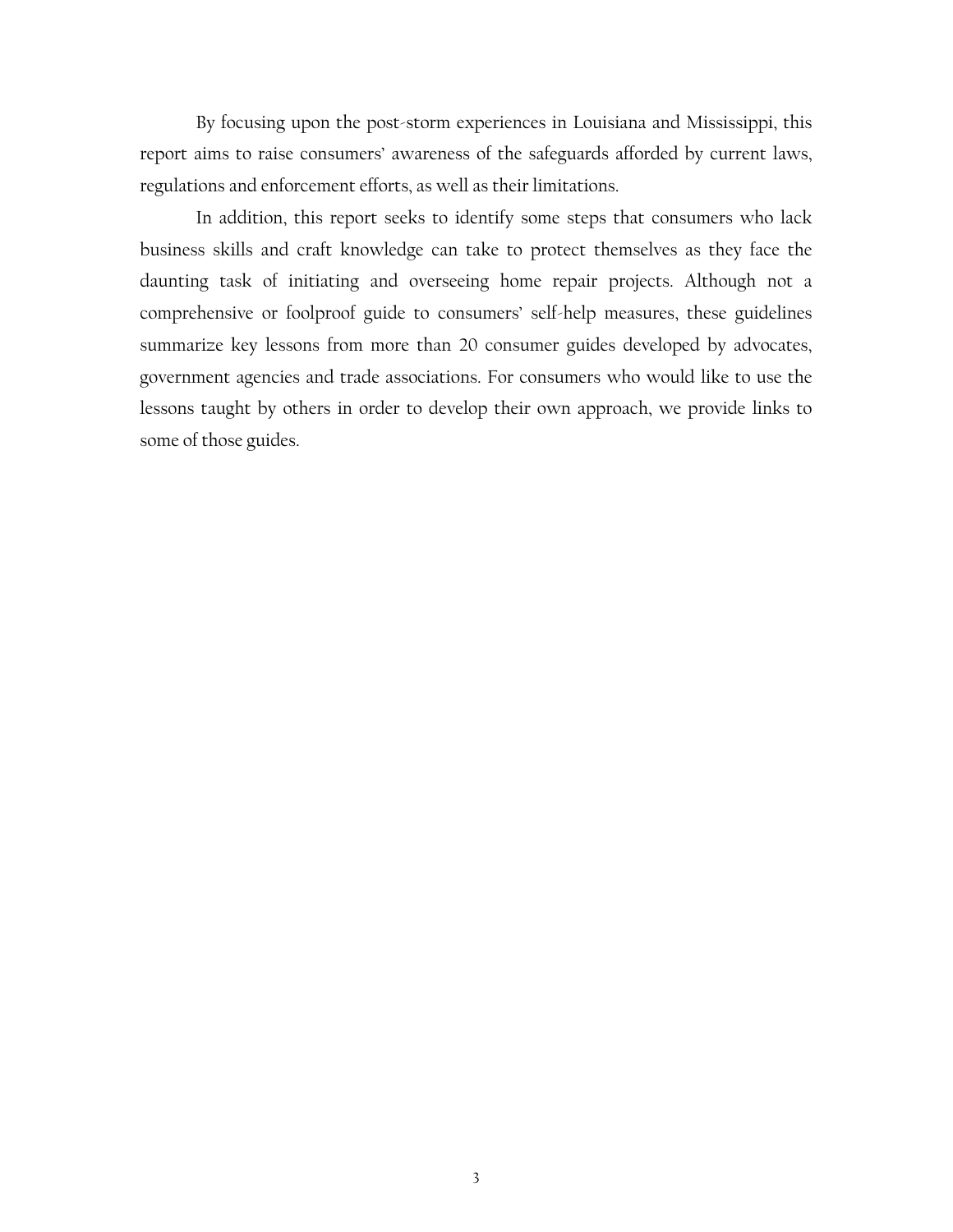## **I. Introduction**

After riding out Hurricane Katrina in New Orleans and a harrowing escape from the floods caused by broken levees, Alma Dixon saw rebuilding her damaged house more as a healing process than a business proposition.



So when a long-time family friend, in whose Georgia home Dixon had found refuge after the storm, offered to rebuild Dixon's house, that seemed like a natural choice.

And, on Dec. 17, exactly 110 days after the storm, at her brother's wedding reception, Dixon handed that longtime family friend at least \$2,000 in cash – she can't remember the exact amount. "I asked him about a contract," Dixon says. "He said, 'Oh, we don't need a contract. We're friends.'"

That sounded all right to Dixon. "Good!" she

recalls telling her new contractor. "I've known you for 25 years and I need people to take care of me."

Eventually, Dixon, a postal clerk, paid the contractor a total of \$19,500 to rebuild her house in the Gentilly neighborhood, according to her breach of contract lawsuit. But when she returned to New Orleans to resume work at the Postal Service, she found her house uninhabitable. Her "friend" had left Dixon's two-unit house without completed sheet rock, floors, electrical wiring, baseboards, plumbing, doors, door frames, tile, insulation, closets, kitchen cabinets and bathrooms, and only partially painted, according to the lawsuit.

When Dixon complained to the contractor, he refused to do any more work, stopped returning her telephone calls and kept her money, according to the lawsuit.

But the mail must go through, and postal workers like Dixon must move it. So she remained in New Orleans, living for 18 months in a trailer with her personal possessions stored nearby in a shipping container.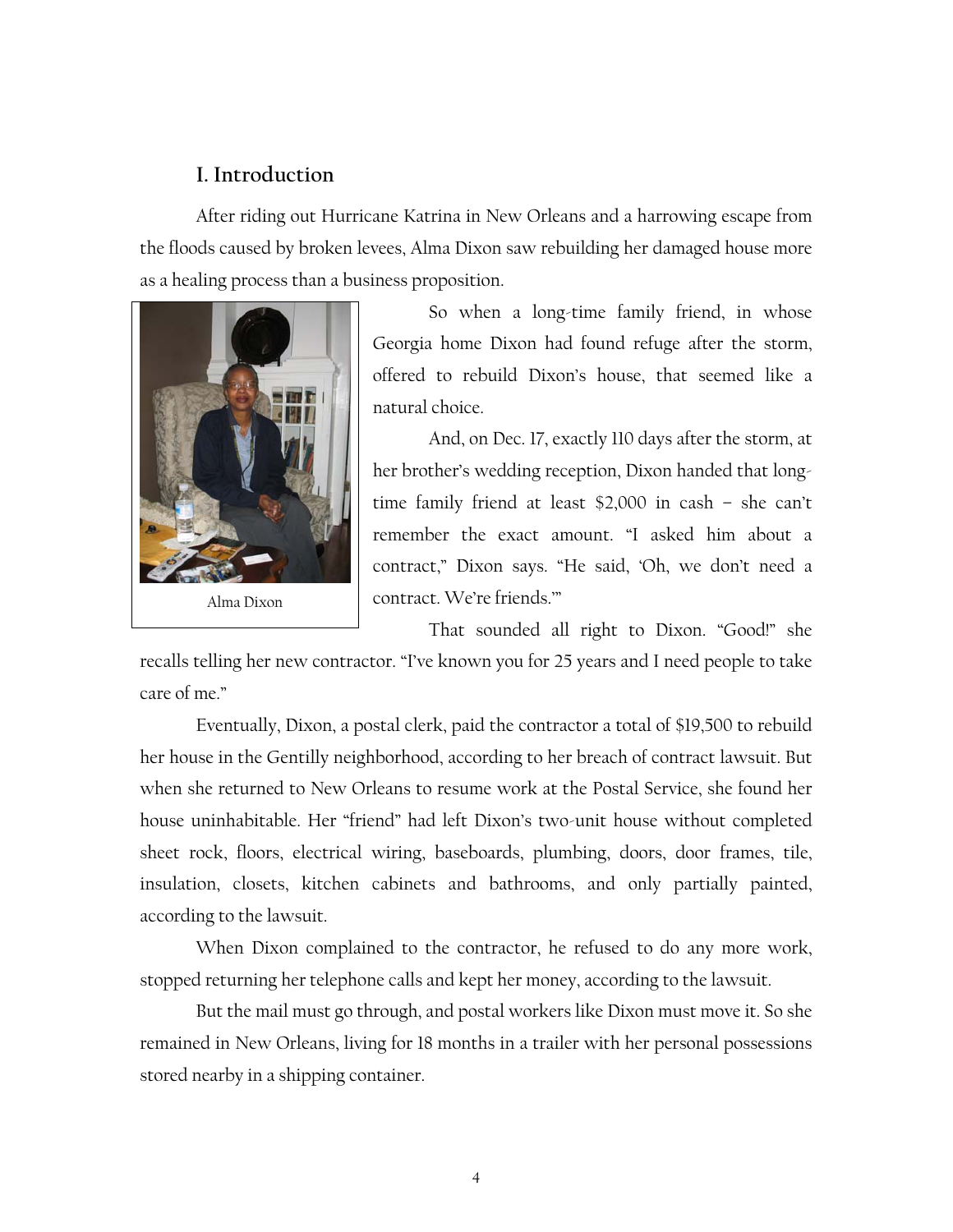Dixon filed a complaint about her former friend with the Louisiana State Licensing Board for Contractors, which oversees the home repair industry. In October, that panel found the contractor guilty of doing home repair work without registering with the state, and fined him, assessed him costs and issued a cease and desist order.

But that didn't help Dixon, who had to come up with another \$17,500 to pay legitimate contractors to complete the work, according to the lawsuit.

More than two years after her trauma, Dixon has returned to her house. Although her lawsuit is still pending, she despairs of ever recovering her money.

And being victimized made the healing process even more difficult, she says: "This was an old family friend of 25 years who just took me."

\*\*\*\*\*

Hurricane Katrina hit New Orleans and coastal Mississippi in August 2005, causing widespread suffering. That storm, along with Hurricane Rita which hit western Louisiana later that month, also exposed overlooked social problems in that region and in the United States.

This report focuses on one such problem: the situation of owners who struggled to rebuild and repair their homes in a market with only limited consumer protections and oversight by regulators and law enforcement.

After the storm, thousands of low and moderate income homeowners were victimized by contractors and predators posing as contractors. Millions of dollars were stolen from families who had already been displaced and had their lives disrupted. Abuses and market excesses made the road home longer for many and impassable for some.

In order to rebuild, many victims of Katrina first had to persuade insurance companies to pay claims, or the federal government to provide aid, or both. Despite setbacks and injustices, billions of dollars eventually flowed into the post-Katrina reconstruction effort. Much of that money ended up in the hands of individual homeowners.

However, even with that money in hand, homeowners – desperate to resume their lives in their homes and communities – faced the challenge of acquiring scarce services and materials. Lacking knowledge or experience in the building trades, many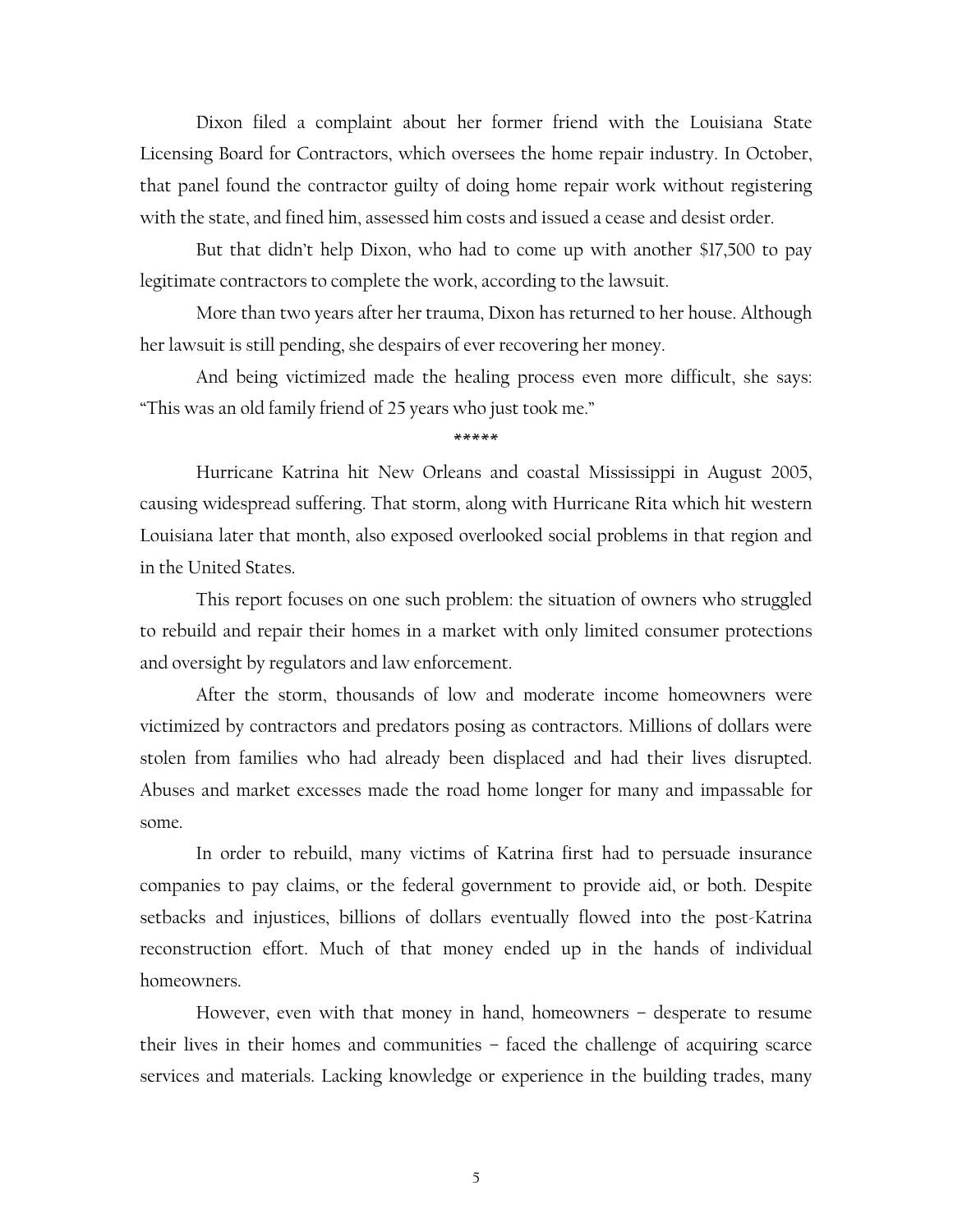homeowners found themselves taking on the unfamiliar and difficult tasks of negotiating contracts and monitoring complex projects involving skilled and unskilled workers.

Even in normal times, the home repair market – a quarter-trillion-dollar-a-year industry made up mainly of hundreds of thousands of tiny firms – is full of perils for consumers. Wide open and fragmented, the market generally lacks a central clearinghouse for services. State inspectors and law enforcement officials have no way to oversee and monitor thousands of deals done in trailer offices, over kitchen tables or under the blue sky. Records of licenses and rules violations are spotty and often difficult for consumers to find and review.

After Katrina, traumatized and desperate homeowners were even more vulnerable. They had to resist the schemes of predators who surfaced in New Orleans and the Gulf Coast, lured by billions of dollars of insurance money and government aid and willing to exploit storm victims.

"It's a terrible thing we went through down here," says Calvin Legrone, a homeowner who paid \$30,000 to a "contractor" who failed to repair the damage done to Legrone's house by Katrina. "You don't know who to trust. You don't know who not to trust. It's hard."

Since Katrina, much reporting, analysis and scholarship has examined how the forces of nature, poor engineering and breakdowns in government combined to wreak massive physical destruction and social upheaval. Other studies have shown how inadequate resources, neglect and bad policy choices slowed post-storm recovery.

This report seeks to add to the effort to learn from the traumas of Katrina by focusing upon what happened to millions of homeowners as they attempted to take what most hoped would be a final, simple step back toward normal lives: rebuilding a house damaged or destroyed by the storm.

#### **II. Katrina the Destroyer**

The winds died down. The water subsided. And numbers only partially convey what was left in the wake of the terrors and tragedies of Katrina.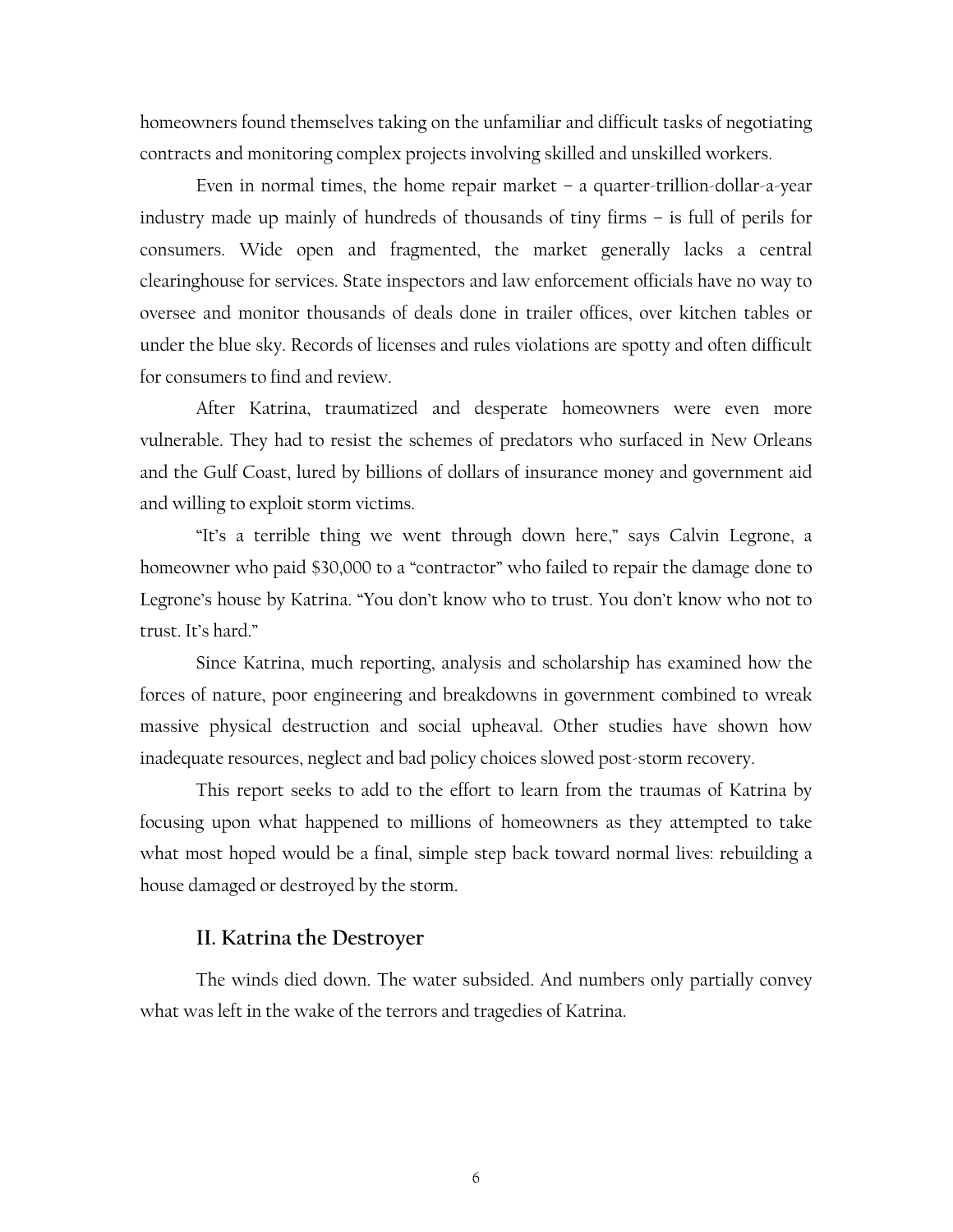The storm killed nearly 1,700 people in the two hardest-hit states, including 1,464 in Louisiana, according to the state Department of Health and Hospitals, $^{\rm l}$  and at least 217 in Mississippi, according to that state's Department of Health. $^2$  Katrina was the third or fourth deadliest storm to hit the continental United States since 1851, according to the National Hurricane Center.<sup>3</sup>

Katrina was also the most destructive United States hurricane, responsible for an estimated \$81 billion in property damage – more than triple that of any other storm.<sup>4</sup>

Housing took much of the brunt. Katrina's winds and waters damaged three of every five housing units in Mississippi's three coastal counties.<sup>5</sup> Throughout Mississippi nearly 90,000 housing units suffered major or severe damage from floods or wind, according to the Federal Emergency Management Agency (FEMA).<sup>6</sup> In Louisiana, about 106,000 units sustained severe damage and another 98,000 sustained major damage.<sup>7</sup>

Behind most of those housing units stood owners seeking to rebuild and repair so that they could return to their homes and communities and resume lives disrupted by the storm. For many, that required arranging, managing and overseeing difficult and unfamiliar construction and renovation tasks while coping with devastating losses and lingering grief and anger – the shadows cast by deaths of loved ones and friends, separation from family, lost jobs or businesses and dispersed communities.

#### **III. The Lure**

 $\overline{a}$ 

Hurricane Katrina tapped a vein of compassion among the American people. Millions were shocked and saddened by images of stranded victims, horrific

 $^{\rm l}$  Report of Missing and Deceased, Aug. 2, 2006, by Louisiana Department of Health and Hospitals, posted at www.dhh.louisiana.gov/offices/page.asp?ID=192&Detail=5248, viewed July 9, 2008. An additional 135 people remained on the official list of those missing after hurricanes Katrina and Rita. 2

Vital Statistics Mississippi, 2005, p. 205, posted at www.msdh.state.ms.us/phs/stat2005.htm . 3

<sup>&</sup>lt;sup>3</sup> "The Deadliest, Costliest, and Most Intense United States Tropical Cyclones from 1851 to 2006 (and other frequently requested hurricane facts)" by Eric S. Blake, Edward N. Rappaport and Christopher W. Landsea, National Hurricane Center, Miami, April 2007, p. 7. Katrina's human toll was exceeded only by a 1900 hurricane that killed from 8,000 to 12,000 in Galveston, Texas; a 1928 storm that killed 2,500 to 3,000 in Florida and – perhaps – an 1893 storm that killed 1,000 to 2,000 in South Carolina and Georgia. 4 Ibid, p. 8.

<sup>&</sup>lt;sup>5</sup> "Post-Katrina Recovery of the Housing Market Along the Mississippi Gulf Coast" by Kevin F. McCarthy and Mark Hanson, Rand Gulf States Policy Institute, 2007, p. xiv, 92. 6

 $6$  Data from FEMA survey of storm damage released July 12, 2006 and posted on-line by Mississippi Steps Coalition at www.stepscoalition.org/downloads/news/reports/HUD\_MDA\_FEMAdamage\_estimates.pdf .

<sup>&</sup>lt;sup>7</sup> "Hurricane Katrina Anniversary Data for Louisiana" by Louisiana Recovery Authority posted at lra.louisiana.gov/assets/docs/searchable/LouisianaKatrinaAnniversaryData082206.pdf, viewed July 8, 2008.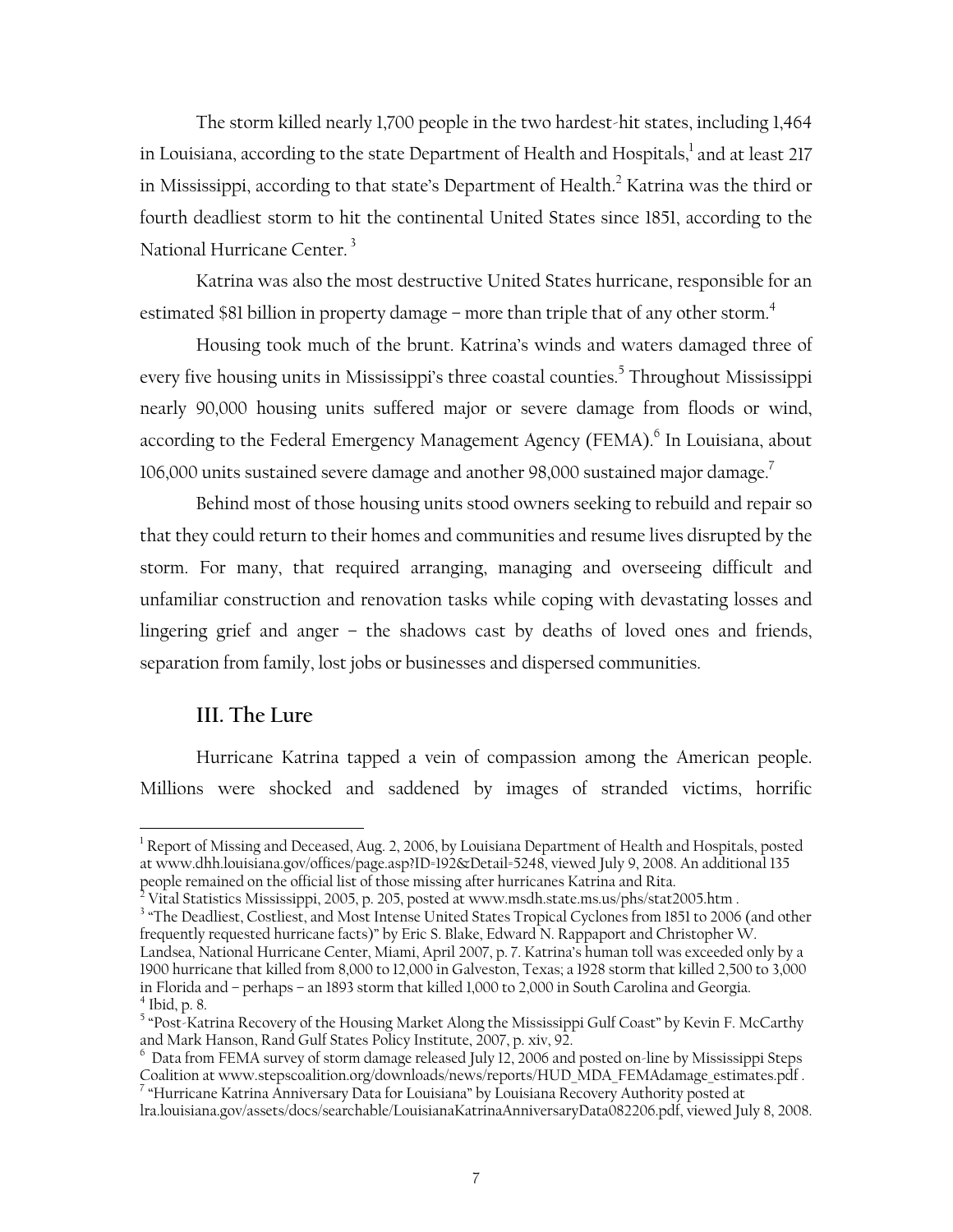encampments at the New Orleans Superdome and Convention Center and houses and communities destroyed by wind and water.

But some looked at scenes of tragedy and large-scale human suffering and, in reactions that differed from most other Americans, thought, "What's in it for me?"

Unfortunately, there was quite a lot there for predators willing to set aside their humanity– not least a shot at some of the \$45 billion that would be distributed to pay for damaged and destroyed housing.

There was insurance money. Storm victims in Louisiana and Mississippi collected more than \$16 billion in claims on homeowners' policies, according to the Insurance Information Institute.<sup>8</sup> Victims in those two states collected another \$15 billion from policies issued through the National Flood Insurance Program.<sup>9</sup>

And there was aid from United States taxpayers – more than \$14 billion to rebuild housing in Louisiana and Mississippi.<sup>10</sup>

While even this massive flow of funds failed to meet all the needs of homeowners and communities seeking to rebuild from the unimaginable destruction of Katrina, it provided a strong lure to predators and others out to pocket a quick buck.

# **V. The Business of Rebuilding – and Repairing**

Shelter is necessary for life  $\sim$  so much so that the term homeless, by itself, connotes a life in crisis.

Houses also serve as the cornerstone of America's economic foundation. Nearly 80 million families, or two out of three families, own their own homes. An estimated \$9 trillion in home equity represents about 16 percent of the wealth held in American households $^{11}$ 

 $\overline{a}$ 

 $^8$  "Hurricane Katrina and Insurance: Two Years Later \$40.6 Billion in Insurance Claim Dollars Aid Recovery," news release from Insurance Information Institute, Aug. 27, 2007.

<sup>&</sup>lt;sup>9</sup> "National Flood Insurance Program: New Processes Aided Hurricane Katrina Claims Handling, but FEMA's Oversight Should Be Improved," U.S. Government Accountability Office, GAO-07-169, issued December 2006, p. 19.

<sup>&</sup>lt;sup>10</sup> Written testimony to the U.S. House of Representatives Committee on Financial Services Subcommittee on Housing and Community Opportunity, May 8, 2008, from David J. Bowman, director, research and special projects for the Louisiana Recovery Authority, from Jack Norris, executive director of Mississippi Governor's Office of Recovery and Renewal. and from Reilly Morse, senior attorney, Mississippi Center for Justice.

<sup>&</sup>lt;sup>11</sup> Balance Sheet of Households and Nonprofit Organizations, by the Board of Governors of the Federal Reserve System, posted at www.federalreserve.gov/releases/z1/Current/z1r-5.pdf, viewed July 9, 2008.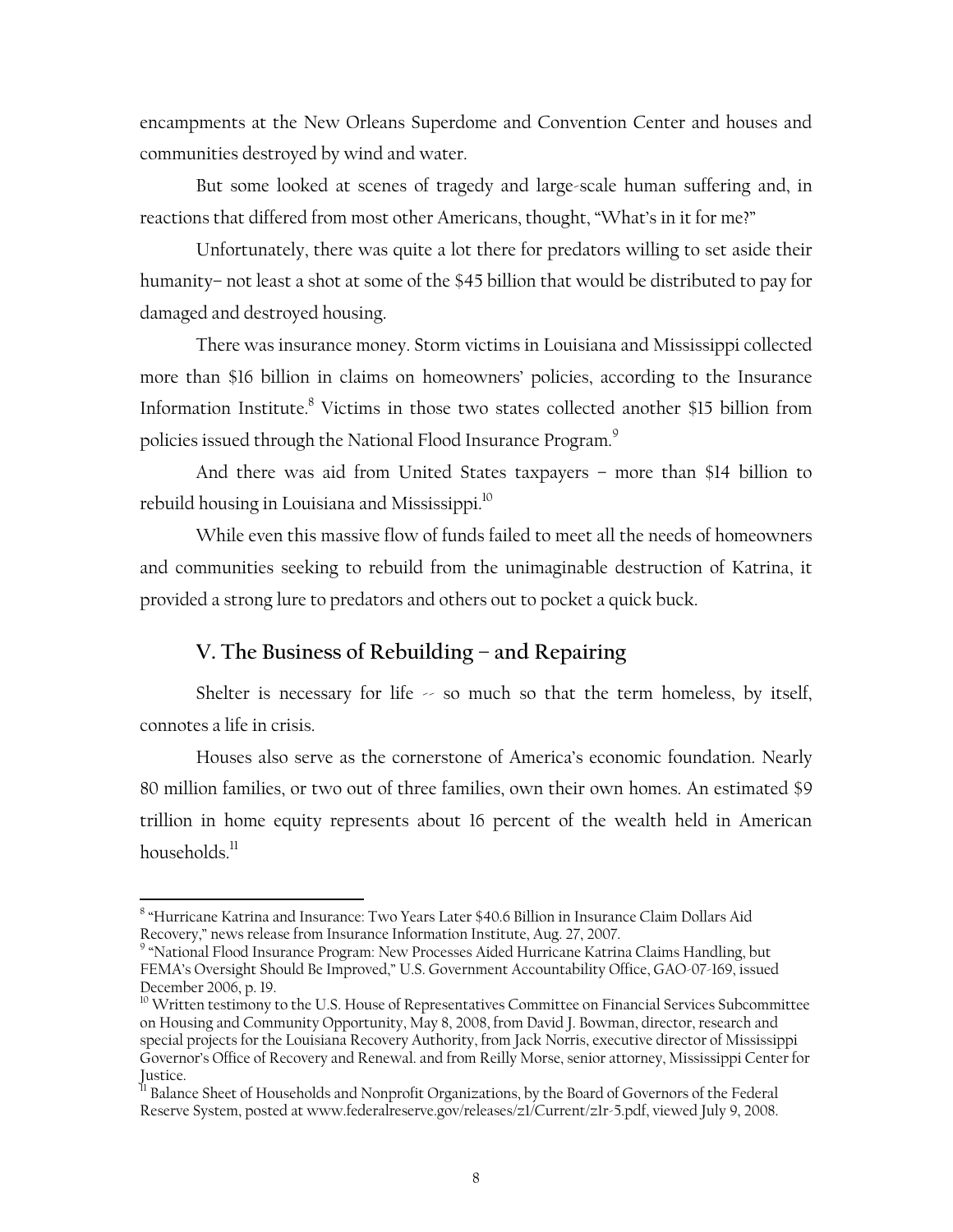But few Americans live in houses they built themselves or possess the skills, strength, experience and tools necessary to rebuild or repair a house. Instead, when the need arises for such work they turn – with open checkbooks – to skilled craftsmen and craftswomen and small home repair firms.

The undertaking is huge. Total spending on improvements and repairs to residential properties was \$226 billion in 2007.<sup>12</sup> Total nationwide employment by residential remodeling firms reached an all-time record of 327,000 in September 2006 – a vear after Katrina.<sup>13</sup>

Yet home repair remains a business of small transactions. In 2003, when more than 20 million homeowners undertook improvement projects, the average project cost about \$6,900.<sup>14</sup> Only one in 20 projects carried a price tag over \$10,000, and only 400,000 had a total value that reached  $\$25.000.^\mathrm{15}$ 

It is also an industry of small businesses. "Despite decade-long growth in home improvement spending and rapid consolidation within related industries, the remodeling contractor base … is still highly fragmented," Harvard University's Joint Center for Housing Studies said in a 2005 report.<sup>16</sup>

Many remodeling contractors are self-employed. Even among those firms with employees, only the largest 10 percent posted annual revenue of at least \$1 million. As a group, the 500 largest contractors had only a 4 percent share of the market.<sup>17</sup>

This industry is localized, specialized and cyclical, and has resisted innovation, according to the Harvard report, which describes an organizational structure "locked in the past" and an industry made up of contractors who "largely lack the efficiencies gained through consolidation."18

The task of making laws, rules and licensing requirements for this vast but fragmented industry is left mostly to the states. That created historic challenges for the officials in Louisiana and Mississippi who were responsible for overseeing millions of

Joint Center for Housing Studies of Harvard University, Table A-1.<br><sup>15</sup> Ibid, Table A-3.

<u>.</u>

 $^{12}$  "Expenditures for Improvements and Repairs of Residential Properties Estimated at \$226.4 billion in 2007" from U.S. Census Bureau News, May 1, 2008.<br><sup>13</sup> Data from U.S. Department of Labor Bureau of Labor Statistics Current Employment Statistics survey.

<sup>&</sup>lt;sup>14</sup> "The Changing Structure of the Home Remodeling Industry: Improving America's Housing 2005," by the

 $^{16}$  Ibid., p. 5.

 $17$  Ibid, p.5, 14.

 $^{18}$  Ibid, p. 6.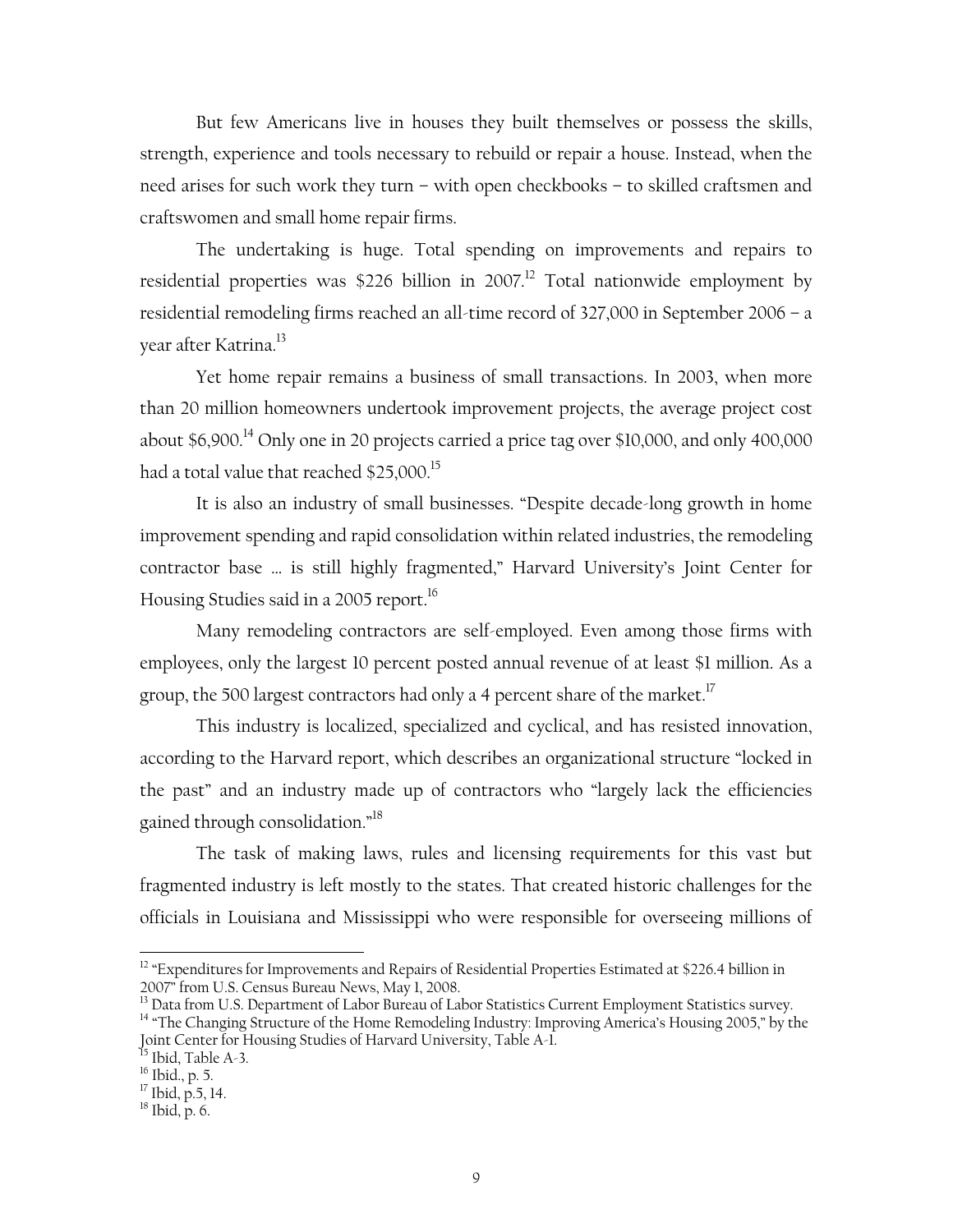home repair transactions after Katrina. Their performance, and the choices of thousands of consumers, had a big impact on the ability of families and communities to recover.

#### **VI. Louisiana**

 $\overline{a}$ 

An estimated 1.2 million people fled from their homes in Southeast Louisiana during and after Hurricane Katrina.<sup>19</sup> Yet three years later, a walk around the compact area comprising the French Quarter and central business district in New Orleans, where most tourists and conventioneers congregate, shows little evidence of Katrina's fury.

Over the past year, a series of high-profile events – the National Basketball Association All-Star game, a major college football championship game, a summit of North American heads of state and well-attended Mardi Gras and Jazz and Heritage festivities -sent the message that things are back to normal in New Orleans.<sup>20</sup> But highprofile sports, entertainment and political events say little about the city's progress toward rebuilding and – for better or worse – transforming itself after Katrina.

Prior to Katrina two out of three residents of New Orleans were black<sup>21</sup> Today, the city faces a fundamental question: will the homes, jobs and cultural space of tens of thousands of displaced poor people and people of color be restored? Or will billions of dollars of public and private money be directed mostly toward building a streamlined, homogenized city intent on welcoming developers and the middle and upper classes?

Substantial resources were committed to the effort to rebuild after Katrina's destruction, which included major or severe damage to about 200,000 housing units throughout Louisiana – mostly in and around New Orleans.<sup>22</sup> More than \$20 billion was

<sup>&</sup>lt;sup>19</sup> Louisiana and New Orleans Metro Housing Needs Assessment, Louisiana Housing Finance Agency, Feb. 15, 2008, p. 2.

 $^{20}$  Total visitors to New Orleans rose to 7.1 million in 2007, up from 3.7 million in 2006 and about 84 percent of pre-Katrina levels of 8.5 million. See "New Orleans Convention and Visitors Bureau Hospitality Industry Report, 2<sup>nd</sup> Quarter 2008" viewed online at<br>www.neworleanscvb.com/docs/IndustryReportSpring1.pdf, on May 30, 2008.

<sup>&</sup>lt;sup>21</sup> "In the Wake of the Storm: Environment, Disaster, and Race After Katrina" by Manuel Pastor, Robert D. Bullard, James K. Boyce, Alice Fothergill, Rachel Morello-Frosch and Beverly Wright, Russell Sage Foundation, 2006, p. 3.

<sup>&</sup>lt;sup>22</sup> Written testimony of David J. Bowman, director, research and special projects for the Louisiana Recovery Authority before the U.S. House of Representatives Committee on Financial Services Subcommittee on Housing and Community Opportunity, May 8, 2008. Bowman put at 204,737 the total of housing units that suffered major or severe damage in hurricanes Katrina and Rita and said that "the vast majority of damages are from Katrina."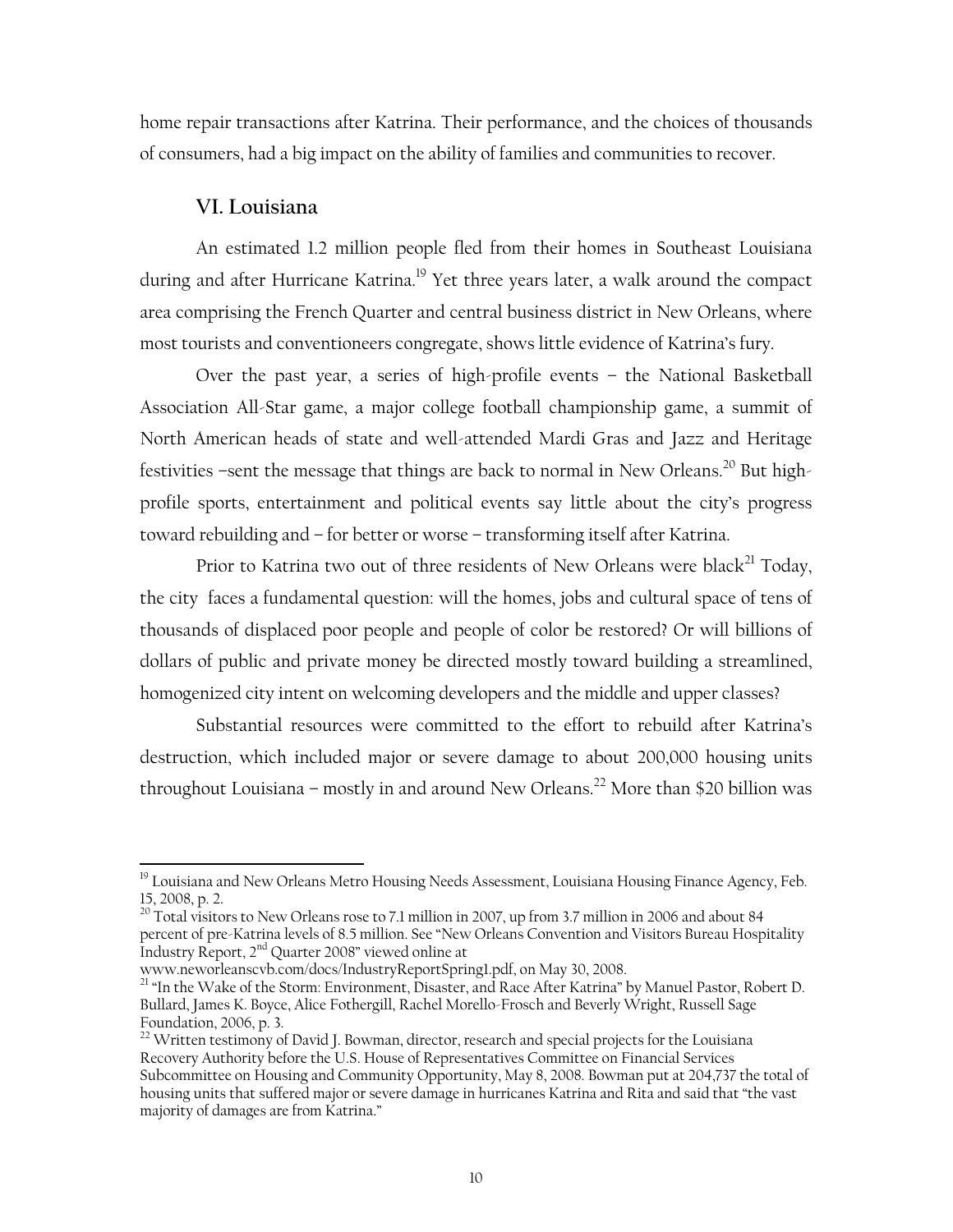directed toward rebuilding housing, including \$10.8 billion paid by insurance companies to 688,000 homeowners<sup>23</sup> and \$11.6 billion in federal aid.<sup>24</sup>

The undertaking posed a serious challenge to the roughly 4,400 firms that had the licenses or registration required to legally perform house building and remodeling services in Louisiana. "Everyone in New Orleans was clamoring for a contractor," says Jan Hinyub, a homeowner in the city's Algiers section.

The resulting scramble also put unprecedented demands on officials responsible for enforcing the industry's laws and rules. "The floods of hurricanes Katrina and Rita redefined the regulation of residential contractors in Louisiana," Chuck Marceaux, executive director of the Louisiana State Licensing Board for Contractors, wrote in an agency newsletter.<sup>25</sup>

Meanwhile, predators seized the opportunity to enter the market. During the 12 month period that ended in August 2007, the Better Business Bureau of Greater New Orleans received 755 consumer complaints about contractors – more than four times the number of complaints filed during the 12 months prior to Katrina.<sup>26</sup>

| Contractor<br>Complaints | Total | General | Home<br>improvement | Roofing | Construction<br>and<br>remodeling |
|--------------------------|-------|---------|---------------------|---------|-----------------------------------|
| 9/04 to 8/05             | 184   | 34      | 24                  | 60      | 66                                |
| 9/05 to 8/06             | 404   | 46      | 26                  | 161     | 171                               |
| 9/06 to 8/07             | 755   | 117     | 59                  | 213     | 366                               |

The experiences of home repair consumers in the wake of Katrina illustrated the reach and limitations of law enforcement, the importance and difficulty of checking records and the effectiveness and weaknesses of the state's laws and licensing requirements for contractors.

"**Tell these people to get out of your house!"** 

 $\overline{a}$ 

 $^{23}$  Aug. 27, 2007 release from the Insurance Information Institute.<br><sup>24</sup> Written testimony of David J. Bowman, director, research and special projects for the Louisiana Recovery Authority before the U.S. House of Representatives Committee on Financial Services Subcommittee on Housing and Community Opportunity, May 8, 2008.

<sup>&</sup>lt;sup>25</sup> The Louisiana Director's Contractor News Source, quarterly newsletter of the Louisiana Licensing Board for Contractors, Summer 2007, p. 1.

<sup>&</sup>lt;sup>26</sup> Data provided by Cynthia Albert, director of operations/media, Better Business Bureau of Greater New Orleans.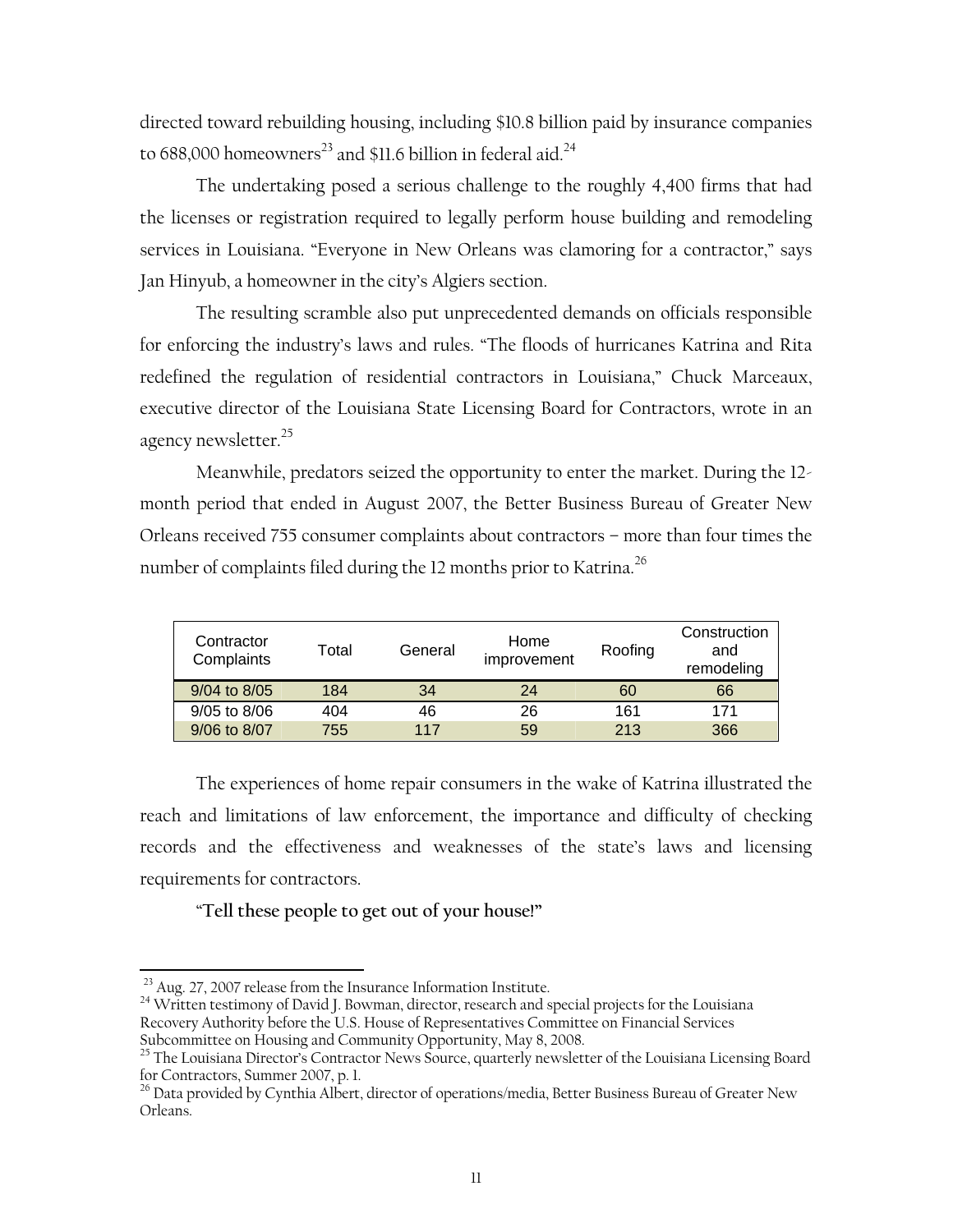Calvin Legrone is a 38-year-old homeowner in New Orleans East, an area of subdivisions, apartment buildings and strip malls that sprawls east of downtown alongside Lake Pontchartrain. Shot and seriously injured by a robber while a teenager, he now relies on a wheelchair to move around.



Legrone and his family sought refuge from Katrina in Texas. When they returned to Louisiana, they found that their house had flooded and the roof had blown off. "Everything was destroyed," he says. "There wasn't anything salvageable." With payments from his flood and homeowner's insurance policies and another \$50,000 from the federally funded and state administered Road Home program, Legrone and his family set out to rebuild.

First, the Legrones had to replace the roof. For that task, they turned to a Texas contractor who had been suggested by a co-worker of Legrone's wife, an employee

of a local bank.

Legrone recalls what happened after that. The sun was shining on the day that he and his wife returned from Texas to see their new roof, which the contractor had agreed to install without an advance payment. "He did a real decent job with the roof," Legrone says.

Pleased, the couple wrote the contractor a check for \$7,000 for the roof, and accepted his offer to do the rest of the work on their house for \$60,000. But this time they handed over a substantial down payment: more than \$30,000. Then they headed back to Texas.

At first, things seemed to proceed well. The contractor sent the couple pictures of his crew hanging sheet rock and doing other work. But when, after a few months, Legrone and his family returned to the house to meet with the contractor, they found that the sheet rock had been hung but not taped or sealed. In addition, no hole had been dug for a load of cement that was due to be poured on the site.

Concerned, Legrone called a family friend who was a contractor and had just returned to New Orleans. That friend came right over, walked around the house, looked at the work already completed and called the couple into a room. "Tell these people to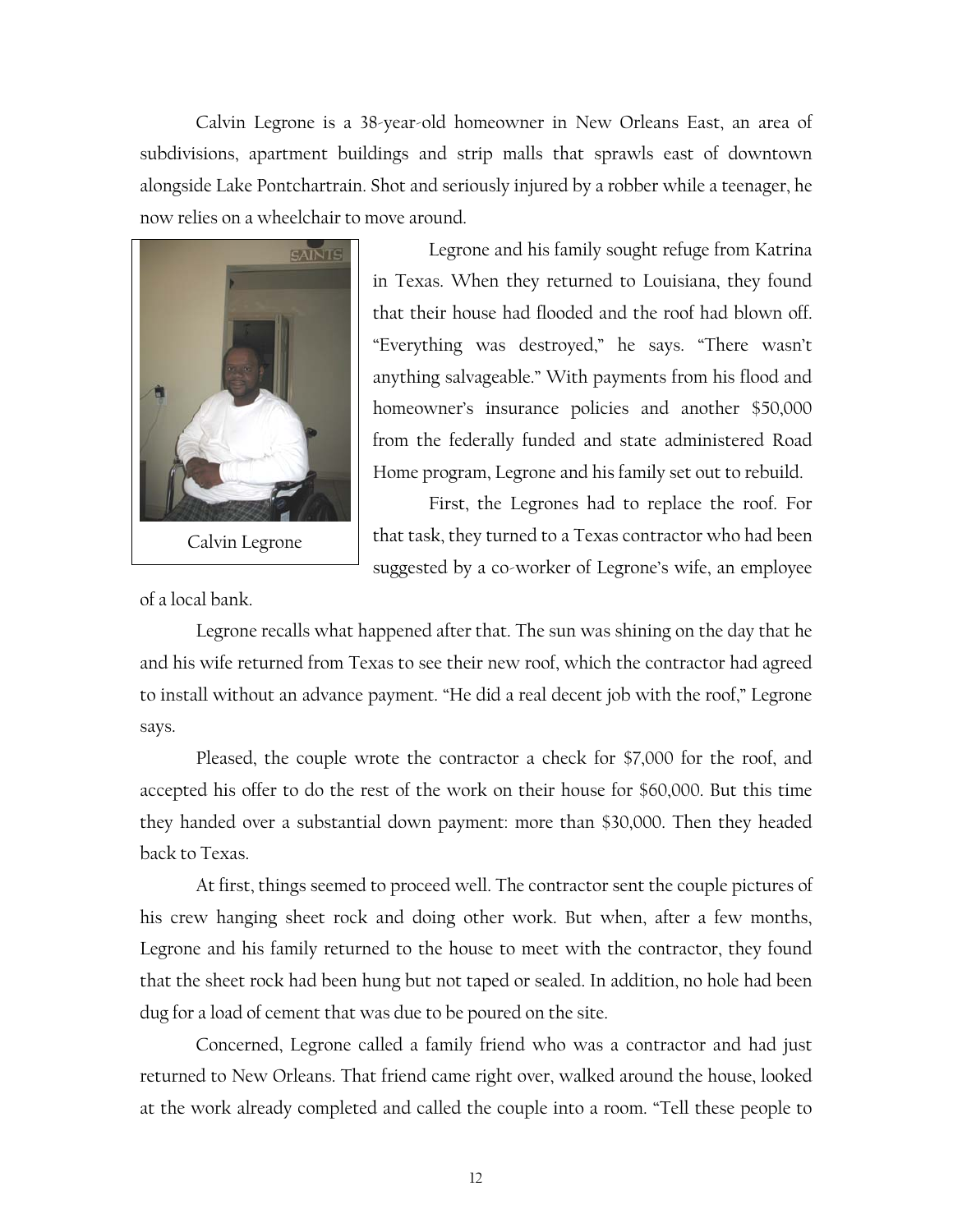get out of your house," he told the Legrones. "He's messing over you guys. Tell them to get out of your house."

Legrone immediately told the contractor that he wanted to tear up their contract and that while he wouldn't argue over the money that had already been spent he wanted the contractor to hand over any unused materials and any unspent money. The contractor agreed and asked Legrone to follow in his own car as they drove to a storage facility to get the materials. The contractor got in his car – a Mercedes – and Legrone, with his wife and two children, followed. But when the contractor got to the freeway, he sped up and fled. Unwilling to place his family at risk, Legrone didn't attempt to follow: "My wife was crying. I was crying. We didn't know what to do."

Short of money, Legrone and his wife sent their children to stay with relatives in Georgia and moved into a trailer, where they lived for three months. In the meantime, the couple pulled together the money to pay their family friend to complete the work on the house.

But anger gnawed at Legrone. "I've been poor all my life," he says. "The way I grew up, you don't let nobody take a quarter from you, let alone \$30,000." Eventually, drawing upon his religious faith, he resolved to let the law pursue the contractor and to get on with making a life for his family.

#### **Take the money and run – hundreds of times**

Like Legrone, thousands of Louisianans turned to the police or other law enforcement officials after being ripped off in home repair deals. The office of Louisiana's Attorney General received more than 6,000 complaints of contractor fraud in the two years after the storm, according to communications director Tammi Arender Herring. Prior to Katrina, the office received about 150 contractor fraud complaints annually, she says. But enforcement of criminal laws offers relief in only a tiny fraction of contractor disputes. Louisiana's Attorney General only handled as criminal matters cases in which money was received but no work was done. Such cases accounted for about 700 of the 6,000 complaints it received from consumers, Arender Herring says.

All told, 661 criminal investigations began by February 2008. At that time, according to Arender Herring, 231 investigations were continuing, 56 arrest warrants were outstanding and 145 arrests had been made.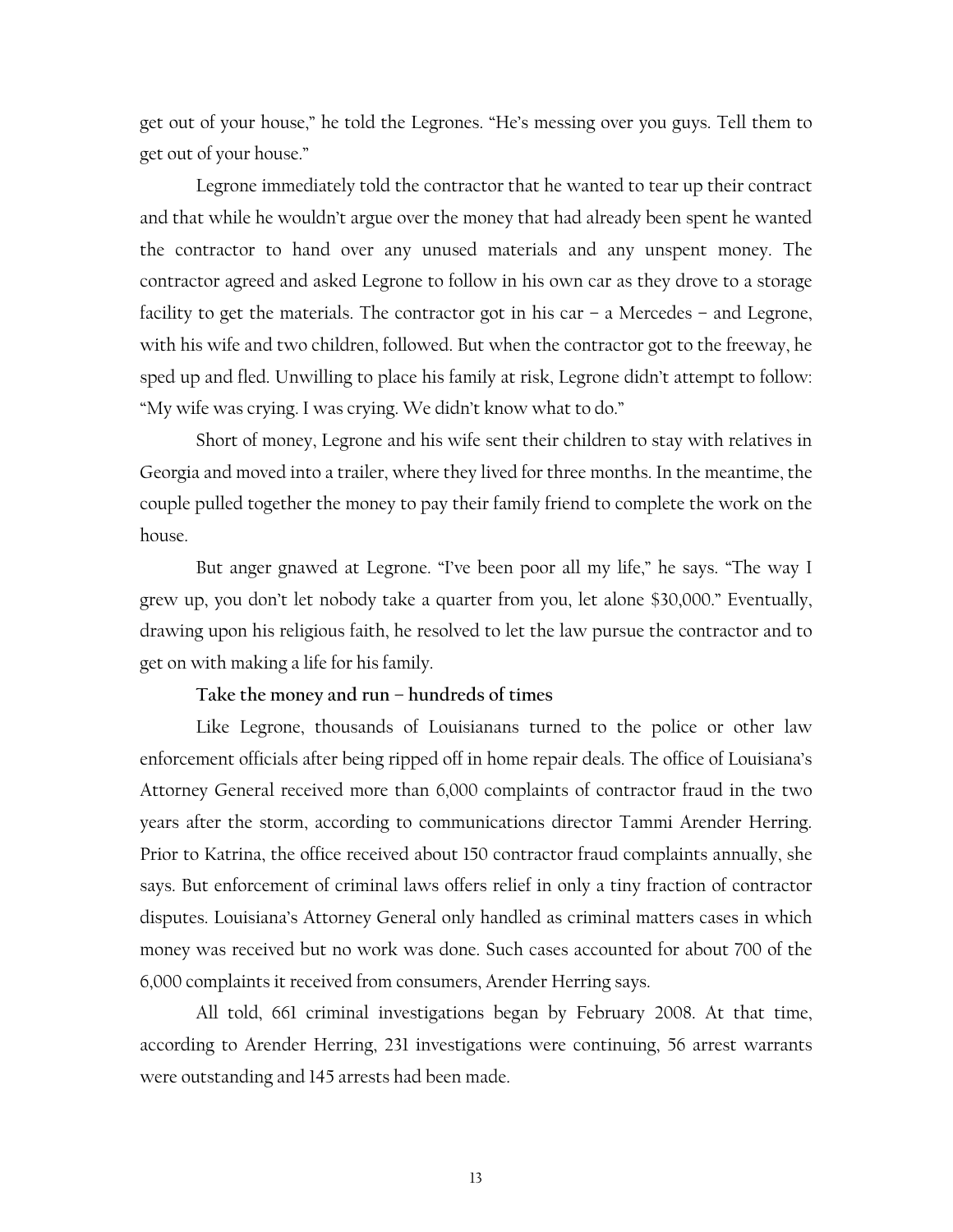One of those arrested was the contractor who victimized Legrone. The contractor was taken into custody in Texas in September  $2006^{27}$  and returned to Louisiana, where authorities accused him of stealing more than \$100,000 from three New Orleans homeowners seeking to rebuild after Katrina<sup>28</sup>and charged him with five counts of theft over \$500.29

There have been some efforts to tighten Louisiana's contractor laws. In June 2008, the state enacted a statute making it a fraud for a home improvement contractor or subcontractor to knowingly fail to perform any work within 45 days of receiving payment without a verifiable medical or other excuse. Most first offenses are punishable by a fine of \$1,000 and six months imprisonment, while second offenses or violations against disabled people or seniors are punishable by fines up to \$10,000 and five years in prison. $30$  Two other new laws that could benefit home repair consumers make it a crime for contractors and others to make and present bogus insurance certificates. $^{31}$ 

#### **Elusive Ascension**

Anna Mock is a school cafeteria worker who owns a house in a New Orleans neighborhood called Mid-City, which was flooded by Katrina. About four months after the storm, Mock paid \$57,000 to a Geismar, La. limited liability corporation called Ascension Home Improvement that agreed to repair her house.

 $\overline{a}$ 

- <sup>29</sup> Records posted on Orleans Parish Magistrate Court web site at
- 

 $27$  "Phony minister charged with stealing \$109,000 from Katrina victims in New Orleans area" in New Orleans CityBusiness, Sept. 26, 2006.

 $28$  Ibid.

www.opcso.org/dcktmstr/dmdspdkt.php?&docase=467197 .<br><sup>30</sup> Louisiana Act 292, posted on-line at www.legis.state.la.us/billdata/streamdocument.asp?did=499878.

<sup>&</sup>lt;sup>31</sup> Louisiana Act 15, posted on-line at www.legis.state.la.us/billdata/streamdocument.asp?did=492943, and Act 628, posted on-line at www.legis.state.la.us/billdata/streamdocument.asp?did=503777.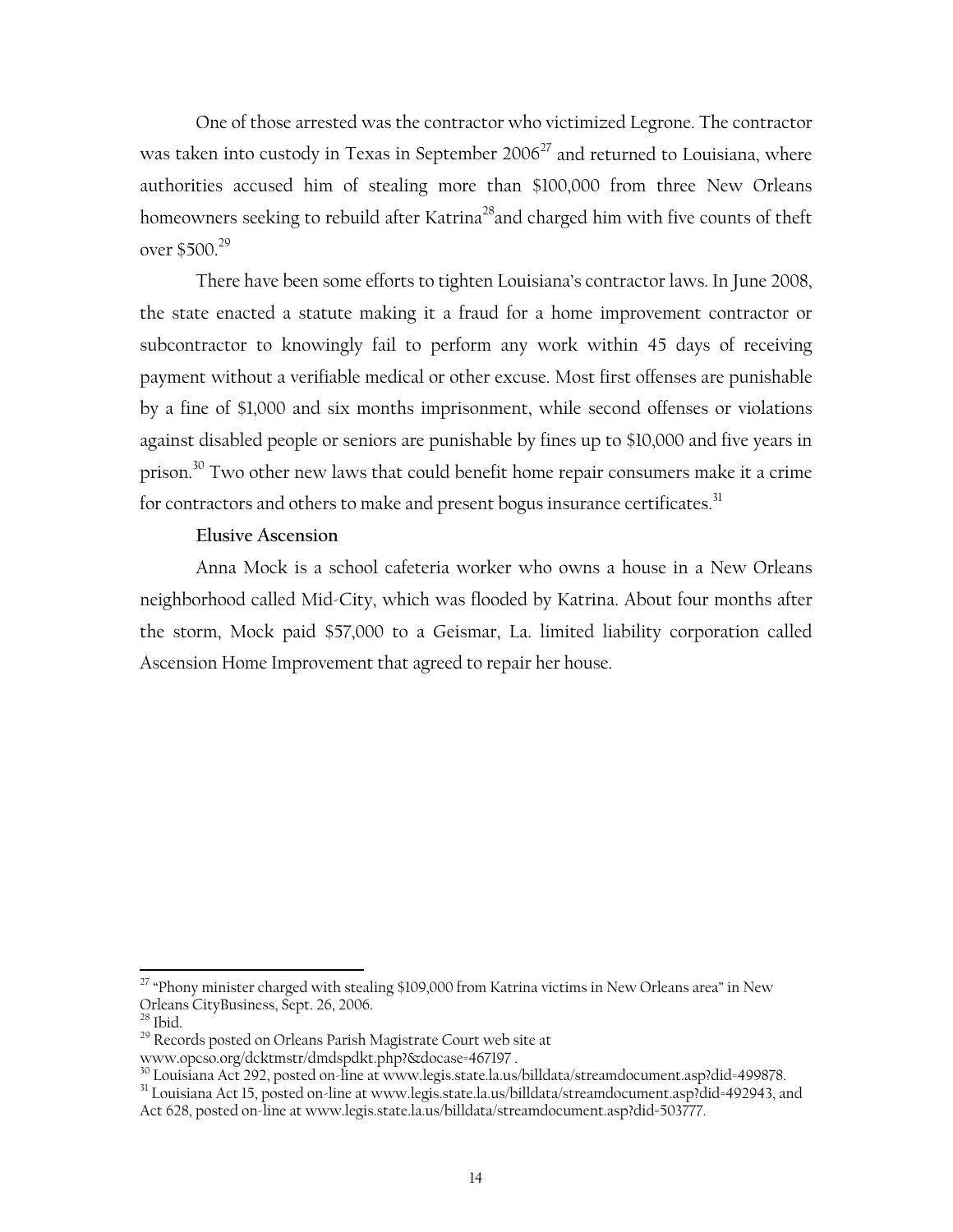

Mock says that even though the owner of Ascension was her cousin, the firm did only a few shoddy repairs on her house. When she complained, he gave her back \$5,000 and kept the rest: \$52,000, according to Mock's breach of contract lawsuit. In August 2007, the Louisiana State Licensing Board for Contractors found Ascension guilty of consistently failing to perform contracted

work, carrying out contracts in an "unworkmanlike" manner, failing to complete a contract, committing fraud or acting in bad faith. Ascension was fined and assessed costs.<sup>32</sup>

That did little for Mock, who in February 2008 – nearly 2 ½ years after Katrina – was still living in a FEMA trailer next to her house.

#### **Checking the Records**

<u>.</u>

The state licensing board's action against Ascension might have been expected to create a record that would alert other consumers to the perils of doing business with the firm. But while the board's records are available to consumers at its web site (www.lslbc.louisiana.gov) they don't spotlight past problems with contractors.

In fact, a consumer who visited the board's web site during the summer 2008 would have had to be very persistent – or lucky – to learn anything about Ascension, including disciplinary actions taken by state authorities. A search for Ascension in the "find a contractor" tab on the board's web site generated no mention of the firm, let alone its disciplinary record. Neither did searches under the name of Ascension's owner or under its license number. Only opening a 3.25 megabyte pdf file of violations – a process that itself sometimes took several minutes on-line – brought any mention of the contractor and its problems to the surface.

The obstacles to finding information about Ascension illustrate the challenges that faced consumers who set out to check the licenses and records of contractors. "There was just no information for people who had no idea what to do," said Angela

 $32$  List of violation hearings posted on Louisiana State Licensing Board for Contractors web site at http://www.lslbc.louisiana.gov/pdf\_files/violations.pdf.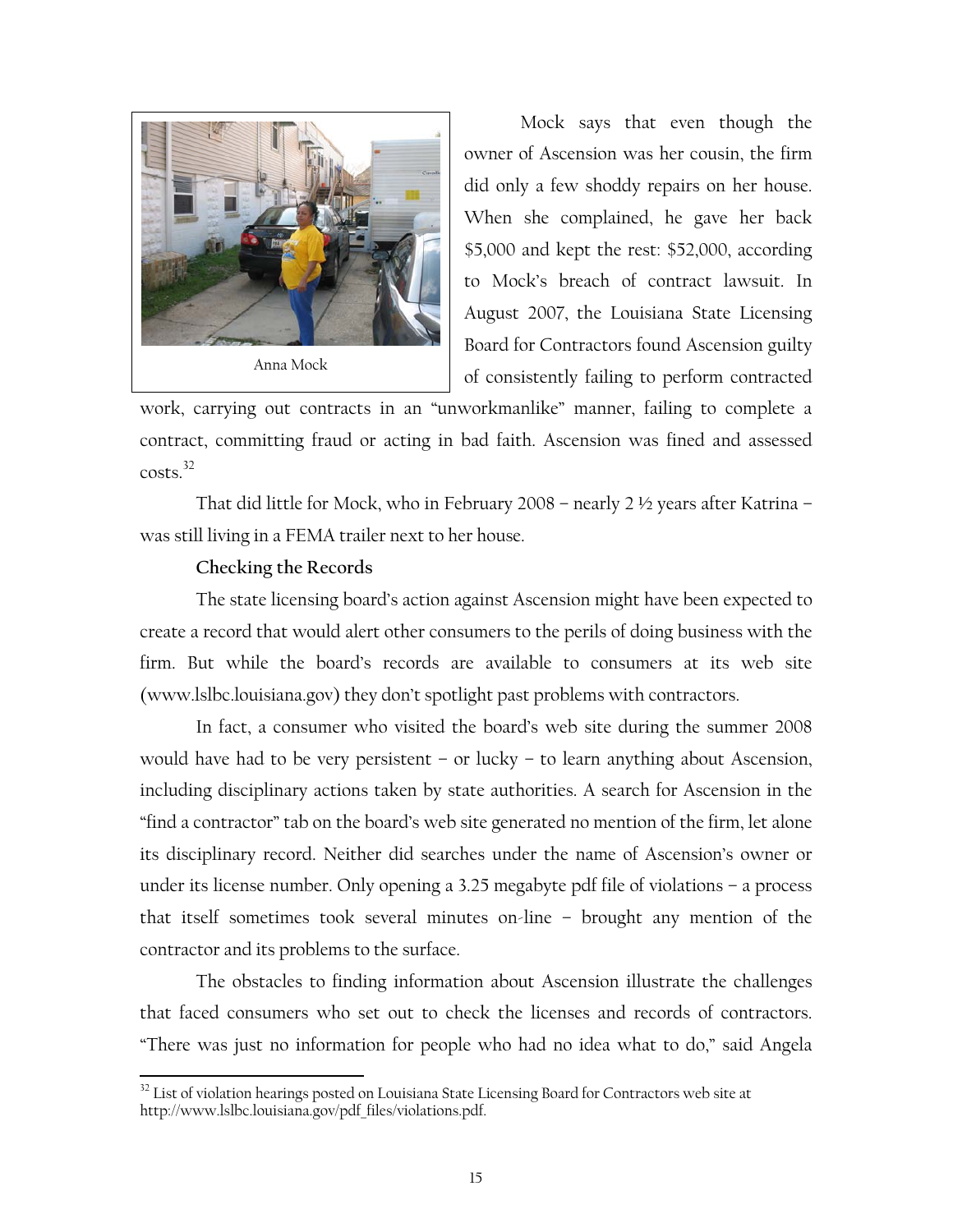Willis, a Gentilly resident who, frustrated in her efforts to find a reliable contractor, ended up hiring and being victimized by contractors whose fliers had been posted on neighborhood utility poles. "There was no place to go. I was terrified."



In fact, no central registry exists where Louisiana consumers can make a comprehensive check for past consumer complaints or disciplinary actions involving a contractor.

Marceaux acknowledged that the state licensing board's web site could be more user friendly, and said that a board contractor was working to improve on-line access to the board's

public files.

There are other places for consumers to look for signs of contractor abuses. (See appendix). Each, if checked, has the potential to provide a consumer with a warning about a prospective contractor, but all have a limited scope.

The Louisiana Recovery Authority and several non-profit organizations sponsor a web site (www.louisianarebuilds.info/contractor) where consumers can give a thumbs up or thumbs down to a contractor and make comments. Those judgments and comments can be viewed by other consumers. This system has attracted some consumer interest and participation. For example, in June 2008 one registered home improvement contractor had 39 comments under its own name and four additional comments under another business name  $\sim$  more than double any other firm. All but two of the comments gave the firm a "thumbs up," and the contractor responded to each of the two negative comments.

However, the LRA web site has some key limitations. It doesn't identify contractors by their license or registration numbers, making it difficult for consumers to verify who they are dealing with in an industry where small businesses may use multiple names. And during a June visit to the web site, only 287 of the state's more than 4,000 licensed or registered contractors were listed. Fewer than 20 had more than two comments.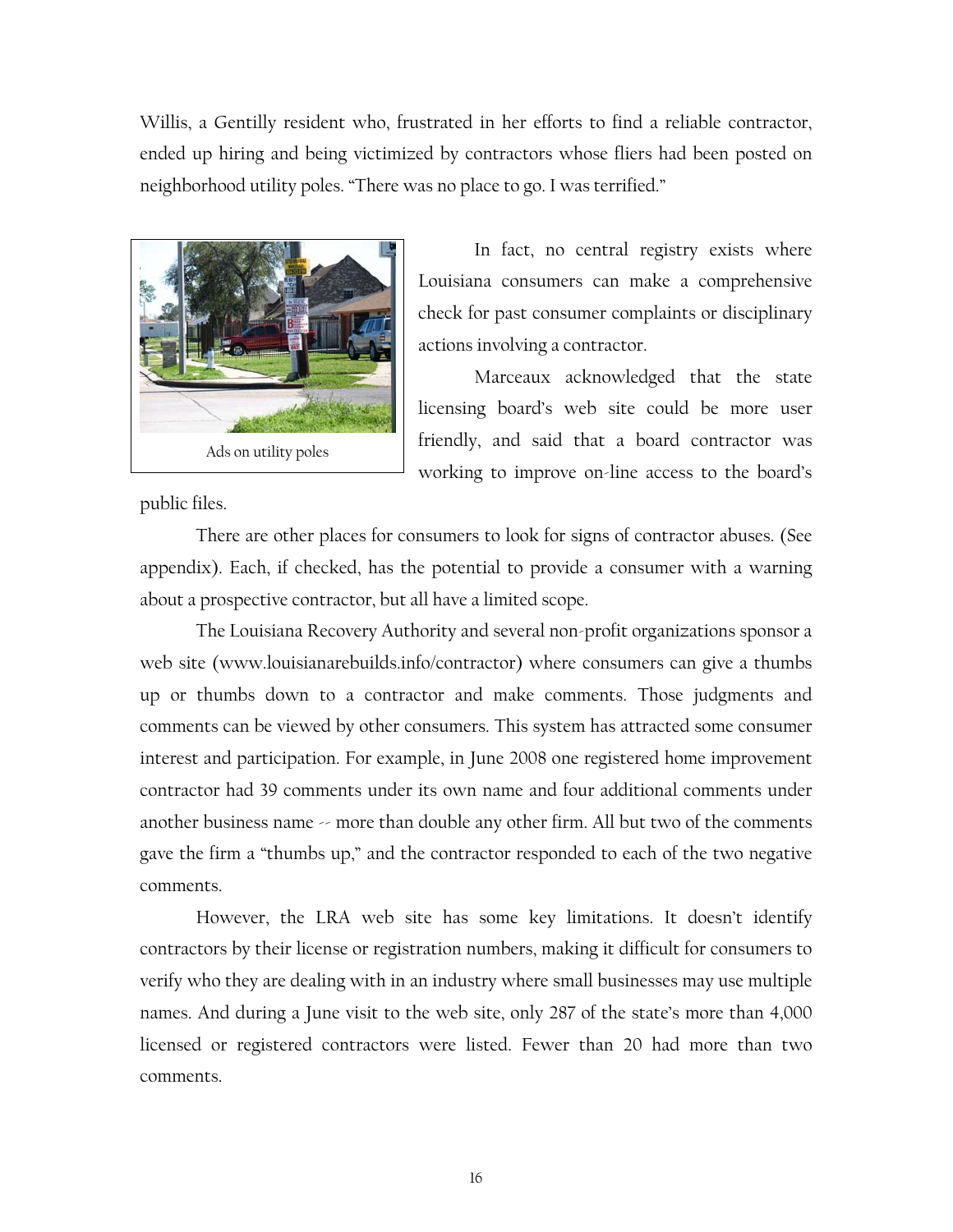The Better Business Bureau also maintains a database (http://neworleans.bbb.org/) of complaints about contractors, which is easily searchable by consumers. However, while the bureau's web site lists companies that affirm their support for the organization's guidelines, only a handful of the state's contractors have done so.

#### **Got a License? Registered?**

Consumers are sometimes surprised to discover that no one is there to watch over contracting transactions in which thousands of dollars change hands.

Willis, the Gentilly homeowner, was disappointed by the lack of oversight after she paid \$46,000 to a series of contractors who failed to make her storm-damaged house livable. "I had their license numbers and (knew their) places of business," Willis says of the contractors she relied on. "I had all the information that I thought was required, and I felt if they didn't do (the promised work) somebody could make them come back and do it. That's not true. Nobody was there to say … you can't do this."



Angela Willis

Louisiana's licensing board has only 24 field agents. "We need 25 more investigators," said Marceaux, adding that he expects widespread problems in the home repair market to continue for another five to 10 years.

State investigators mainly seek to ensure that contractors have met the state's licensing or registration requirements, which vary with the size and nature of a project.

Allegations that home repair contractors had failed to register with the state were the subject of more than 600 of the about 700 hearings held by the board from February 2006 through May 2008.<sup>33</sup>

A home builder must hold a license. To get that license, he or she must pass a written test on business, law and a trade area, pay \$225 in application and testing fees (plus a \$400 surcharge for those from out of state) and prove he or she has workers' compensation and liability insurance. Applicants must also provide a current financial

 $\overline{a}$ <sup>33</sup> Analysis of Louisiana State Licensing Board for Contractors residential violations' data posted on-line at www.lslbc.louisiana.gov/whatsnew.htm .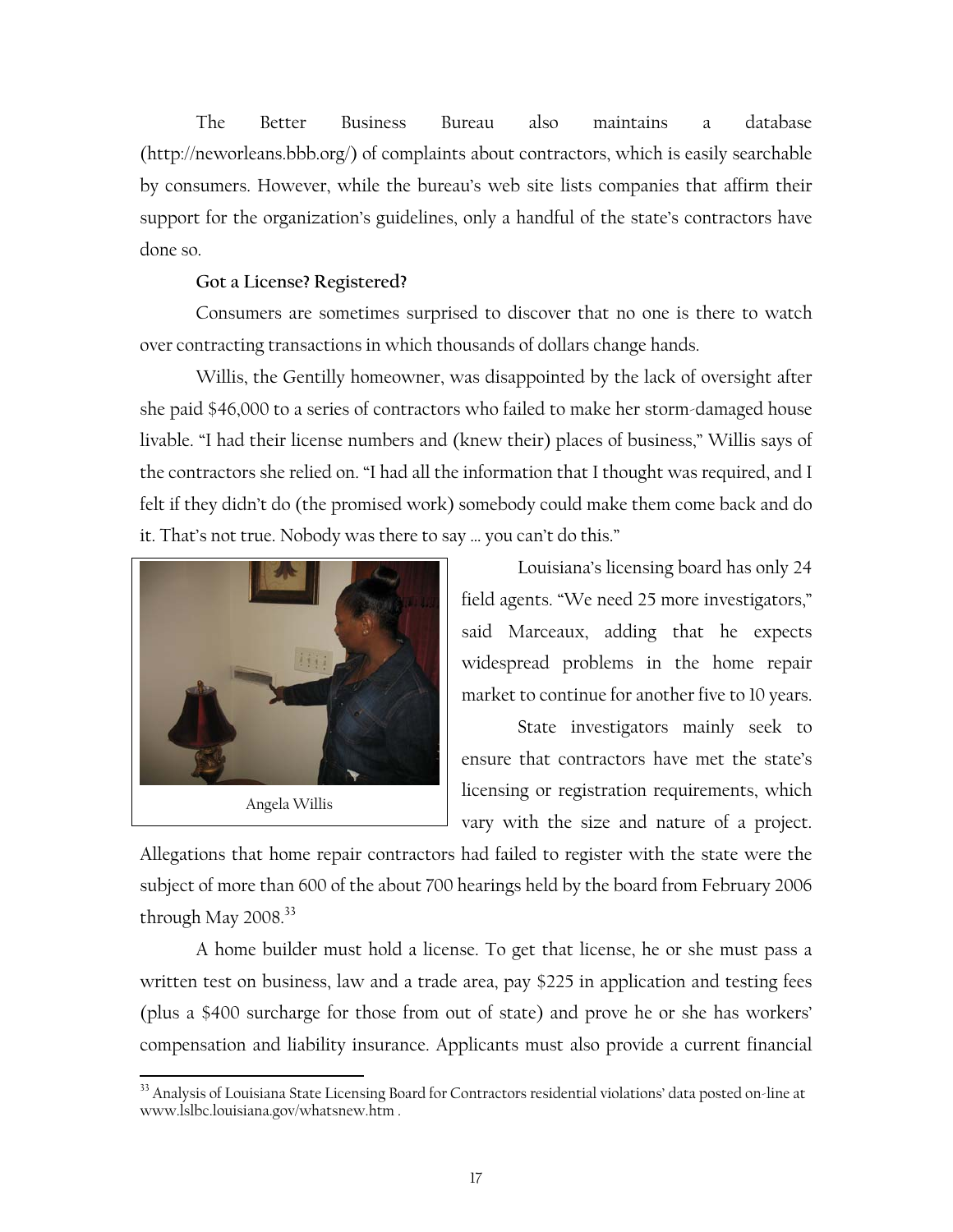statement showing a net worth of at least \$10,000 and fill out a 14-page application listing their work experience, criminal record, and any past civil judgments, complaints or disciplinary actions against them as contractors.<sup>34</sup>

The licensing law passed in 1996 and originally applied only to those who built houses worth more than \$50,000. After Katrina, the threshold size for building projects that require a license was raised to  $$75,000.^35$ 

Home repair contractors weren't covered by the law until a 2003 law imposed a less-stringent registration requirement on repair projects valued at more than \$7,500. To register, applicants must only provide a Social Security number, the names and addresses of principals of the business and disclose previous registrations, suspensions, revocations, judgments and arbitration awards. Certificates of workers' compensation insurance and registration with the state's tax collectors are also required.<sup>36</sup> After Katrina, the more stringent licensing requirement was extended to contractors on repair projects valued above \$75,000.

As in some other states, Louisiana's frontline enforcer of rules for the home repair industry is a creature of the building business. The 15-member State Licensing Board for Contractors has only two "at-large" representatives from outside the industry. The board's five-member subcommittee responsible for administering and enforcing residential licensing and registration requirements is made up entirely of contractors.<sup>37</sup> The board oversees a statewide home repair and construction industry that, in the wake of Katrina, was composed of 3,500 licensed residential builders and 850 registered home improvement contractors. By the summer of 2007, the number of licensed home builders had risen to nearly 3,900 but the number of registered home improvement contractors

1

http://www.lslbc.louisiana.gov/pdf\_files/2007-Summer\_Newsletter.pdf 36 Registration form posted on-line at

<sup>&</sup>lt;sup>34</sup> License application posted on-line at<br>www.lslbc.louisiana.gov/pdf\_files/Residential\_License\_Application\_04-07.pdf.

<sup>&</sup>lt;sup>35</sup> The Louisiana Director's Contractor News Source, Summer 2007, p. 1, posted on-line at

http://www.lslbc.louisiana.gov/pdf\_files/Home\_Improvement\_Registration\_Application\_9-6-05.pdf  $37$ Title 37 of Louisiana Revised Statutes Chapter 24 posted on-line at

http://www.lslbc.louisiana.gov/pdf\_files/101105\_ContractorsLicenseLaw.pdf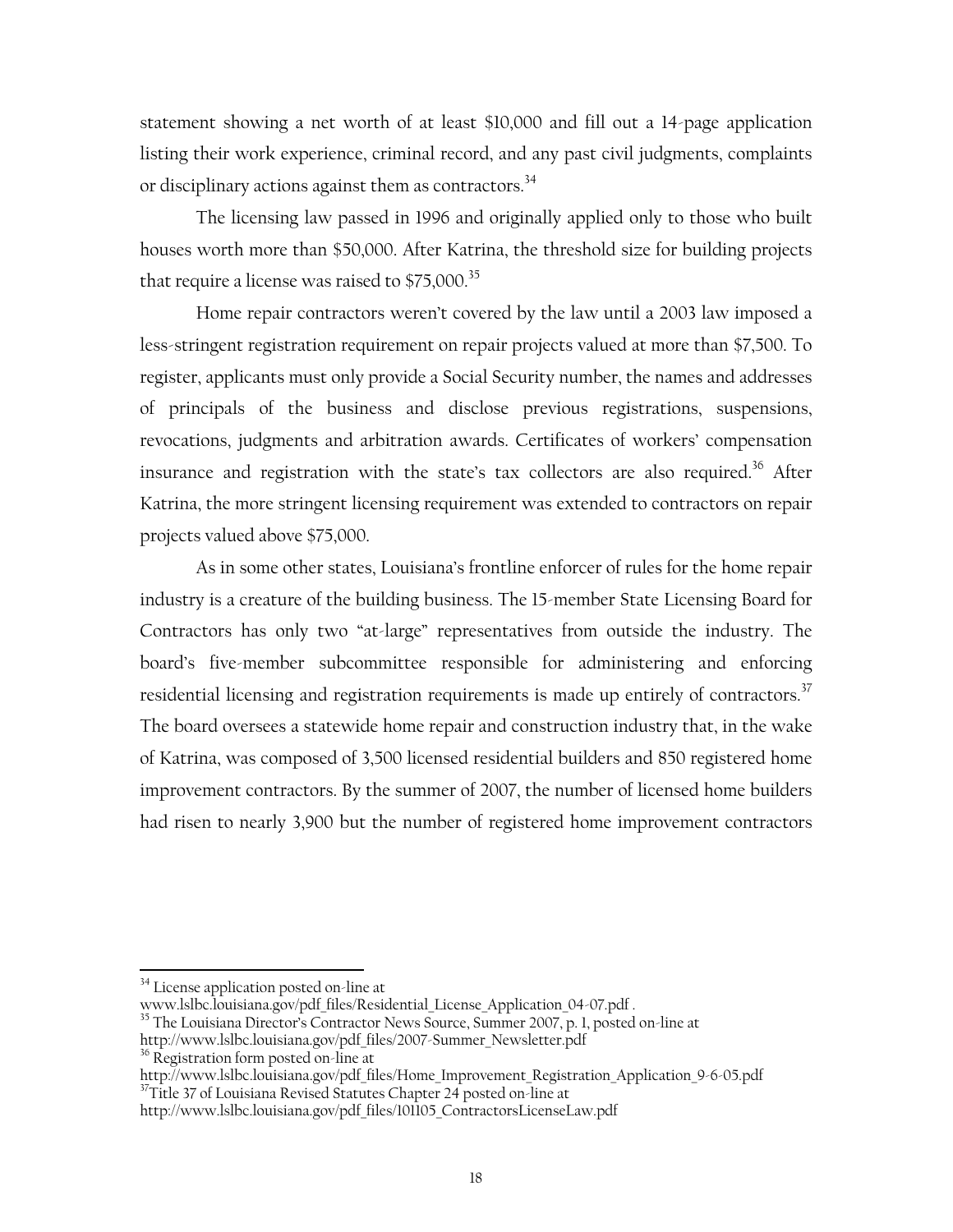had fallen slightly, to 770. A year later, the number of licensed home builders had declined to 3,754 and the number of registered remodelers had fallen further, to 744. $^{38}$ 

The board has kept busy since Katrina. It is currently levying fines at a rate of \$4 million to \$5 million annually, compared to about \$120,000 to \$180,000 prior to Katrina, according to Marceaux. However, fewer than 10 percent of the assessed fines are ever collected, he said, also noting that the board lacks the power to impose liens on real property owned by violators who refuse to pay.

#### **Watch out for the alligators!**

Alma Dixon, the homeowner in the Gentilly neighborhood who was victimized by a contractor she had counted as a long-time family friend, had already had a hard time during Katrina. Dixon tried to ride out the storm with some friends in their house in New Orleans East.

At first, things went well. The storm passed, and the next day seemed pleasant: "the sun shining, quiet, still." Even when they saw "a trickle" of water in the street, there seemed to be little reason for concern – not unusual after it rained, they noted.

But the water kept on coming, Dixon recalls. She and her friends thought about leaving. When water appeared on the sidewalk in front of their house, Dixon and her friends began moving furniture upstairs – mainly out of concern that the bottoms and legs might get soaked. "We still weren't thinking it was going to flood."



Levy at end of street in New Orleana East

Dixon and her friends didn't know that rising water was on its way to covering 80 percent of the land surface of the city. $39$  So after moving the furniture they sat back down in the ground floor living room. "And all of a sudden, boom." Water had crashed through the garage door.

Dixon and her friends raced for safety

<sup>&</sup>lt;u>.</u> <sup>38</sup> See The Louisiana Director's Contractor News Source, Summer 2006, p. 1, posted on-line at http://www.lslbc.louisiana.gov/pdf\_files/Newsletter\_Summer\_2006.pdf; ibid, Summer 2007, p.1; and board web site at http://www.lslbc.louisiana.gov/aboutlslbc.asp viewed Aug. 28, 2008.

<sup>&</sup>lt;sup>39</sup> "Flood or Hurricane Protection?: The New Orleans Levee System and Hurricane Katrina" by Denise Wilson and Ella Kliger in IEEE Spectrum Online posted at www.spectrum.ieee.org/print/5932 on May 30, 2008.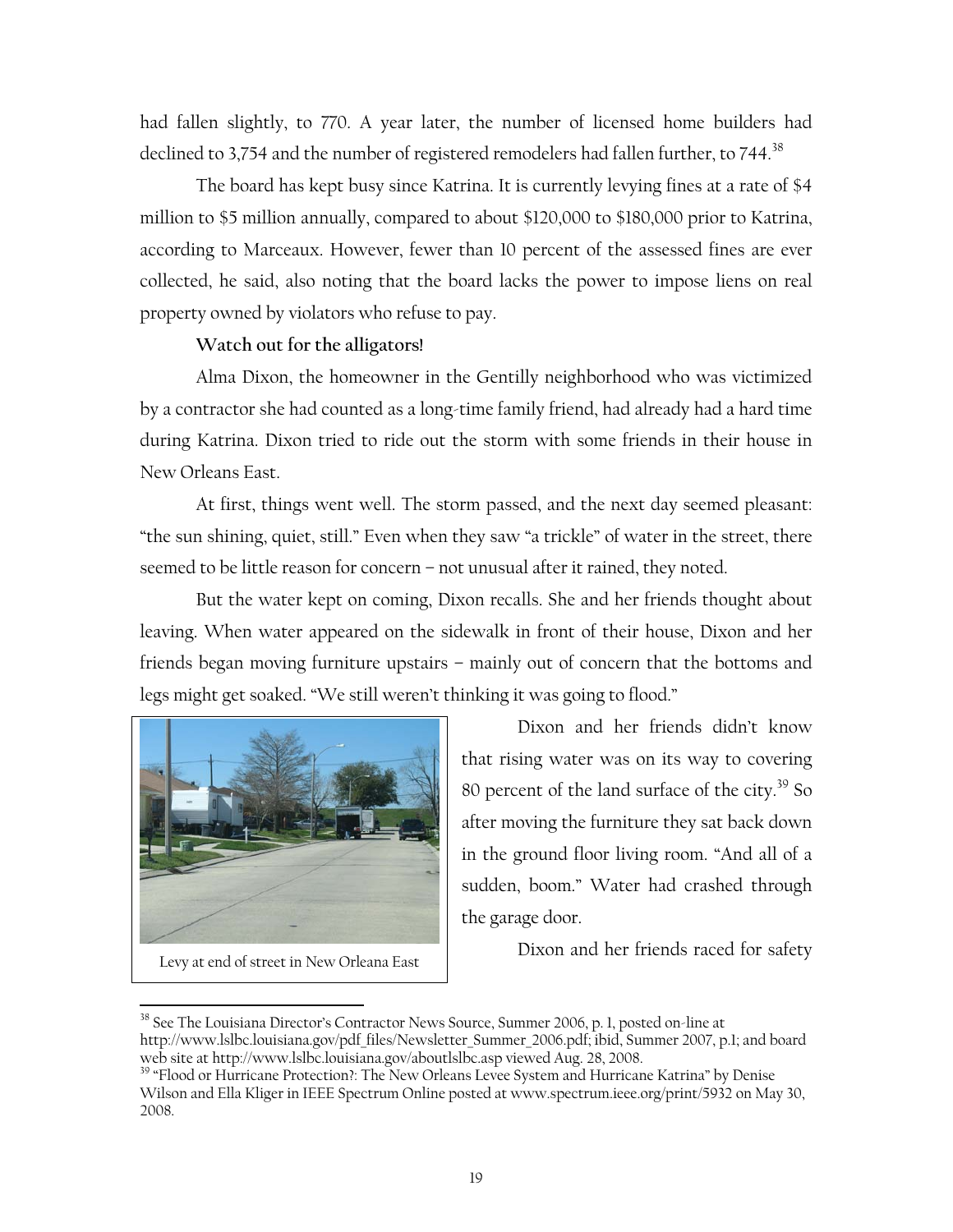on the second floor. "Before we actually got up the stairs, the water came behind us just like that," Dixon remembers. "We just barely made it upstairs.

After a few hours some neighbors came by in a boat, took Dixon and her friends out of the second story of the house and floated them over to the Interstate highway – which had also flooded. Dixon and her friends then waded through waist-deep water, past apartments and the sounds of residents yelling for help and, on one occasion, a warning: "Get out of the water, there's alligators in the water."

Dixon and her friends shifted over to the muddy median, and kept slogging toward the promise of shelter in the Superdome. But when an acquaintance passed by in a pickup truck and offered to give them a lift to a nursing home where there was food and water, they headed there instead.

Dixon remembers what followed as the worst night of her life. Told that it was unsafe to remain outside, she slept in a wet chair in the facility's ground floor. When she went upstairs to use the toilet and brush her teeth, she found more than a hundred elderly people lying on the floor and in the corridors. Some begged for water or for someone to change their diapers.

Dixon eventually gave up trying to reach the Superdome and accepted a ride to Baton Rouge and then travelled on to Conyers, Ga. There she stayed with the "old family friend" who later took her for \$19,000.

#### **Carpetbaggers or scapegoats?**

Listening to some Louisiana officials describe home repair abuses in the wake of Katrina, one might conclude that the most relevant item in Dixon's story was the out-ofstate origin of her victimizer.

"Amidst the chaos of destruction and devastation, opportunity seekers and fortune hunters invaded our State looking for the easy dollar to be made from the victims of hurricanes and hard times" the state licensing board noted a few months after the storm.<sup>40</sup> Marceaux said in an interview that at least 40 percent of the new applicants for home repair contractor registration were from outside Louisiana.

But "invaders" can't be blamed for all of the abuses. In fact, since Katrina most of the violators disciplined by the board gave Louisiana addresses. Among the defendants in

1

<sup>&</sup>lt;sup>40</sup> The Louisiana Director's Contractor News Source, Summer 2006, p. 1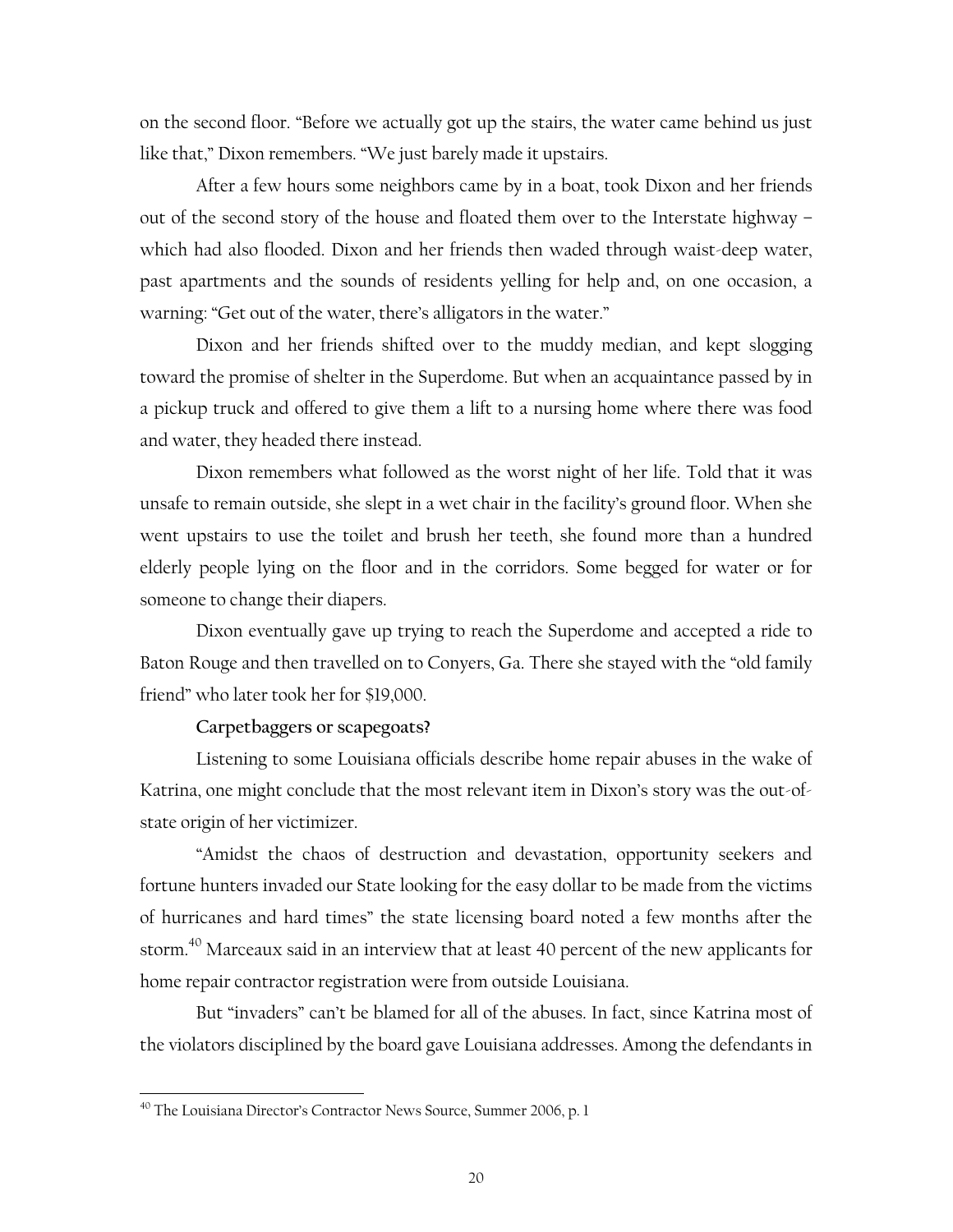the 623 registration and licensing violation cases heard from February 2006 to May 2008, only 57, or fewer than 10 percent, came from other states. $41$ 

## **Fighting for the survival of a culture**

Herreast Harrison is a resident of the Upper Ninth Ward. After the storm, she set out to rebuild the home she bought with her late husband. That effort became part of the crusade to restore the irreplaceable cultural life and traditions of New Orleans.



Harrison, who formerly operated day care centers, went to Houston during Katrina. Even before she could return to New Orleans, she began working in the New Orleans suburb of Kenner helping children make a quilt displaying their memories and feelings about the storm.

A quilt seems like an ideal undertaking for Harrison, whose family has contributed many threads to the fabric of New Orleans' rich traditional and contemporary culture. Her late husband was a leading Mardi Gras "Indian." Her son, Donald Harrison, is an

influential jazz saxophonist. And her grandson, Christian Scott, is a young trumpet player who has built a popular following for jazz spiced with hip hop and funk.

But Katrina had no respect for the arts, or artists. Harrison, who had to buy a crowbar to force open the warped and blocked front door of her flooded house, found that water had destroyed or damaged some of the valuable quilts and Mardi Gras "suits," or costumes, stored there.

After returning Harrison set out to build a community center for young people on her property. But first she had to wrestle with a contractor and a procession of subcontractors who bungled or left undone portions of the estimated \$90,000 worth of remodeling and repair work needed to again make her home habitable. The resulting delays forced her to live, and suffer nose bleeds, for more than two years in a formaldehyde-filled FEMA trailer squeezed onto the lot alongside her house.

 $\overline{a}$ <sup>41</sup> Analysis of Louisiana State Licensing Board for Contractors residential violations' data posted on-line at http://www.lslbc.louisiana.gov/whatsnew.htm .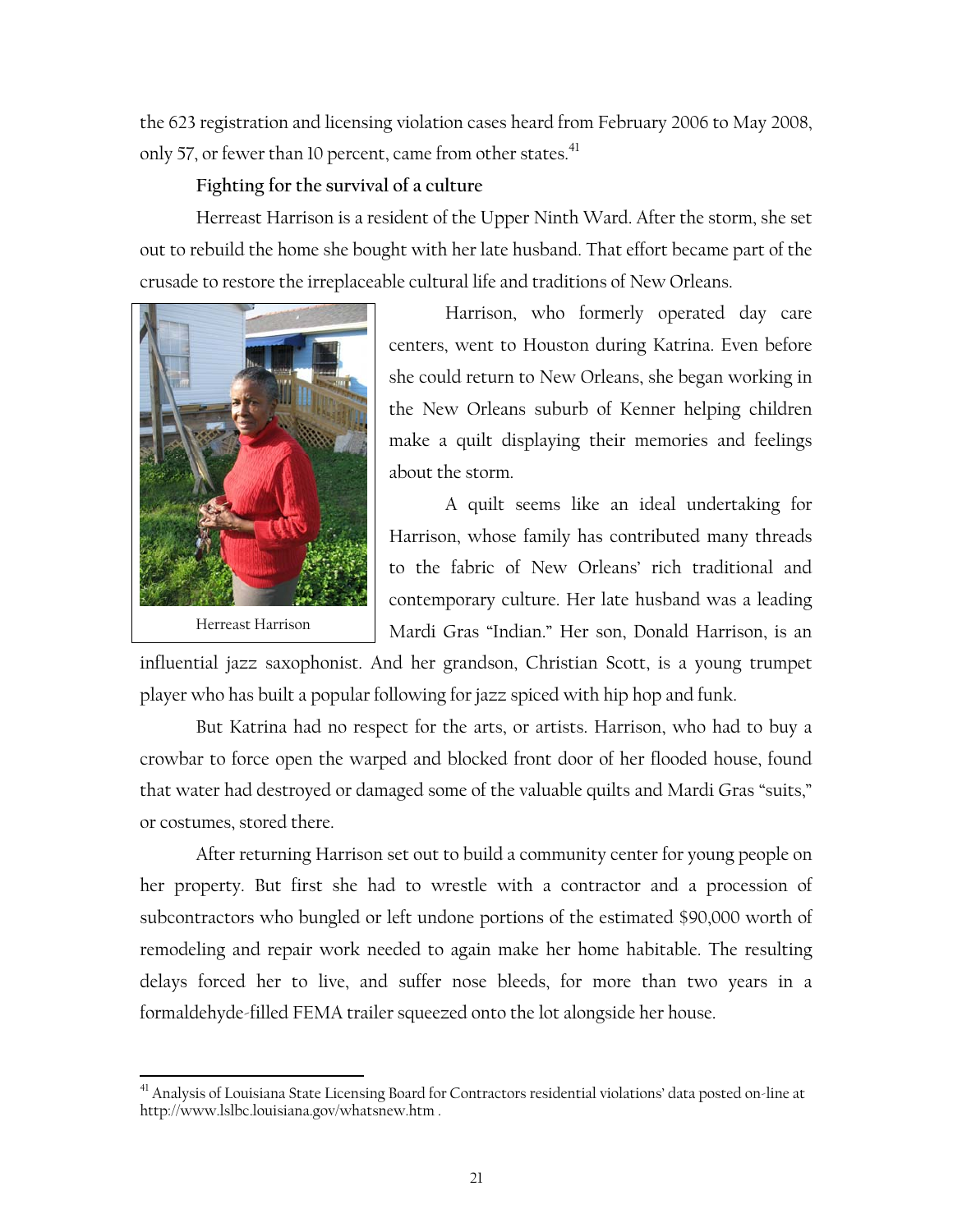Now the trailer is gone. Harrison was able to move back into her home in April 2008 and, with the help of lawyer Jay Welch of New Orleans Legal Assistance (NOLAC), is suing the politically connected general contractor to whom she handed over \$57,000. The lawsuit includes a lengthy inventory of unfinished or poorly done work, including painting, repairs of windows and the foundation, replacement of hardwood floors and installation of sheet rock, heating and air conditioning, plumbing and electrical fixtures.

Harrison was hurt and disappointed by her contractor's failure to complete the promised work and by the lack of competence among the work crew. "For money given, there should be a certain skill set that your workers come with and produce results," she says. She also wondered why government officials couldn't make a registry of skilled, licensed contractors easily accessible. She would even have liked to see some official oversight to entire projects.

While her feelings about her victimization by a contractor have faded, or at least numbed, Harrison remains determined to make an impact on behalf of her community and her city: "Just because I'm a little old lady doesn't mean that I don't have fight in me."

#### **Transformation**

1

Despite the efforts of Harrison and other fighters, the future of New Orleans remains in doubt. There were some ominous signs even before a city-wide evacuation was ordered as Hurricane Gustav approached in August 2008.

Three years after the storm more than one-quarter of New Orleans' pre-storm population had not yet returned.<sup>42</sup> Many lacked a place to live. After Katrina more than 100,000 homes in New Orleans were uninhabitable (up from 30,000 before the storm).<sup>43</sup> Storm damage and floods, and resulting higher rents, had the impact of "almost completely eradicating affordable housing in the city," according to state officials.<sup>44</sup>

<sup>&</sup>lt;sup>42 42</sup> "The New Orleans Index: Tracking Recovery of New Orleans and the Metro Area," by the Metropolitan Policy Program at the Brookings Institution and Greater New Orleans Community Data Center, August 2008, p, 8.

<sup>43</sup> New Orleans Redevelopment Authority web site at www.noraworks.org/about\_nora.htm and www.noraworks.org/post\_katrina.htm, viewed May 23, 2008.

<sup>44</sup> Louisiana and New Orleans Metro Housing Needs Assessment, Feb. 15, 2008, p. 2, posted on-line at http://www.lhfa.state.la.us/downloads/aboutus/HousingNeedsAssessment\_032808.pdf.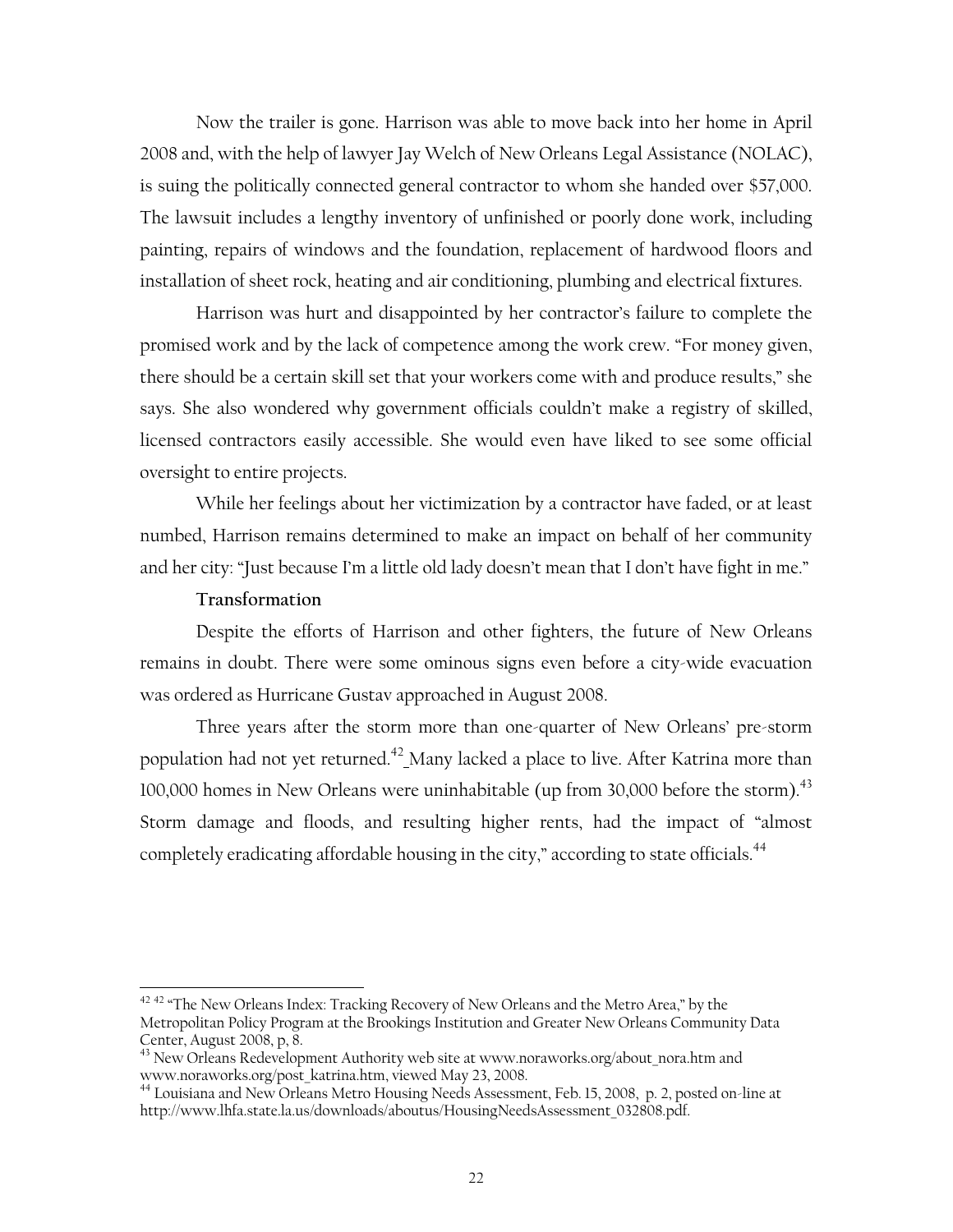

 $\overline{a}$ 

Some policy decisions seemed designed to worsen the housing shortage. For example the City Council, ignoring protests, voted to demolish four large public housing projects with  $4,500$  apartments.<sup>45</sup>

Even government aid to homeowners seeking to rebuild could, in the wake of contractor fraud, boomerang. According to Mark Moreau of New Orleans Legal Assistance, victims who got state aid for

rebuilding could find themselves left with houses still in disrepair even as they themselves face state actions to recoup money already stolen by predators. Victims also face the threat of foreclosures by city officials enforcing housing and building codes, he says.

Loss of housing has hit African Americans especially hard. For example, in the Orleans Parish public schools – which, with a population that is 90 percent African American, can serve as a barometer for changes in the city's black community – enrollment plummeted from 66,400 in October 2004 to only 6,200 in the immediate aftermath of Katrina. In the spring of 2008 enrollment was still only 32,900, less than half the pre-storm total. $46$ 

The non-tourism economy also shriveled. A year after the storm, only 42 percent of the businesses in low-income neighborhoods had reopened, and only one in five in the mainly black Lower Ninth Ward.<sup>47</sup> Employment throughout the New Orleans metropolitan area fell by 29 percent, from 602,000 to 427,000, and by April 2008 rebounded to 510,000 – still only 85 percent of the pre-storm total.<sup>48</sup>

<sup>&</sup>lt;sup>45</sup> "In New Orleans, Plan to Raze Low-Income Housing Draws Protest" by Leslie Eaton, New York Times, Dec. 14, 2007, p. A28.

<sup>&</sup>lt;sup>46</sup> "The New Orleans Index: Tracking Recovery of New Orleans and the Metro Area," by the Metropolitan Policy Program at the Brookings Institution and Greater New Orleans Community Data Center, April 16, 2008, p. 13/53.

<sup>2000,</sup> p. 17, 33.<br><sup>47</sup>Issue Brief: Building a Better New Orleans, Hope Needs Help by PolicyLink, August 2007, p. 8, posted on-<br>line at http://www.policylink.org/HopeNeedsHelp/HopeNeedsHelp.pdf.

<sup>18</sup> U.S. Bureau of Labor Statistics, www.data.bls.gov, Local Area Unemployment Statistics, New Orleans-Metairie-Kenner Metropolitan Statistical Area, employment, interactive table generated June 24, 2008.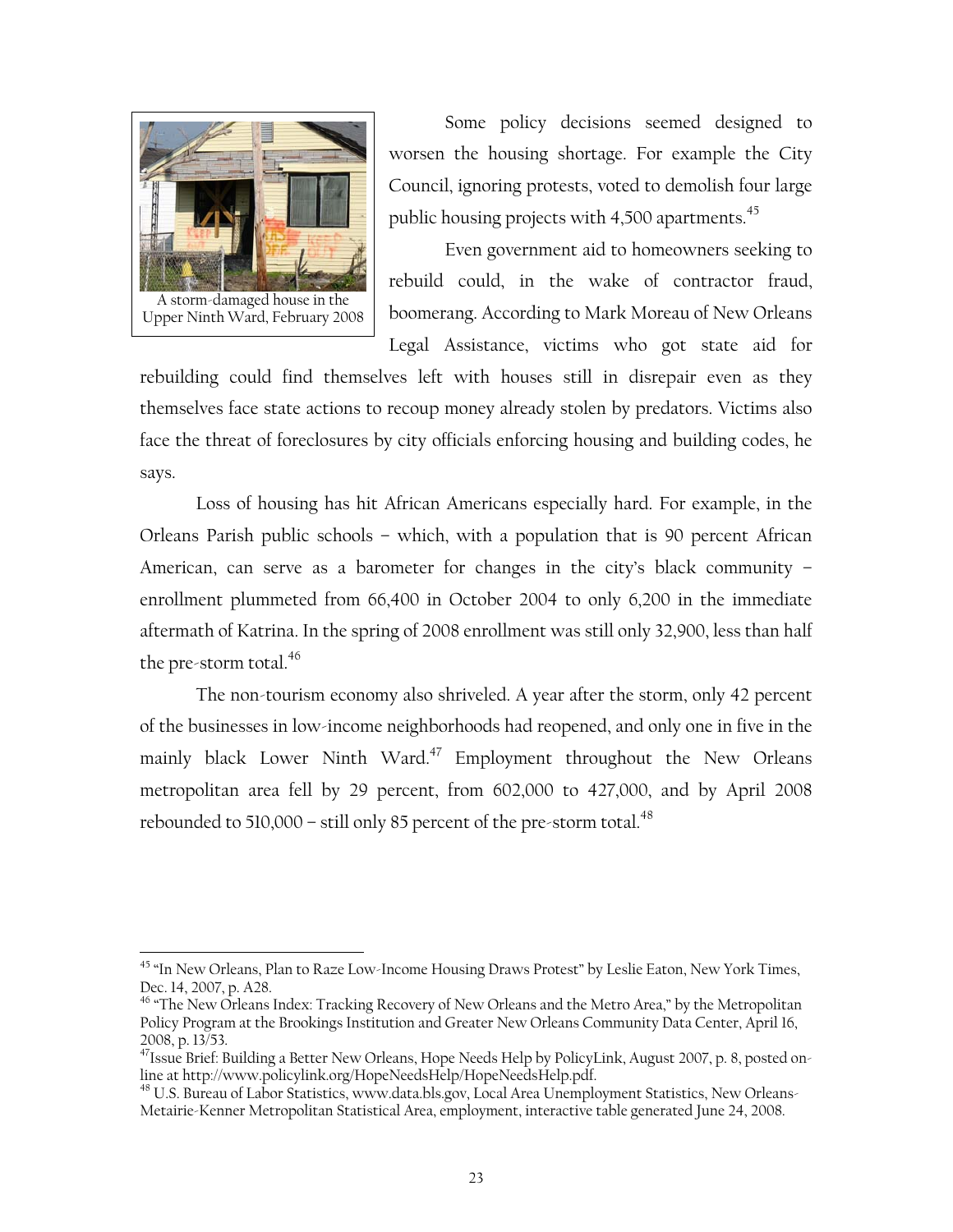Residents of the city of New Orleans took an even bigger hit. Their employment fell 51 percent, from 189,000 in the July previous to the storm to 92,000 in July 2006. In April 2008, employment had only reached 99,000, or 52 percent of the pre-storm total.<sup>49</sup>

As this report is published in the autumn of 2008, the road home continues to stretch out in front of many poor and black Louisianans, with no end in sight. Home repair issues have made the journey more difficult for those who are homeowners.

#### **VII. Mississippi**

 $\overline{a}$ 

Within Mississippi, the poorest of the 50 United States, the Gulf Coast constitutes an island of relative prosperity.The natural beauty and man-made attractions of three coastal counties – Hancock, Harrison and Jackson – make them a tourist destination, while shipyards and energy companies provide some better-paying jobs.<sup>50</sup>

Yet that coast sits starkly exposed to the forces of nature. After his family's weekend house in Waveland got destroyed by Hurricane Katrina, and before that by hurricanes Betsy in 1965 and Camille in 1969, writer Michael Lewis noted drily: "That's what Mississippi was for: to get wiped out by hurricanes. A hurricane in Mississippi was not a natural disaster but an excuse for a real estate boom."<sup>51</sup>

These days, real estate booms in the Gulf Coast are fueled by a gambling industry centered on 11 casinos with 13,000 employees.<sup>52</sup> While those hives of slot machine and table game activity shut down for three months after Katrina, the industry recovered quickly. A year after the hurricane, monthly gross gambling revenue of \$109 million set a record.<sup>53</sup>

But the benefits of casino-based prosperity spread unevenly. Even as the hotel at Biloxi's Beau Rivage Casino filled to capacity on a February 2008 weekend, residents a few blocks away continued to live in temporary trailers scattered among still-vacant lots.

<sup>50</sup> Mississippi's per capita income of \$28,845 in 2007 ranked last among the 50 states "State Personal Income 2007," U.S. Bureau of Economic Analysis news release BEA 08-11, March 26, 2008, p. 3. Per capita incomes in Hancock, Harrison and Jackson counties ranked fourth, eighth and tenth among the state's 82 counties Data from Local Area Personal Income interactive table available on-line from U.S.

Bureau of Economic Analysis, www.bea.gov/regional/reis/.<br><sup>51</sup> "Wading Toward Home" by Michael Lewis in New York Times magazine, Oct. 9, 2005.

<sup>&</sup>lt;sup>49</sup> Ibid., New Orleans, La., employment, interactive table generated June 24, 2008.

<sup>&</sup>lt;sup>52</sup> Mississippi Gaming Commission, Directory of Current Operators April 2008, and Quarterly Survey Information, January 1 to March 31, 2008, both posted on-line at www.mgc.state.ms.us.

<sup>53</sup> Mississippi State Tax Commission Miscellaneous Tax Bureau Casino Gross Gaming Revenues, posted on-line at www.mstc.state.ms.us/taxareas/misc/gaming/stats/GamingGrossRevenues.pdf.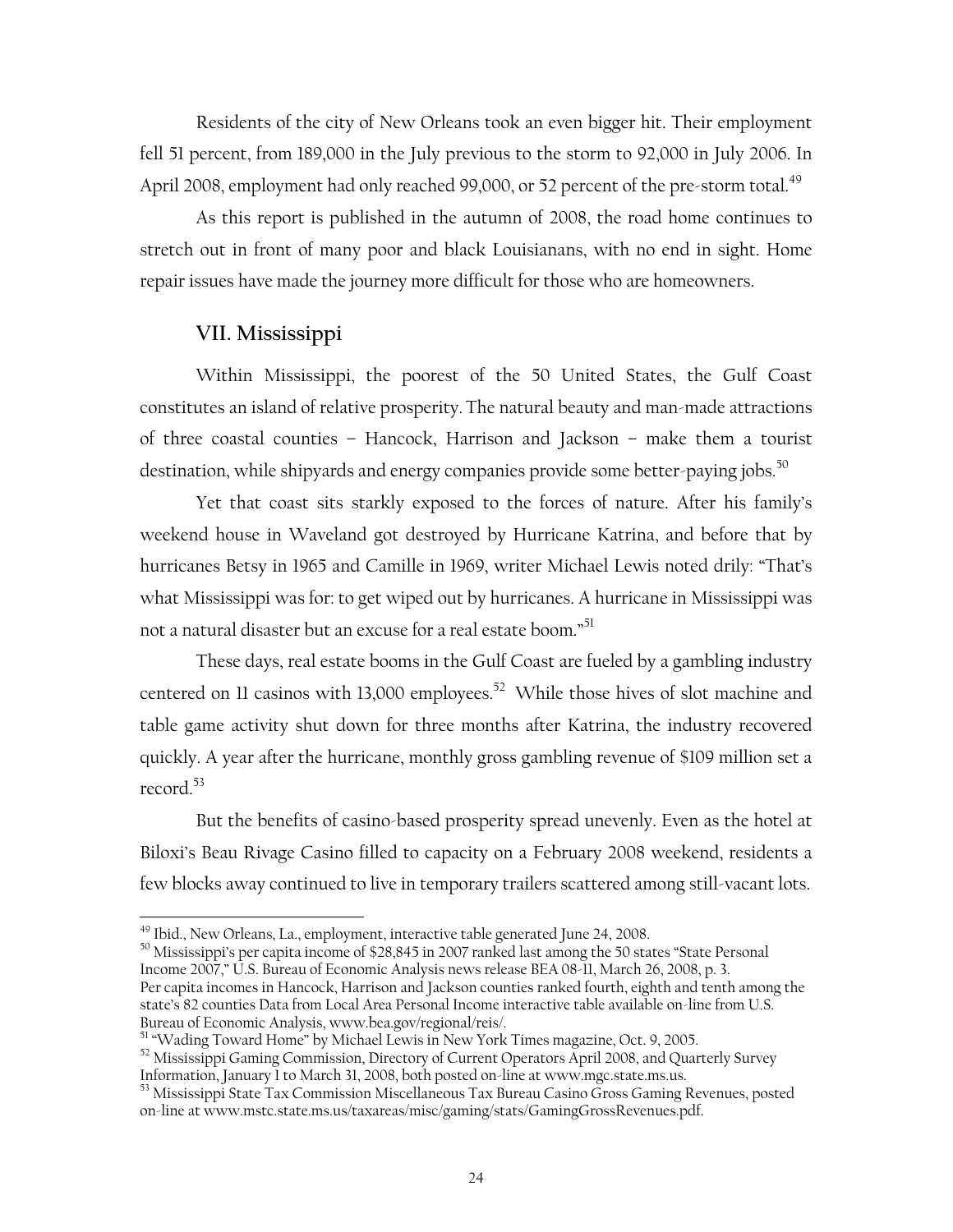

 A lot of rebuilding remains to be done. Throughout Mississippi, more than 240,000 housing units were damaged by Katrina and two subsequent hurricanes, according to  $FEMA.<sup>54</sup>$  A later study by the Rand Corporation found that in the three Gulf Coast counties winds, storm surge and floods damaged about 60 percent of the 136,000 housing units and estimated the total tab for rebuilding there at \$4 billion.<sup>55</sup>

The surge of money to finance that rebuilding led to what Grant Hedgepeth, head of the Attorney General's consumer protection division, describes as "a deluge of

home repair fraud complaints."



There were many problems, according to the Mississippi Center for Justice, a nonprofit public interest law firm. Some contractors took advantage of inexperienced or desperate homeowners by demanding large up-front payments or making deals with other onerous terms. Others collected money from homeowners but did little or no work, or failed to complete the

promised work satisfactorily. In some cases, contractors hired subcontractors but failed to pay them, and some of those subcontractors then filed liens against homeowners' properties.56

Homeowners, especially those with low or moderate incomes, faced what Hedgepeth called "the realities of the construction business" in the wake of a disaster: "When a whole town is decimated, there are not enough construction workers to build it back and people are desperate."

**Seeking help at a clinic** 

 $\overline{a}$ 

 $^{54}$  Data from FEMA survey of storm damage released July 12, 2006 and posted on-line by Mississippi Steps Coalition at www.stepscoalition.org/downloads/news/reports/HUD\_MDA\_FEMAdamage\_estimates.pdf . 55 "Post-Katrina Recovery of the Housing Market Along the Mississippi Gulf Coast" by Kevin F. McCarthy

and Mark Hanson of the Gulf States Policy Institute of the Rand Corp., 2007, pp. xiv, xvi, 17. 56 Mississippi Center for Justice video orientation for volunteer lawyers.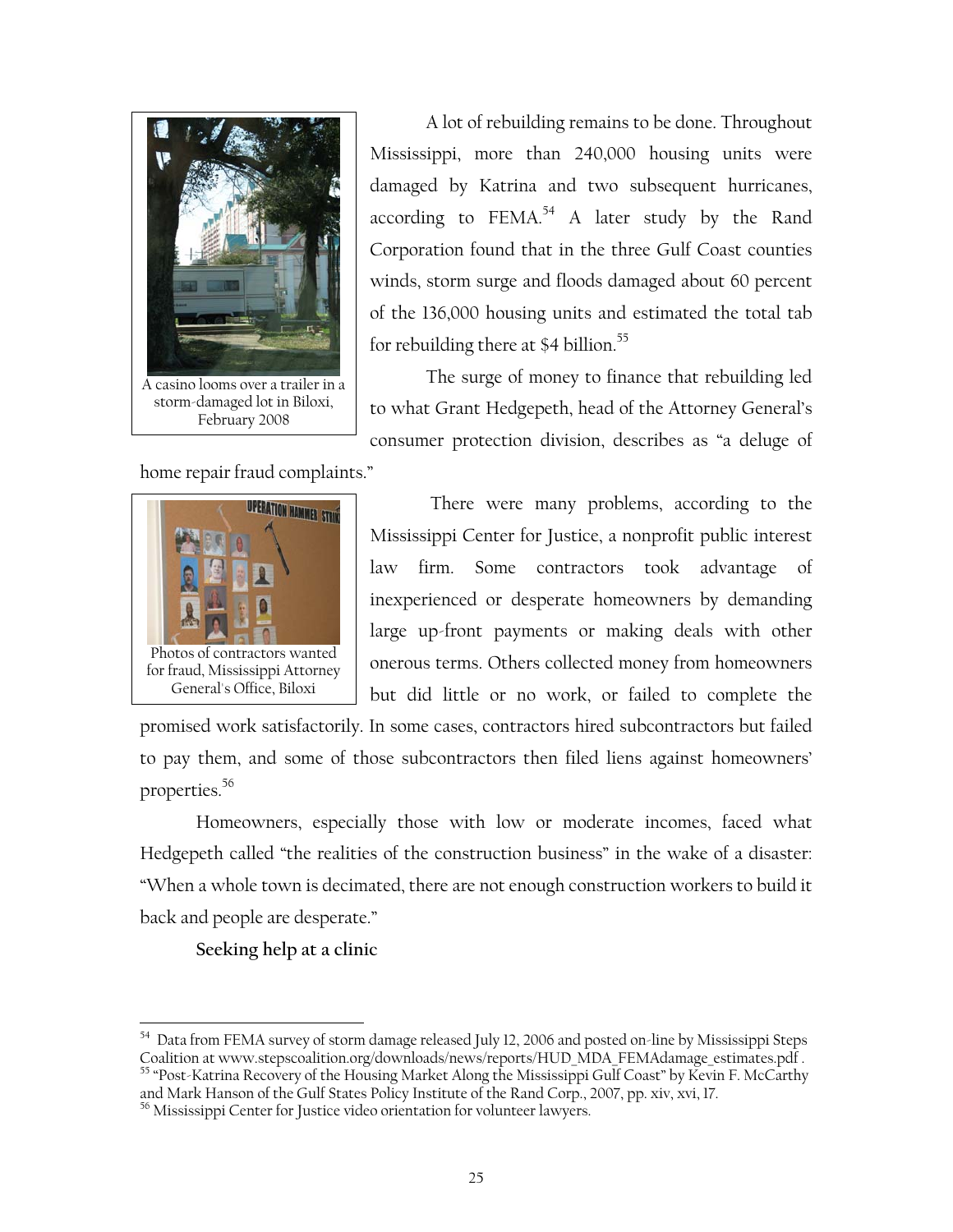Traces of that desperation showed in the faces of dozens of homeowners who sat in folding chairs in the public library in Pass Christian on a mild evening in February 2008. Some waited for hours for a chance to talk about their home repair problems with a volunteer lawyer at a clinic organized by the Mississippi Center for Justice.



 $\overline{a}$ 

The lawyers had traveled to Mississippi from the San Francisco office of O'Melveny & Myers, a large law firm with many blue chip corporate clients and a 125 year history. Bobby Shuffield, a former property manager, was among those who received free consultations. During Katrina, the doors had blown in and a tree had fallen on Shuffield's house in nearby Gulfport. Shuffield felt

fortunate when a contractor working across the street agreed to fix all of the \$20,000 worth of damage in exchange for a slightly smaller insurance check that Shuffield had received. But the contractor vanished after cashing the check, repairing the roof and leaving most of the work undone.

#### **Slamming the rip-off artists**

Mississippi officials don't mince words about how they intend to handle predators in the state's home repair market. "When we have a guy that just intentionally rips off a homeowner we're going to try to slam him," said Hedgepeth.

But the reach of law enforcement is limited. Only about 10 percent of the complaints received by the attorney general's office get handled as criminal matters – usually "nightmare situations," according to Hedgepeth.

In 2003, Mississippi passed a home repair fraud statute that criminalizes contracts based on misrepresentations, false promises, deception, coercion or force, and concealment of the contractor's identity. However, the original law treated all first offenses as misdemeanors punishable by no more than six months in jail and a \$1,000 fine, regardless of the amount of money involved.<sup>57</sup> After Katrina, the contractor fraud

 $^{57}$  Mississippi Legislature Regular Session 2003 House Bill No. 1121 (As Sent to Governor). Section 10, pp. 8-11, posted on-line at billstatus.ls.state.ms.us/documents/2003/pdf/HB/1100-1199/HB1121SG.pdf . See also "New Law Targets Home Repair Scams" by Margaret Baker, Biloxi Sun Herald, April 8, 2003, p. A7.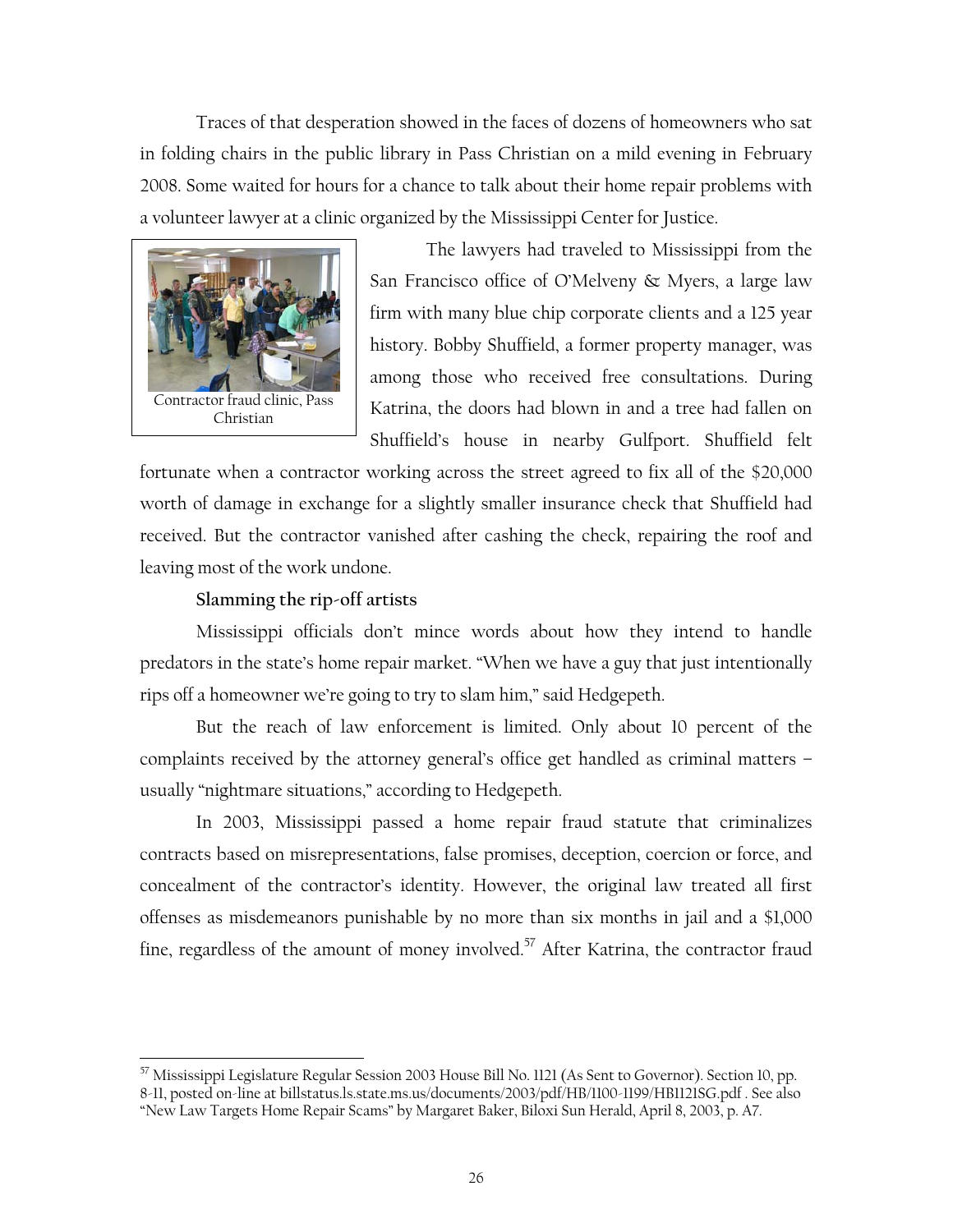law was tightened to make felonies out of first offenses where the amount taken exceeded \$5,000.<sup>58</sup>

The original law didn't trigger a lot of enforcement activity. In fact, Hedgepeth says he could not recall the attorney general receiving a single home repair complaint prior to Katrina. So when the storm hit that office didn't have any investigators assigned to work on home repair fraud, he says.

However, officials knew that predators would follow in the wake of the storm. "We tried to warn the public to be on the look-out, get their contracts in writing, only deal with state licensed contractors," Hedgepeth says.

The attorney general also assembled a six-member team "with a special interest in this field." All knew people who had lost houses and all but one had lost his or her own house, he says.

Still, predators went to work. In his annual report for the fiscal year that ended June 30, 2007 the attorney general reported receiving 685 home repair fraud complaints since Katrina.<sup>59</sup> Eight months later the cumulative total of complaints had risen to somewhere between 800 and 1,000 and prosecutors had about 300 investigations active, Hedgepeth says.

The attorney general and local prosecutors secured 11 guilty pleas or verdicts, induced one contractor to pay restitution and had 78 cases still pending, according to a list of arrests through June 2008 posted on the attorney general's web site. $60$  In April, Attorney General James Hood said at a news conference that his office had also referred 50 to 60 cases for mediation.<sup>61</sup>

#### **"Highly recommended"**

 $\overline{a}$ 

Virginia Thompson, a housewife from Pass Christian, was also at the Mississippi Center for Justice clinic in February. Thompson wanted help getting money back from

 $^{58}$  Mississippi Legislature Regular Session 2006 Committee Substitute for House Bill No. 1316 posted online at billstatus.ls.state.ms.us/documents/2006/pdf/HB/1300-1399/HB1316SG.pdf . See also "Mississippi

<sup>&</sup>lt;sup>59</sup> 2007 Mississippi Attorney General's Office Annual Report, posted on-line at

www.ago.state.ms.us/images/uploads/forms/2007\_Annual\_Report.pdf, p. 19<br><sup>60</sup> Figures posted July 17,2008 at www.ago.state.ms.us/images/uploads/forms/homerepairfraudarrests1.pdf. On p. 19 of the Attorney General's annual report for the 2007 fiscal year, it says that his office received 685 fraud complaints, conducted 155 criminal investigations and had 37 outstanding warrants.

<sup>&</sup>lt;sup>61</sup> "Repair Fraud Arrests Total 87" by Anita Lee in the Biloxi Sun Herald, April 24, 2008, p. A4.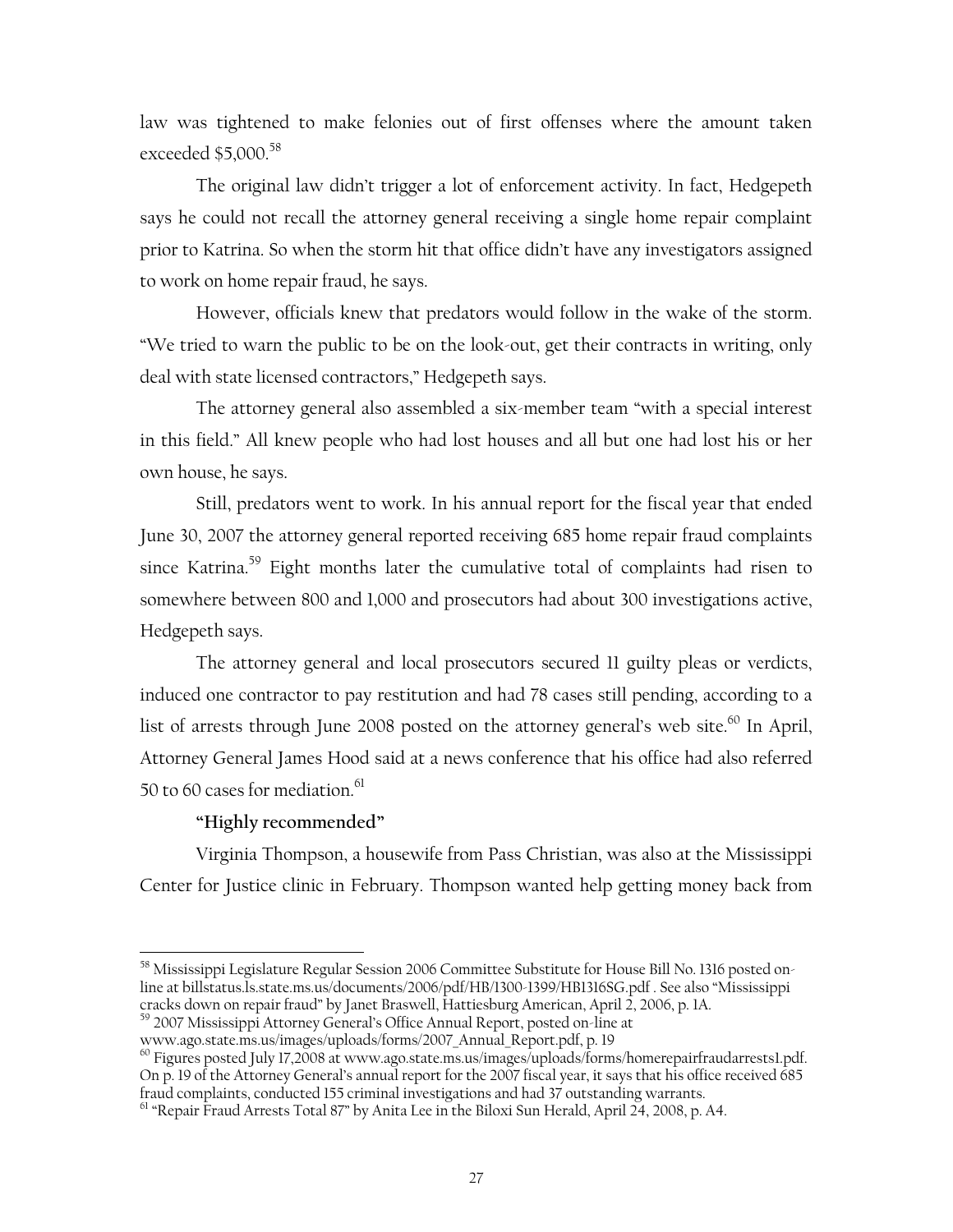the contractor she had hired to rebuild her house, which had been flooded by 16 feet of water.

The contractor, a Georgian who had come "highly recommended from a lot of people in our subdivision," estimated that her house could be repaired for \$105,000, says Thompson. But after she handed over a \$28,000 as a down payment, the contractor did only minimal work, then raised his estimate to \$186,000. Frustrated, Thompson instead sought legal help.

The contractor had won the confidence of Thompson and her neighbors in part by showing them a workers' compensation insurance certificate. "He said he was licensed in Mississippi but that was not true," Thompson says ruefully.

#### **Checking out a contractor**

Verifying a contractor's claim to be licensed in Mississippi is possible for anyone with access to the Internet who knows the name and web address of the Mississippi State Board of Contractors (www.msboc.us/index.html).

But finding out whether that contractor has a clean record is a different matter. The contractor listings on the board's web site don't show whether the contractor has been the subject of consumer complaints or disciplinary actions. Nor does the site allow visitors to do a general search of such records. In mid-August 2008, a tab for "board actions" led to a dead link.

While the state Attorney General and Auditor have investigated and pursued abusive contractors since Katrina, neither agency has a web site that allows consumers to search for complaints and disciplinary actions.

Consumers can search the web site of the Better Business Bureau of Mississippi (ms.bbb.org) to see if complaints have been lodged against a contractor. Consumers can also look there for the names of accredited contractors who have paid a fee and met the organization's standards for dealing with consumer complaints. However, in mid-August 2008, in a state with more than 5,200 licensed residential contractors, the bureau list of accredited contractors included only 85 residential builders and 16 home improvement contractors.

#### **Licensing requirements**

While Mississippi requires a contractor who does a home remodeling or repair job valued at \$10,000 or more to hold a license, the qualifications are not stringent. To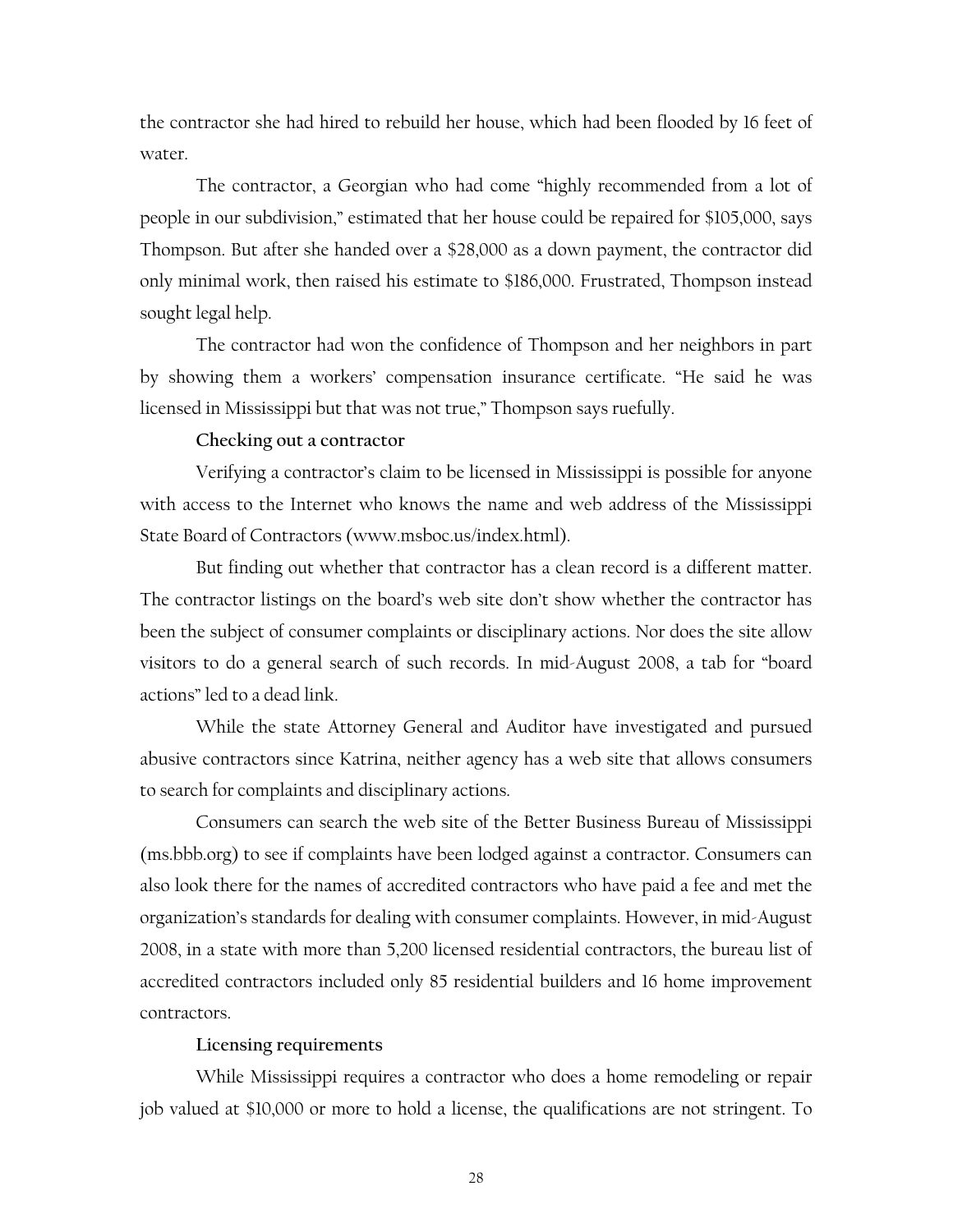obtain a license, an applicant must pass a test with a score of 70 and disclose previous license revocations and suspensions including those in other states. Workers' compensation insurance is required but liability insurance is not.<sup>62</sup>

Investigating and disciplining the state's licensed residential contractors is the job of the state Board of Contractors which is made up entirely of contractors.<sup>63</sup> Working without a license is a misdemeanor punishable by a fine of up to \$5,000 and imprisonment for up to 60 days. Contractors without licenses are also prohibited from applying for building permits from local authorities or filing lawsuits to enforce the terms of building or remodeling contracts.<sup>64</sup>

Although the board lacks the power to intervene on behalf of consumers, the board says it will send a field investigator to look at a contractor's work in cases where the amount in dispute exceeds \$10,000.<sup>65</sup>

The board responded to Katrina by speeding up the licensing process. It lifted the normal 30-day waiting period for licensing and delegated to its top administrators the power to issue emergency licenses, according to Tommie Cardin, a lawyer for the board.

Cardin said he thought the state's licensing system "worked quite well" after the storm. The board sought to speed rebuilding but maintain licensing standards, he says, adding: "I think that if we had it to do all over again they'd do everything the same."

Yet there were many problems. Cardin says that the board saw a "dramatic increase" in consumer disputes with contractors, with complaints and disciplinary actions both up ten-fold after the storm.

And in its oversight of at least one contractor, the board could certainly have done a lot better.

#### **The Computers Couldn't Write "Roofer"**

 $\overline{a}$ 

Gulfport homeowner Mary Kim signed a \$75,000 deal with that contractor in November 2005. The contract, set "just for what insurance paid," covered a range of work, including replacement of bathroom cabinets, and installation of countertops and a

 $62$  See Mississippi Residential Builders Law Section 1. 73-59-1 (c) and Section 2. 73-59.3 and Rules and Regulations of the State Board of Contractors as Applied to Residential Builders and Remodelers, I. Application for License, posted on-line at www.msboc.us/pdf/ms-professions\_and\_vocations.pdf .<br><sup>63</sup> See web site of Mississippi State Board of Contractors at www.msboc.us/about.html .

<sup>64</sup> See Mississippi Residential Builders Law Section 3. 73-59-5 posted on-line at www.msboc.us/pdf/msprofessions\_and\_vocations.pdf .

 $^{65}$  Contractor Fraud Manual presented by the Mississippi Center for Justice, pp. 4, 15.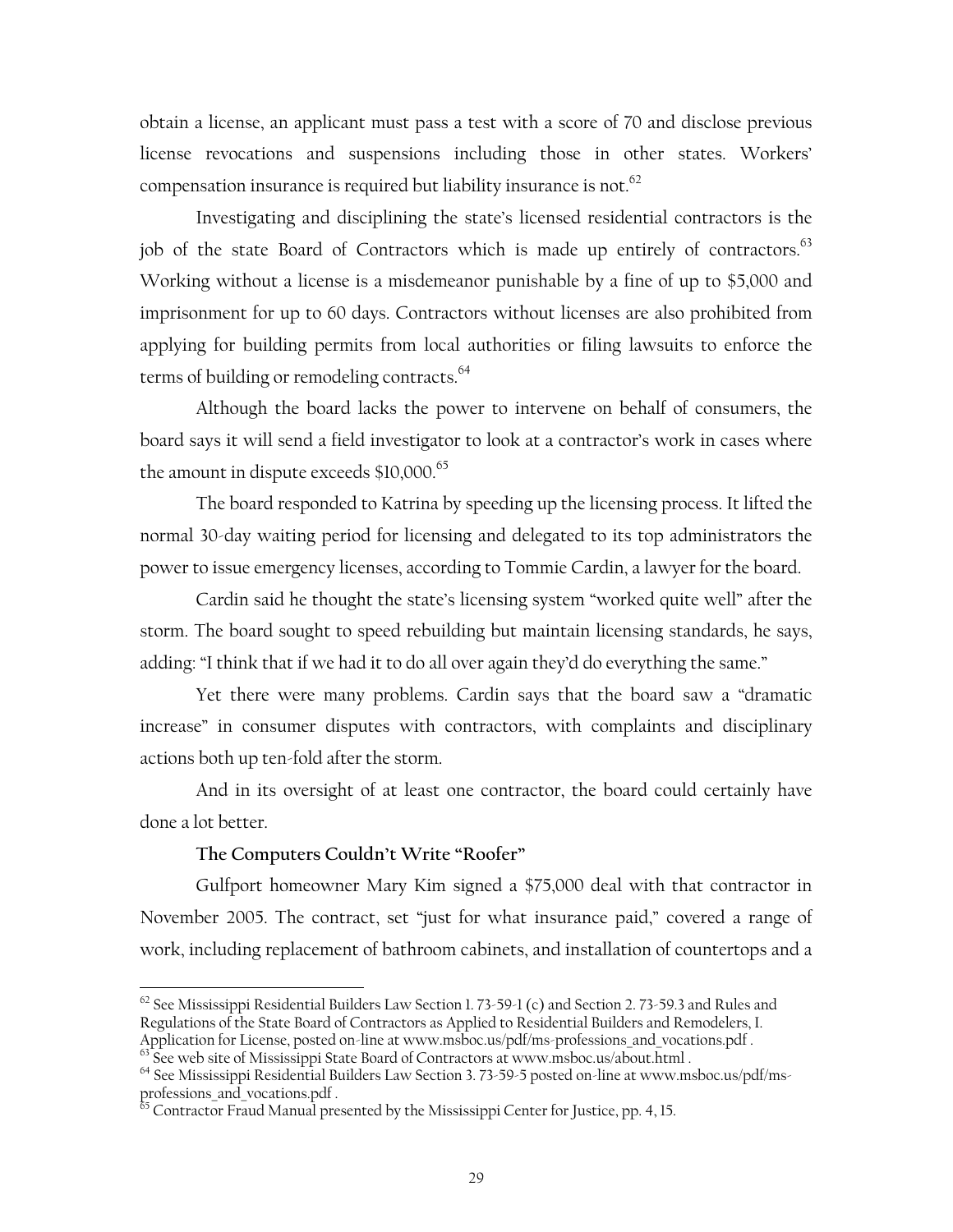new oven and dishwasher, according to a lawsuit filed for Kim in December 2006 by Jeremy Eisler, a lawyer for the Mississippi Center for Legal Services. The agreement also called for the contractor to do carpentry, sheet rock, electrical, plumbing and heating and air conditioning work in exchange for the roughly \$75,000 that Kim expected to receive from her insurance company.

But the work turned out poorly, according to the lawsuit. Windows lacked sills, and were sprayed with paint. The oven and dishwasher didn't arrive and the countertop was filled with dings, cracks and holes around the edges. Doors were hung incorrectly and post-it notes explaining what colors to use had been sprayed over. And in the bathroom, on the unsecured, wrong-sized vanity, Kim made perhaps her most disturbing find: a copy of a book called "1 2 3 Steps of Basic Wiring," apparently left behind by the contractor responsible for re-wiring her house safely.

Why the contractor needed to refer to a beginner's manual on wiring emerged a few months later. Although he had an official state license that identified him as a "remodeler," the contractor had not passed Mississippi's licensing exam. Instead, the contractor's license was issued a month after Katrina under a reciprocity agreement with Florida.

The contractor got the license by showing Mississippi officials a Florida contractor's license and "affidavit of roofing competency.'" The Mississippi board said in a November 2006 letter that contractor's license described the roofer as a remodeler because its "computers were not set-up to be able to fill in the description 'roofing' for a while, and the closest classification to it is our 'remodelers' classification."66 In fact, the board said, the labeling error was corrected on the licenses only after "many were issued."67

Kim made a series of payments totaling \$49,800 to the roofer with the misleading license but, dissatisfied with his work, she refused to hand over another \$24,300 in May 2006. The contractor reacted by writing an angry letter accusing Kim of being "unappreciative" and of "misleading" him, and warned her that she would got socked with an additional \$30,000 in legal bills. The contractor also telephoned Kim from

 $\overline{a}$ 

<sup>66</sup> Letter dated Nov. 16, 2006 from Mississippi State Board of Contractors Branch Director Charles Sharman and filed as exhibit in Kim's lawsuit.

 $^{67}$  Ibid.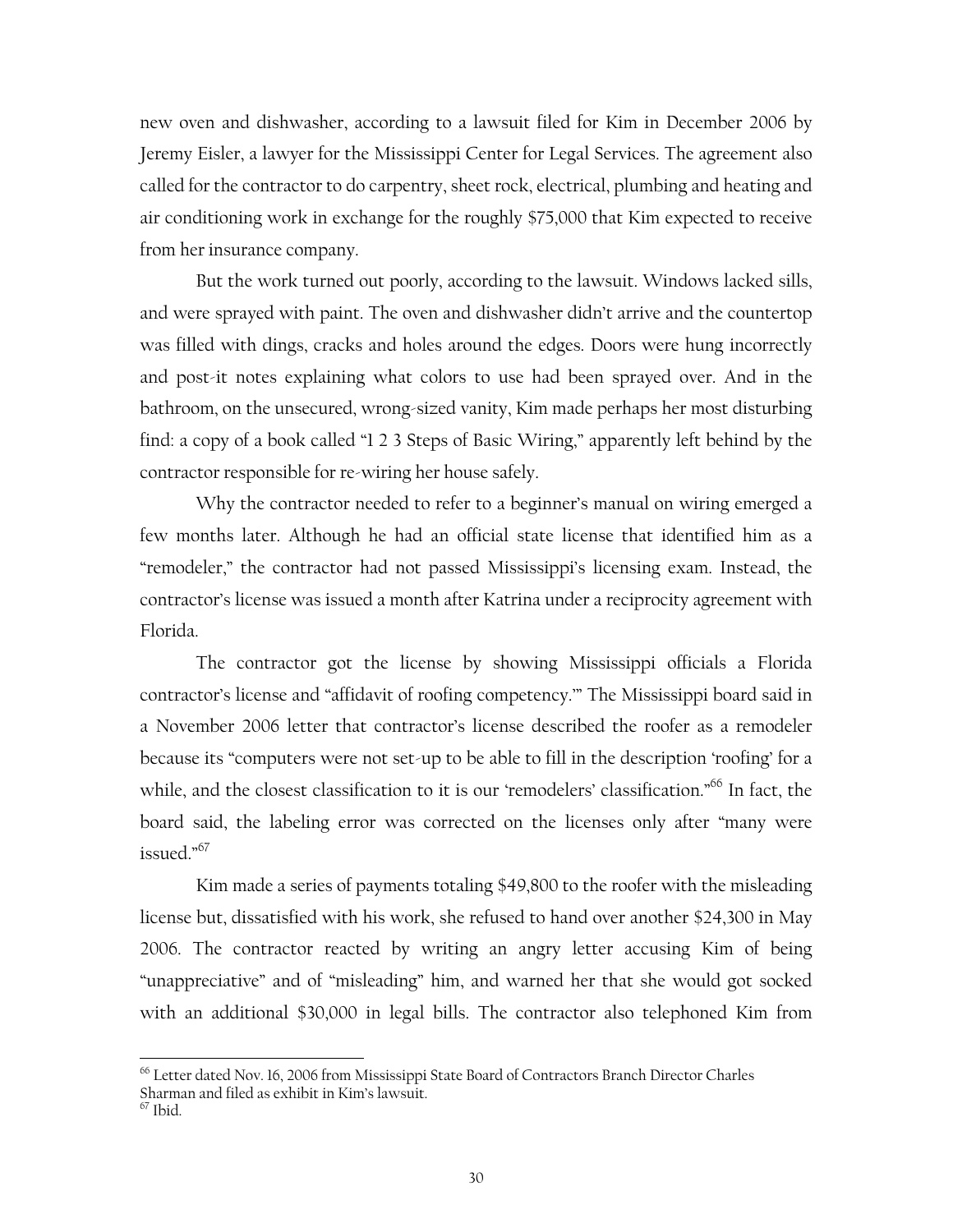outside her house, and unleashed a stream of profane screams so loud that Kim got a worried inquiry from a nearby volunteer fire department.

In August 2006, the contractor placed a lien against Kim's house seeking about \$40,000. Four months later Kim sued the contractor, asking for \$12,600 of her money back as well as punitive damages. Noting that the contractor had been able to file a lien tying up the title to her house without any court proceeding, Kim's lawsuit also asked that the state's lien statute be declared unconstitutional.

Kim eventually settled her lawsuit against contractor. According to Eisler, the contractor dropped a \$30,000 claim against Kim and endorsed over to her a "substantial" insurance check made out to Kim and the contractor jointly. In addition, a local court official canceled the contractor's lien against Kim's house and the contractor's board fixed its computer, recalled the incorrectly labeled licenses and notified local officials of the license labeling error, Eisler said. No ruling was made on the constitutionality of Mississippi's lien statute, which is now the subject of another legal challenge, Eisler said.

After Katrina, the rebuilding and repair job facing Mississippi homeowners was massive. They endured many abuses and rip-offs despite the state's licensing requirement and efforts by officials to step up enforcement of criminal laws. Limited access to records of consumer complaints about contractors and state disciplinary actions complicated the task of checking out potential service providers.

Since the storm, lawsuits and changes in state law and industry rules have only slightly improved the situation of consumers seeking to employ builders and remodelers in a state where, despite widespread poverty, predators and abusive contractors still search out victims.

## **VIII. Finding and Dealing with a Contractor**

As you prepare, as a consumer, to engage a home repair contractor, you face the challenge of finding good advice and information. Then comes the really hard part: using that advice and information in the real world.

That can be a formidable task – especially if you have been displaced or suffered losses due to a storm or other disaster, and are desperate to rebuild and return home.

Nonetheless, it is important to work to gather useful information and make good choices – even as you prepare for unexpected complications in what may be your best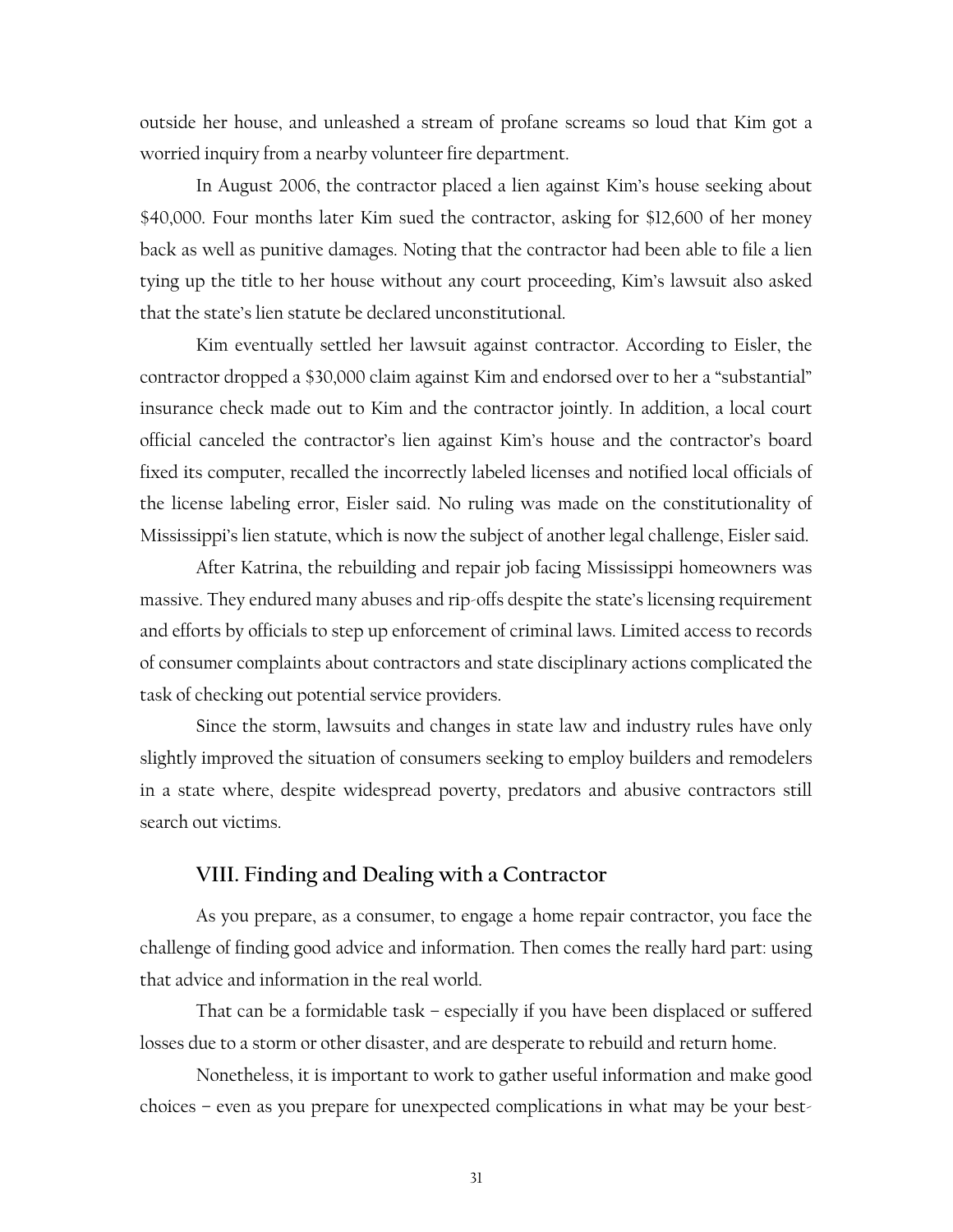laid plans. Too often, the measures you take to protect yourself can be all that stand between you and fraudulent or incomplete work.

Job one is to size up, to the best of your ability, your situation and needs and figure out what financial resources you expect to have available for the project.

For many projects, you will require the skills, tools and experience of a contractor. As you prepare to look for one, do your best to become familiar with the laws, rules and licensing requirements that may apply.

After you have an idea of what work has to be done, your financial situation, the type of contractor you need and the rules that apply, stop. Think about whether your approach jibes with common sense, your previous experiences in similar undertakings and the experiences of others.

Guidance abounds. On the Internet, in bookstores, in libraries or community centers you can find checklists and helpful hints on how to avoid rip-offs or bad deals. Consider this guidance but remain skeptical. Individual situations vary so much that you can rarely rely completely on any one checklist or blueprint.

Even with good advice, you must remain on guard against predators and others who seek to take advantage of you. Expect to be hard-pressed to find the patience and bargaining power needed to get a good deal. And remember that a successful project requires planning, analysis and negotiation skills.

If you end up with a roof, foundation, carpentry, wiring, plumbing and dozens of other practical and aesthetic elements that make your house livable, and you paid a reasonable price, you will have done well.

What follows is a summary of advice gathered from manuals produced by local and national consumer advocates, government agencies and trade associations. Most offer suggestions about how to find a contractor, the elements of a good contract, and payment dos and don'ts. Some guides address other issues, such as steps to prepare for a home repair project, pitfalls of financing and the danger signs of fraud or abuse.<sup>68</sup>

#### **Preparation**

 $\overline{a}$ 

Start by making a detailed list of the work that needs to be done and assessing the money available to pay for the work and materials. Try to weigh each step carefully,

<sup>&</sup>lt;sup>68</sup> See page 36 for list of the consumer guides reviewed and web addresses for those available on-line.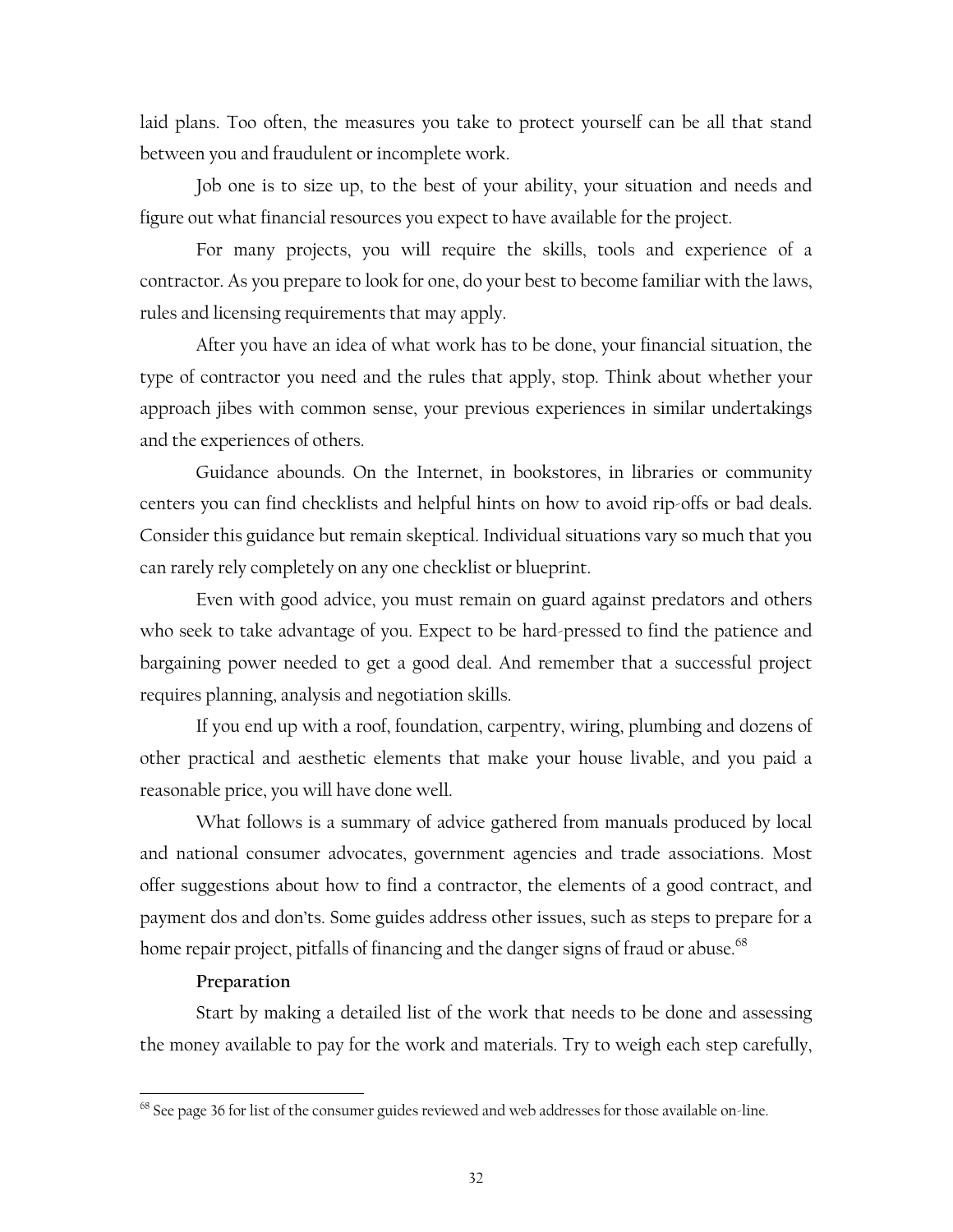and resist getting pressured into a big project that exceeds your needs or resources. In a pinch, consider making temporary repairs.

#### **Finding a Contractor**

This involves checking and comparing  $\sim$  and then checking and comparing some more.

**1.** Seek referrals from friends, neighbors, co-workers or others whom you know and trust.

**2.** Get more than one written bid or estimate. Make sure bids are detailed and cover comparable work and quantities and quality of materials. (In Louisiana, consumers can consult a pricing guide for common work and materials that was developed by Louisiana Rebuilds, a coalition of government agencies and nonprofit organizations, online at www.louisianarebuilds.info/contractor#pricing.)

**3.** From each bidding contractor, get a name (backed up with a photo ID – or snap a photo of their license plate), address, phone number, license number and certificates of workers' compensation and liability insurance and bonding – and check them out! (Do the same for subcontractors expected to work on the project). In Mississippi, the state Development Authority suggests that consumers also check contractors' city or county business licenses.

**4.** Get references – preferably local – including banks and previous customers, and check them out, too!

**5.** Check with state regulators to verify each bidding contractor's license, and inquire as to whether that contractor has been the subject of previous consumer complaints, lawsuits or disciplinary actions. Also check with the Better Business Bureau and other consumer and government agencies and trade associations.

#### **The Contract**

Get it in writing. Make sure that you sign and your contractor signs the contract and that it spells out in detail the work to be done, estimated start and completion dates, quality and quantity of materials to be used, total price and a schedule for partial payments. Louisiana consumers can file a notice of a home repair contract with a parish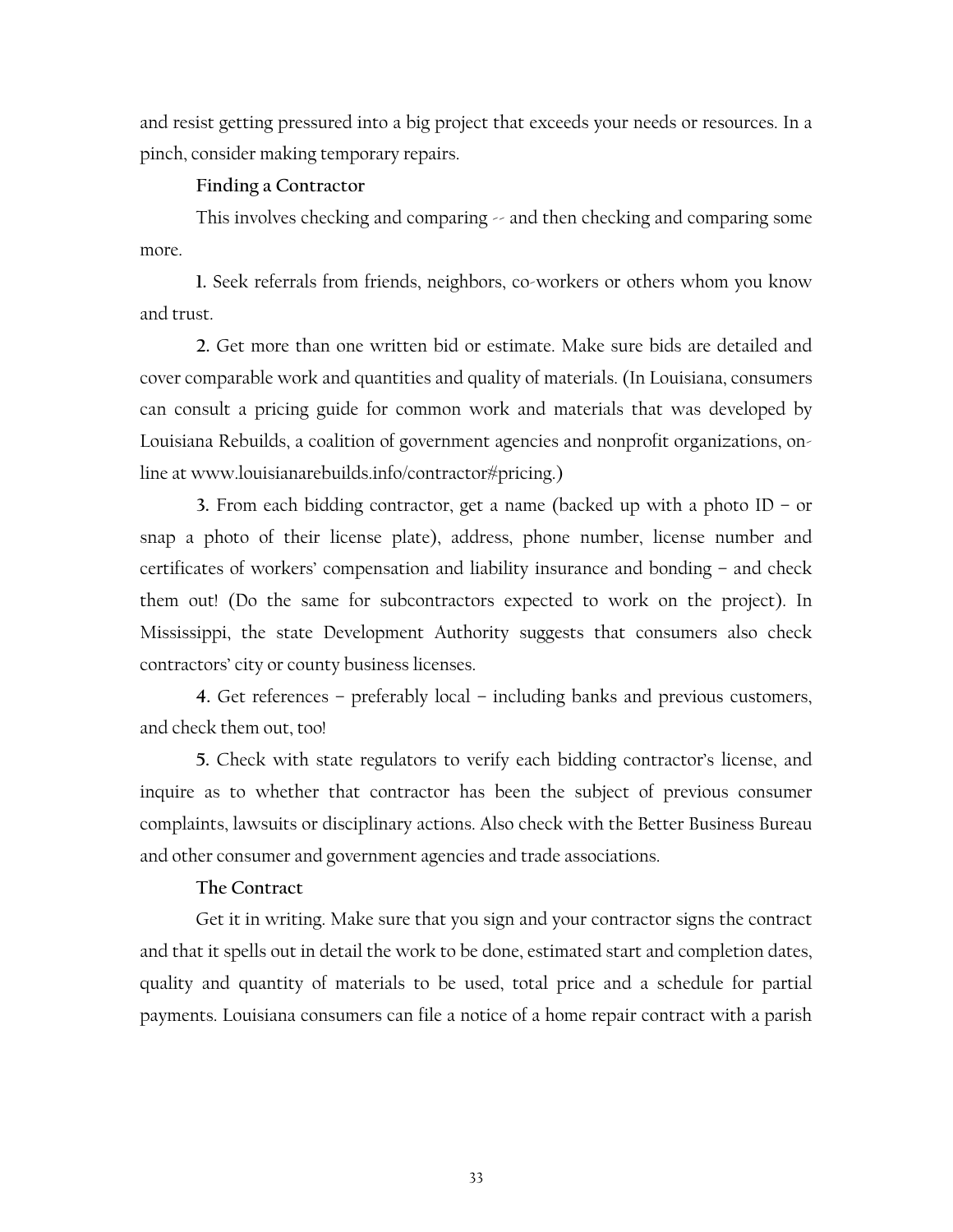mortgage and conveyance office, according to The Loyola Law School New Orleans College of Law.<sup>69</sup>

If the contract is signed in your home, make sure it spells out your right to cancel within three days. And never sign a contract without reading and understanding it. Ask a lawyer or knowledgeable friend to look it over first. It's a good thing if the written deal spells out the contractor's obligation to get permits, how "change orders" will be handled and any warranties for work and materials. Refuse to sign contracts that include blanks that aren't filled in or clauses that require disputes to be submitted for arbitration. Try to include a waiver of the contractor's and any subcontractor's right to file liens against your house if there is a payment dispute.

If a contract is pre-printed, remember that you can cross out or add clauses. Make sure that both parties initial and date each change, and that each party receives a copy of the signed final version of the contract, including modifications. Carbon copies can work well.

#### **Payment dos and don'ts**

Don't make a big down payment. According to various sources this means no more than \$1,000, 10 percent of the total price or 30 percent of the total price. Pay with a check or money order. Never pay cash. In Mississippi, the state Development Authority suggests that consumers have an attorney perform a title update whenever a partial payment is made to a contractor. $70$ 

As the project nears completion, make sure to hang on to the final payment and hold off on signing a release until you have determined that all the work (including hauling away trash) has been done satisfactorily. If you can, try to determine that all the subcontractors and suppliers have been paid.

#### **Danger Signals**

1

It's a good idea to initiate contact with a prospective contractor, not vice versa. Avoid door-to-door solicitations, high-pressure sales tactics and "special offers" that involve left-over materials, incentives for bringing in more customers or handing over a

<sup>&</sup>lt;sup>69</sup> "Contractor Fraud: Informational Resource" by Loyola Law School New Orleans College of Law Katrina Clinic Fall 2007, posted on-line at

www.hurricanelaw.org/articles/File/Contractor%20Fraud%20%20packet9%5B1%5D\_19\_07.pdf . 70 "Protect Yourself from Contractor Fraud" by Mississippi Development Authority, posted on-line at www.mshomehelp.gov/fraud.htm .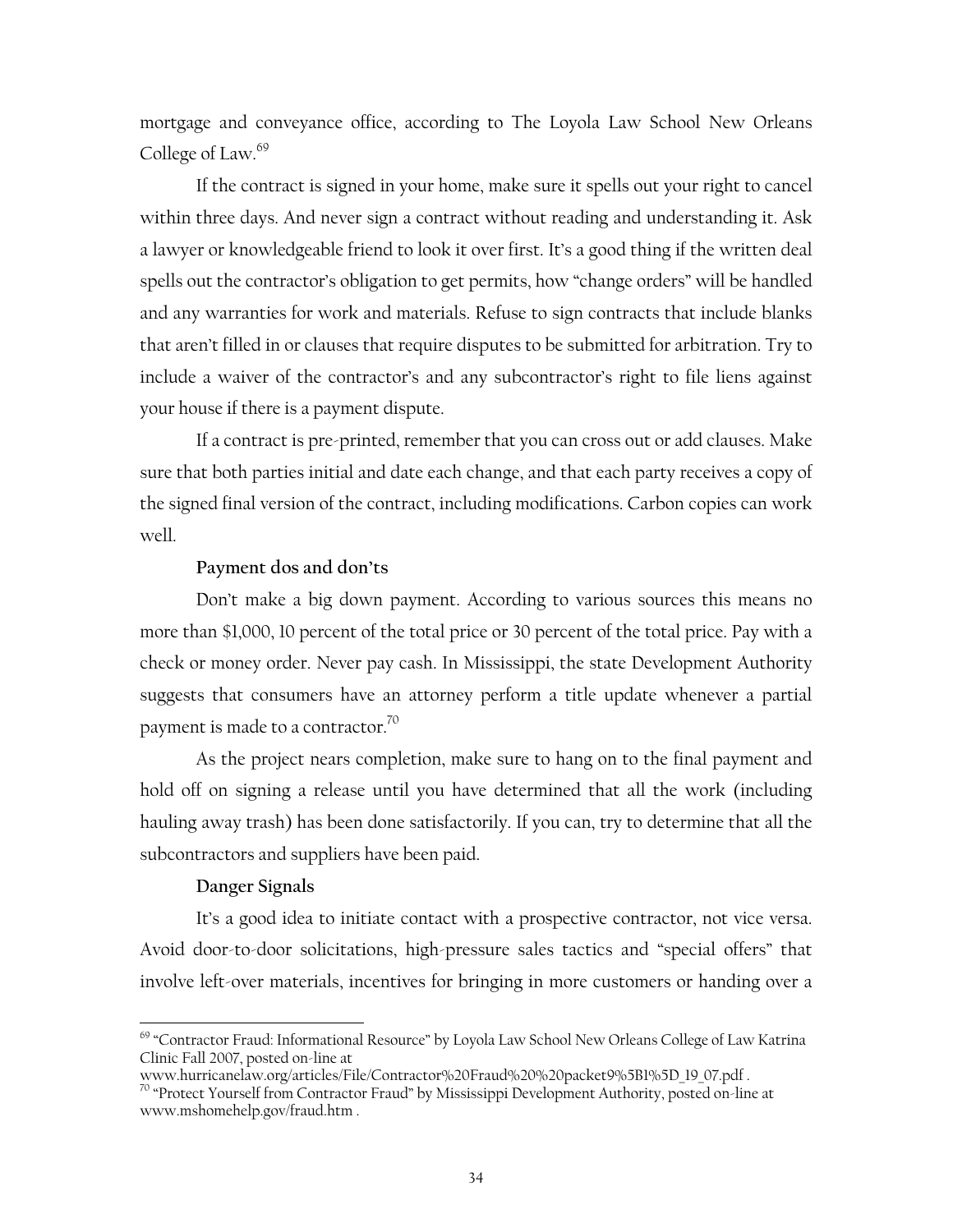credit card number. Don't rely on a smooth or persuasive sales pitch to measure the trustworthiness or skills of a contractor.

Don't agree to a contractor's request that you pull, or apply for, the permits for the project. In Mississippi, pulling your own permits may make you the contractor on the job, and deny you the consumer protections afforded by the state's licensing and contracting laws.

#### **Financing pitfalls**

Don't allow the contractor to arrange financing and avoid loans that use your house as security for payment. If you need a loan, get competitive offers from banks and credit unions.

#### **Other issues**

Keep a file with a copy of the contract, payment records and other paperwork, as well as a log of all oral communications, and take photographs of the work as it progresses.

Consider asking that the contractor post a bond guaranteeing satisfactory completion of the project. Although a bond may add to your costs, it could provide the opportunity to file a claim if the work isn't completed or turns out to be defective. Without a bond, even if a lawsuit is successful a consumer is likely to have difficulty finding any assets that can be used to pay a judgment.

#### **No silver bullet**

Follow all this to the letter and … things may still go wrong! There is no silver bullet. The experience of homeowners seeking help in rebuilding after Katrina provided many object lessons of how things can turn out badly – even when a consumer makes sensible choices.

For example, some guides suggest that consumers begin the search for a contractor by seeking referrals from friends, family and co-workers. Yet some homeowners interviewed for this report became the prey of a friend, a relative or a contractor suggested by a co-worker. In New Orleans, some homeowners were victimized by contractors referred by ministers or church friends, Moreau says.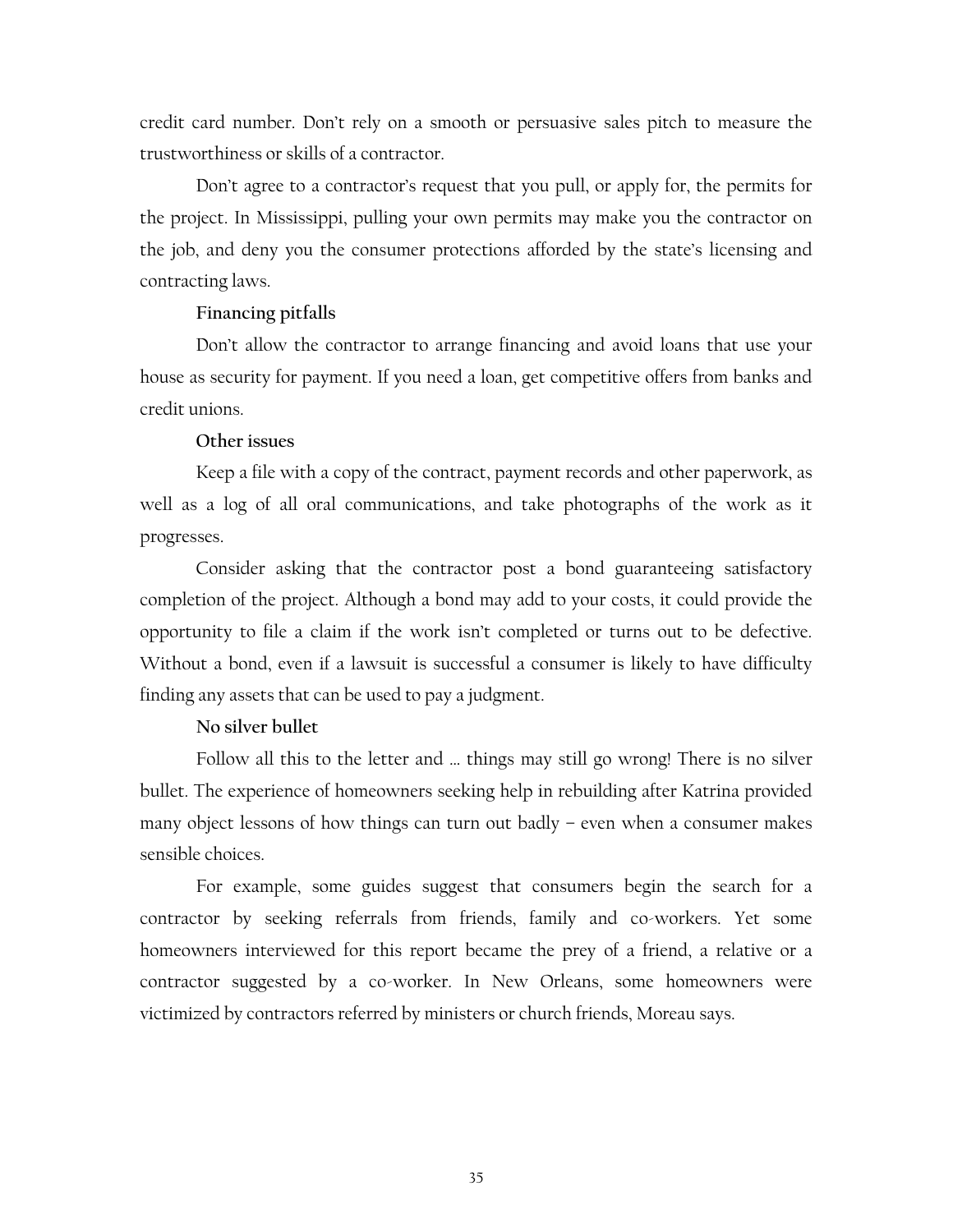| Source                                                                      | Title                                                                                                           | Where to find it                                                                                  |
|-----------------------------------------------------------------------------|-----------------------------------------------------------------------------------------------------------------|---------------------------------------------------------------------------------------------------|
| <b>Better Business Bureau</b>                                               | Coping with Disasters:<br>Dependable Tips and Helpful<br>Information from your Better<br><b>Business Bureau</b> | www.uscbb.org/coping%20with%20disasters.htm                                                       |
| <b>FEMA</b>                                                                 | Avoid Being a Victim of<br>Contractor Fraud (release on<br>Nov. 3, 2005)                                        | www.fema.gov/news/newsrelease.fema?id=20278                                                       |
| Federal Trade Commission                                                    | FTC Consumer Alert: After a<br>Disaster: Repairing Your Home                                                    | www.ftc.gov/bcp/edu/pubs/consumer/alerts/alt03<br>0.pdf                                           |
| Federal Trade Commission                                                    | FTC Facts for Consumers: Home<br>Sweet Home  Improvement<br>(August 2001)                                       | www.ftc.gov/bcp/edu/pubs/consumer/products/pr<br>o20.shtm                                         |
| Federal Trade Commission                                                    | Hurricane Recovery - Consumer<br>Information - Home Repair<br>Scams                                             | www.ftc.gov/bcp/edu/microsites/recovery/hurrica<br>ne/consumer_info.html#homeRepair               |
| National Association of<br>Home Builders                                    | Everything You Ever Wanted to<br>Know About Hiring a<br>Professional Remodeler                                  | www.heartlandhomeimp.com/report/report.pdf                                                        |
| National Association of the<br>Remodeling Industry                          | Avoiding Home Improvement<br>Scams                                                                              | www.nari.org/homeowners/tips/scams.asp                                                            |
| National Association of the<br>Remodeling Industry                          | How to Select a Remodeling<br>Professional                                                                      | www.nari.org/pdf/selectremodpro.pdf                                                               |
| <b>AARP</b>                                                                 | Consumer Fraud Kit: Tips on<br>Home Improvement                                                                 | www.aarp.org/money/wise_consumer/fixinghome/<br>putting_things_back_together_after_a_disaster.htm |
| Federal Emergency<br>Management Agency and<br>American Red Cross            | Repairing Your Flooded Home,<br>p. 43-44.                                                                       | www.redcross.org/static/file_cont333_lang0_150.p<br>df                                            |
| Mississippi Attorney<br>General, Consumer<br>Protection Division            | Guidelines for Home Repair<br>Contracting                                                                       | www.ago.state.ms.us/index.php/sections/consume<br>r/home_repair_guidelines                        |
| Mississippi Development<br>Authority                                        | Protect Yourself from<br>Contractor Fraud                                                                       | www.mshomehelp.gov/fraud.htm                                                                      |
| LouisianaREBUILDS.info<br>(LRA and non-profit<br>partners)                  | Contractor Guide                                                                                                | www.louisianarebuilds.info/contractor                                                             |
| Louisiana State Licensing<br>Board for Contractors                          | Hiring a Contractor - Checklist<br>for Consumers                                                                | www.lslbc.louisiana.gov/publiceducation.htm                                                       |
| New Orleans Legal<br>Assistance                                             | Hiring a Home Repair<br>Contractor                                                                              | Posted at www.lawhelp.org (click on Louisiana,<br>then "housing" icon, then "repairs")            |
| Common Ground Relief<br>Legal Department                                    | Hiring Contractors & Resolving<br>Disputes                                                                      | www.commongroundrelief.org/files/Contractor%2<br>0Tri-fold.pdf                                    |
| Loyola Law School New<br>Orleans College of Law<br>Katrina Clinic Fall 2007 | Contractor Fraud: Informational<br>Resource                                                                     | Posted at hurricanelaw.org (click on "what to do<br>about contractor fraud")                      |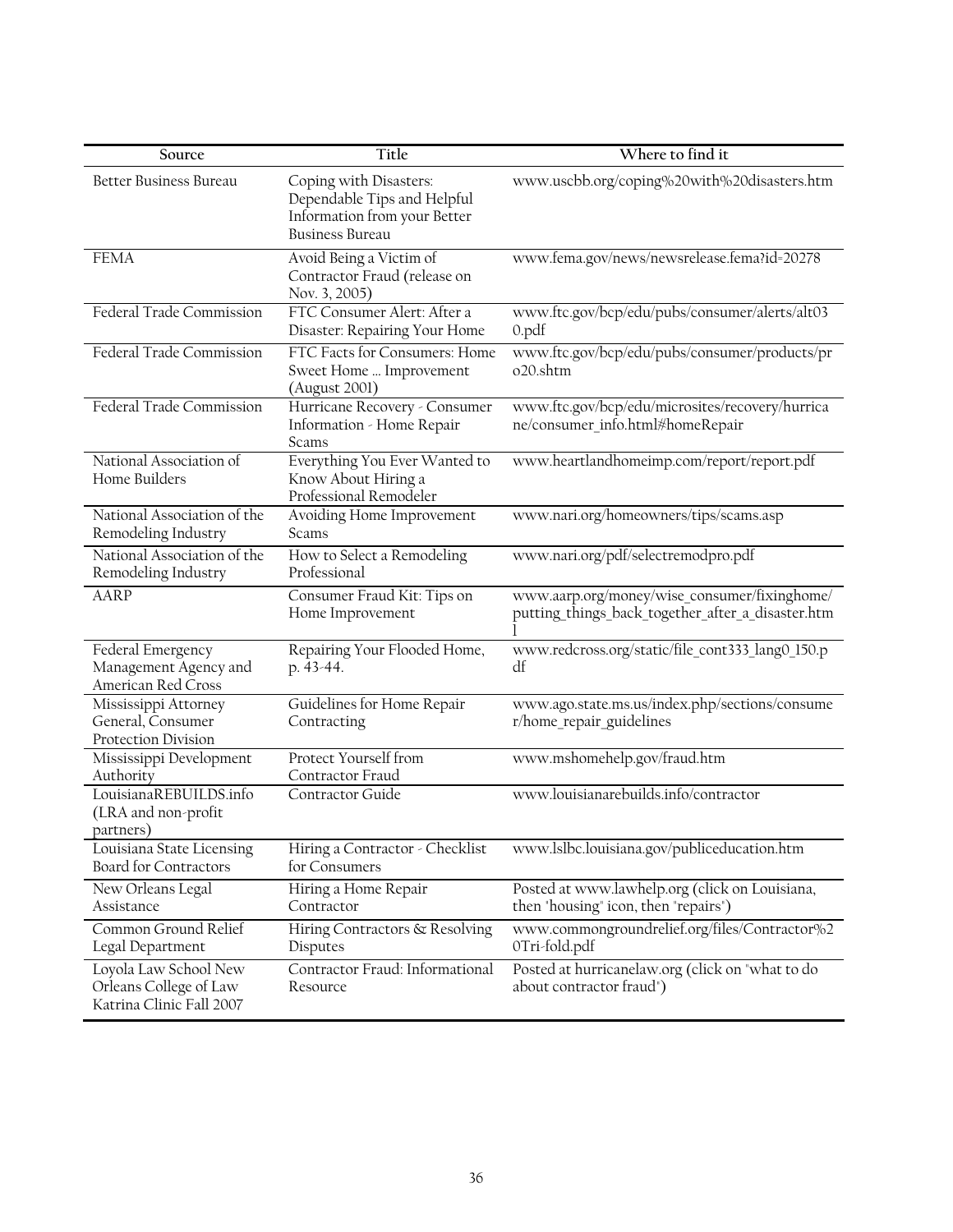# **IX. Fighting Back Against Abuses and Rip-offs**

If you think you have been ripped off by a predator or treated unfairly by a contractor, there are several steps you can take. However, no course of action promises complete or fast relief. In addition, seeking to right a wrong that you believe has been done to you often requires some of the financial and emotional resources and time that you must also draw upon to continue to work to rebuild your home and community.

Still, pursuing a wrongdoer can be useful. Your complaint can prompt authorities to bring charges and, after the appropriate trial or review, punish a wrongdoer. It can also help alert other potential victims to the identity of a predator. In some cases, you may secure partial or full restitution, or even ask for punitive damages.

But any proceeding is likely to be protracted and a satisfactory outcome can't be assured.

A logical first step is to file a complaint with law enforcement officials – often local police or your state attorney general. However, local or state law enforcement agencies may have limited willingness or resources to investigate and file criminal charges in a dispute between a consumer and a contractor. For example, in Mississippi and Louisiana law enforcement officials say they normally intervene only in cases where a contractor took money but failed to do any work. (In Mississippi, the state attorney general refers some other cases for mediation).

You should also file complaints with the agency in your state that licenses and enforces rules that apply to contractors and with the Better Business Bureau. In addition, some non-profit organizations and on-line message boards may accept and record consumer complaints, and make them available to the public. (See Appendix).

Remember that these agencies may have little or no direct authority to intervene to ensure that a home repair project is completed or problems are corrected, or to secure restitution or punitive damages for a victimized consumer.

To pursue restitution or punitive damages, you can consider filing a civil lawsuit. Low-income consumers and some seniors may be eligible for representation by a legal services attorney. However, others will usually need the services of a private attorney to pursue a lawsuit, which is likely to be expensive. Finding an attorney willing to take a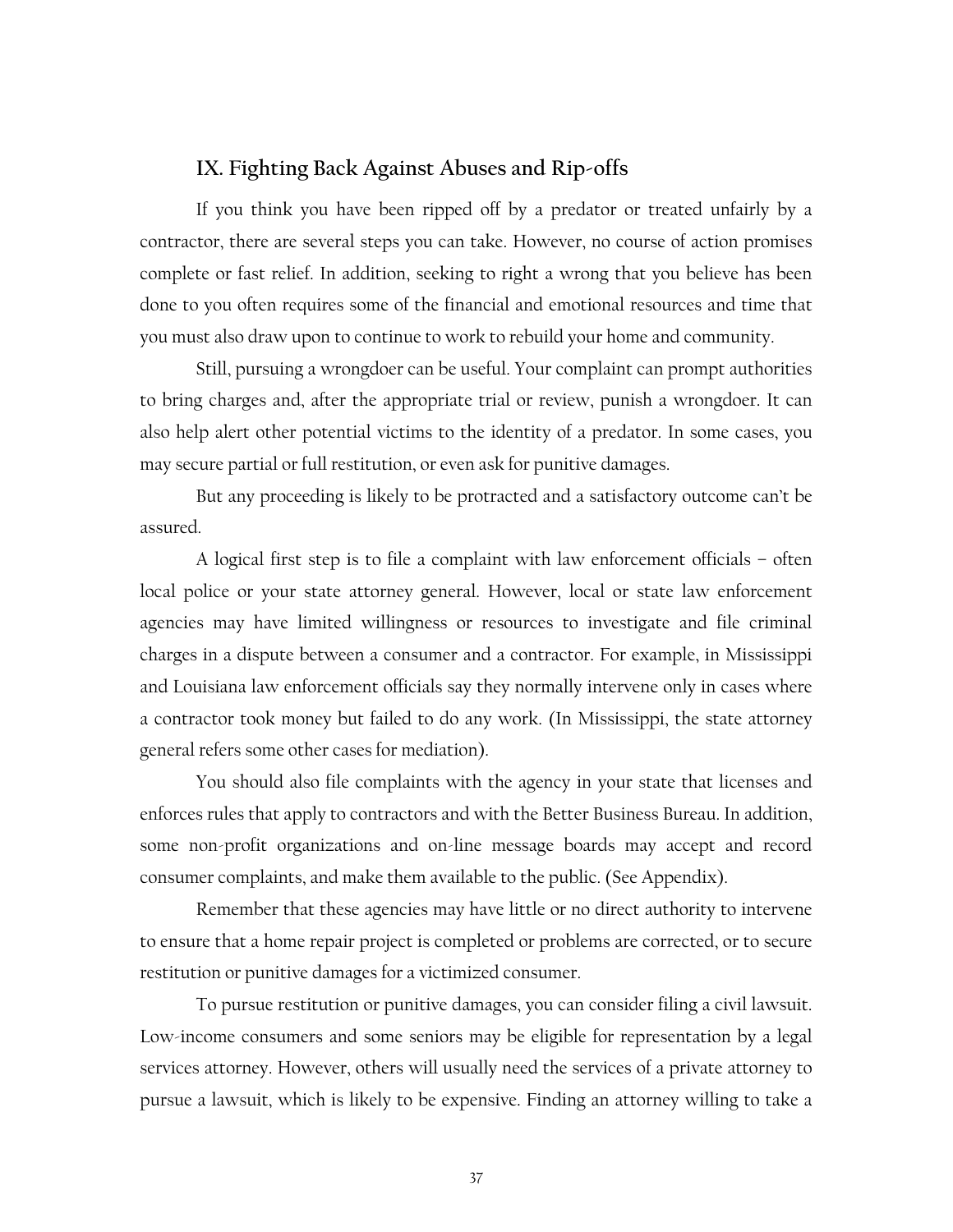home repair case on contingency – to be paid only if a case is won and damages paid – is likely to be very difficult. As there are time limits for filing civil lawsuits, a homeowner should consult an attorney as soon as it appears that there is a problem.

#### **Louisiana**

In Louisiana, consumers can file civil claims against abusive contractors or predators. under laws that "impose a duty upon contractors to construct a work that is suited for its intended purposes, and to perform their work in a good and workmanlike manner free from defects in materials and workmanship. $n^7$  A contractor is liable if his work "should fall to ruin either in whole or in part, on account of the badness of the workmanship"<sup>72</sup> or he fails to do the work "in the manner and at the time he has agreed to do it." $^{73}$ 

Consumers can also pursue claims against contractors under Louisiana's unfair trade practices act which also prohibits deceptive practices.<sup>74</sup> In cases where a violator has been put on notice by Louisiana's attorney general, a consumer can seek treble damages as well as actual damages.<sup>75</sup>

Some home repair consumers may also have claims under the residential truth in remodeling, renovations and construction act, which imposes strict liability on a contractor who fails to notify a consumer that in case of a dispute the contractor could pursue payment by placing a lien on a homeowner's property.<sup>76</sup>

Attorneys at New Orleans Legal Assistance have received approximately 100 contractor fraud complaints since Katrina, according to lawyer Jay Welch, who himself has represented about three dozen victims. NOLAC provides free legal services to lowincome clients.

NOLAC lawyers have found home repair fraud cases to be time consuming, and successful judgments difficult to secure and collect, according to Welch.

 $\overline{a}$ 

 $71$  "Consumer Law – Strategies for Representing the Consumer" by Charles Delbaum and Kathy Roux in "Louisiana Legal Services and Pro Bono Desk Manual 2005," p. 113.

<sup>72</sup> Louisiana Civil Code, article 2762.

<sup>73</sup> Louisiana Civil Code, article 2769.

<sup>74</sup> Louisiana Revised Statutes 51:1401 et seq.

<sup>75 &</sup>quot;Consumer Law – Strategies for Representing the Consumer" by Charles Delbaum and Kathy Roux in "Louisiana Legal Services and Pro Bono Desk Manual 2005," p. 40.

<sup>76</sup> Louisiana Revised Statutes 9:4851 et seq.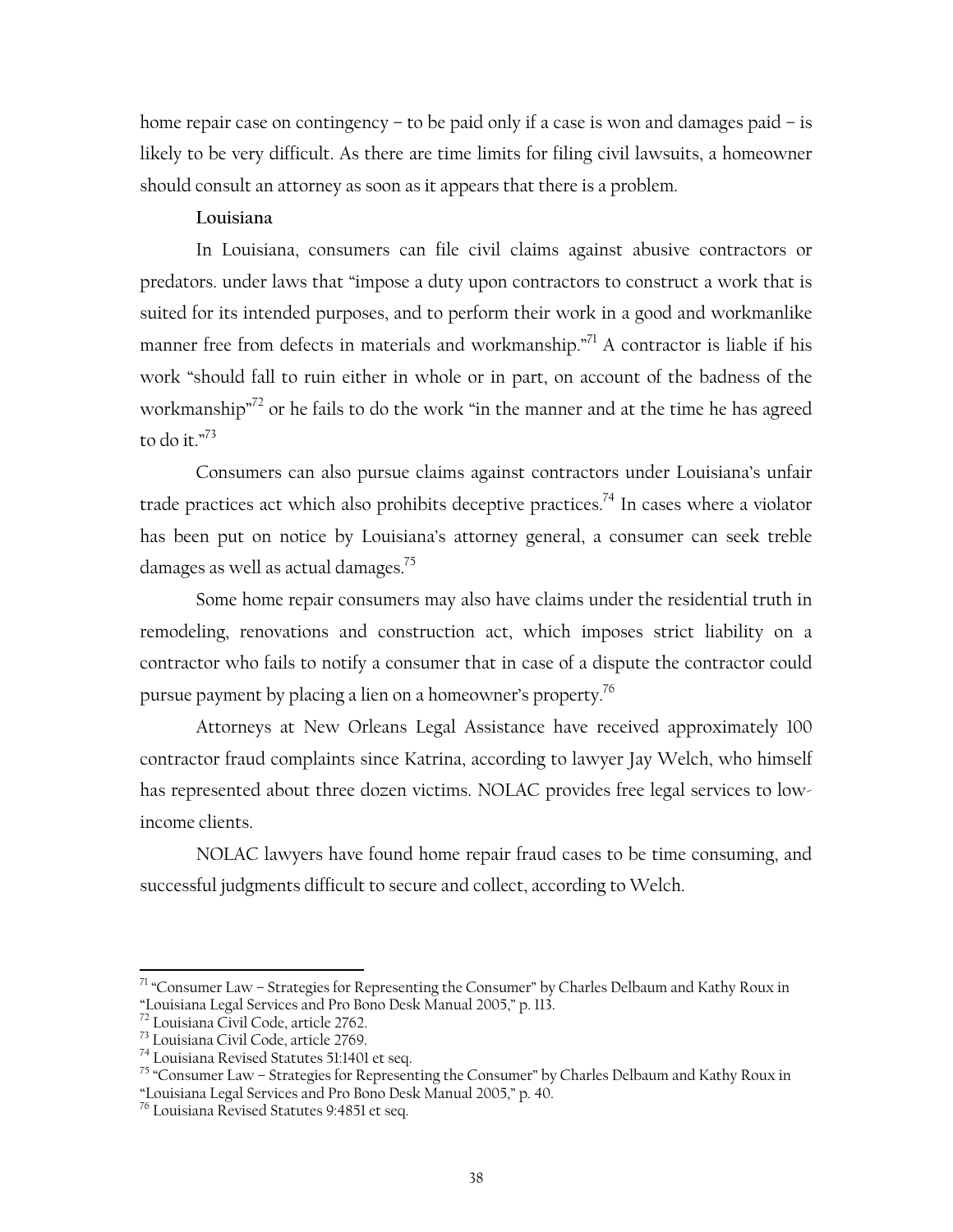As a practical matter, a consumer can only hope to collect on a civil claim if the defendant can be found and if he or she has assets that can be sought in a judgment or settlement. That difficulty existed even before Katrina, says Charles Delbaum, a former NOLAC attorney.

Consumers whose incomes are too high to qualify for representation by legal services attorneys face tough choices if they pursue civil actions against contractors. Pro bono attorneys generally haven't been available to donate their services in home repair fraud cases, according to Welch. And while some private attorneys have solicited home repair cases, Welch says that such cases have to overcome substantial obstacles to obtain collectible judgments. In addition, those pursuing civil claims in home repair disputes are likely to need expert testimony that is expensive and entails overcoming the reluctance of knowledgeable contractors to testify against their peers, Delbaum says.

#### **Mississippi**

In Mississippi, a consumer seeking to file a civil lawsuit against a contractor can allege breach of contract. A plaintiff who prevails is entitled to actual or compensatory damages. If actual malice, fraud or gross negligence is shown, punitive damages can also be awarded.77

In addition, Mississippi law guarantees home repair consumers the right to a workmanlike job, according to Eisler. That right and the normal statute of limitations for enforcing it survive even if language in the contract says otherwise, he says.

Civil claims of fraud are generally not effective for consumers because such claims require a proof of intent. Such claims can be especially difficult if a contractor shows that a consumer failed to read the contract before signing it.<sup>78</sup>

Filing a lawsuit is likely to be an uphill battle for Mississippi home repair consumers, says Bobby Long, a Gulfport construction attorney. Long, who rebuilt his own house after it was destroyed by Katrina and later volunteered to help victims of contractor fraud, says that by February 2008 he had sent about 10 demand letters and filed four or five lawsuits on behalf of those victims but they hadn't had much impact. Many contractors who victimized consumers were from other areas and, even when

 $\overline{a}$ 

 $^{77}$  Mississippi Center for Justice, Manual for pro bono attorneys handling contractor fraud and breach of contract cases, draft, p. 10-11.

<sup>78</sup> Ibid, p. 9.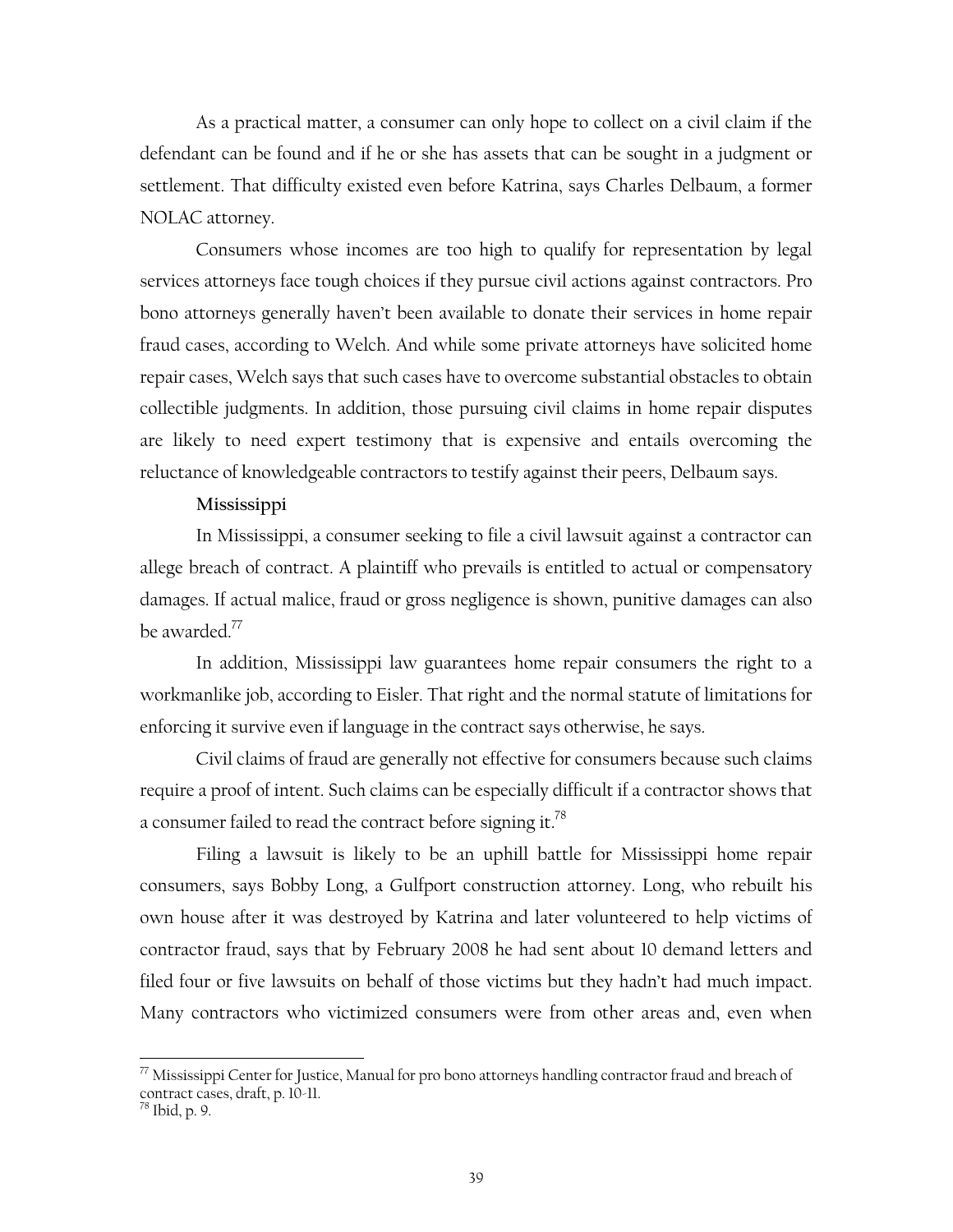those contractors could be found and served with a lawsuit, would not respond, he says. Even winning could prove hollow, he adds, noting that "you get a judgment and collecting is real time-consuming and expensive."

#### **X. Conclusion**

Victims of Katrina have drawn upon deep reservoirs of courage, determination and resourcefulness in their efforts to rebuild their homes and contribute to the recovery of their communities. At the same time, predators and abusive contractors have taken away money and peace of mind from many homeowners. This report documents the experiences of some consumers, advocates and government officials who took on predators in the wake of Katrina. It also catalogues the protections provided to consumers in Louisiana and Mississippi and the recourse available to victims.

While fraud and abuse in the home repair market accounted for only a small portion of the pain and financial damage endured by Katrina's victims, these problems nonetheless deserve attention. The hurricanes that roared in off the Gulf in 2008 provided a painful reminder that the lessons learned by Katrina's victims remain timely and important to consumers.

Even in normal times such lessons can help consumers and advocates understand the consumer protections afforded by laws and rules in the home repair market, as well as the limitation of those laws and rules. These lessons can also increase the effectiveness of government officials responsible for enforcement and advocates who represent consumers.

Storms and similar disasters are not rare occurrences. We hope these lessons will help consumers, advocates and officials keep up the battle to rebuild after Katrina, respond better to the recent wave of devastation and meet fresh challenges in the future.

*Note on sources: Unless otherwise cited, quotes and information come from telephone or inperson interviews with the subjects.*